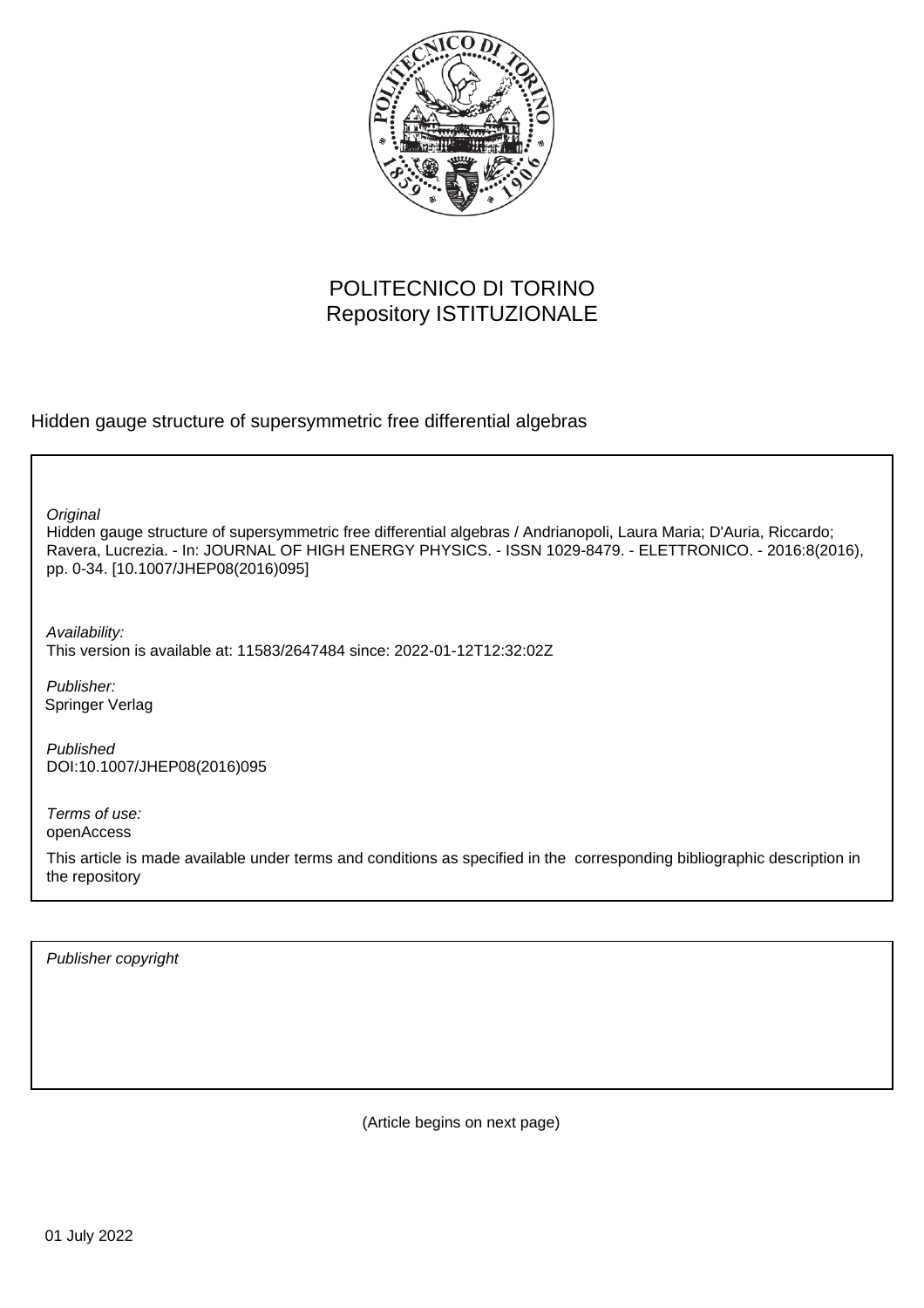PUBLISHED FOR SISSA BY 2 SPRINGER

Received: July 6, 2016 Revised: July 26, 2016 Accepted: July 29, 2016 PUBLISHED: August 16, 2016

# Hidden gauge structure of supersymmetric free differential algebras

Laura Andrianopoli, $a,b$  Riccardo D'Auria<sup>a</sup> and Lucrezia Ravera<sup> $a,b$ </sup>

<sup>a</sup>DISAT, Politecnico di Torino, Corso Duca degli Abruzzi 24, I-10129 Turin b INFN — Sezione di Torino, Torino, Italy E-mail: [laura.andrianopoli@polito.it](mailto:laura.andrianopoli@polito.it), [riccardo.dauria@polito.it](mailto:riccardo.dauria@polito.it), [lucrezia.ravera@polito.it](mailto:lucrezia.ravera@polito.it)

Abstract: The aim of this paper is to clarify the role of the nilpotent fermionic generator  $Q'$  introduced in  $[6]$  and appearing in the hidden supergroup underlying the free differential algebra (FDA) of D=11 supergravity.

We give a physical explanation of its role by looking at the gauge properties of the theory. We find that its presence is necessary, in order that the extra 1-forms of the hidden supergroup give rise to the correct gauge transformations of the p-forms of the FDA. This interpretation is actually valid for any supergravity containing antisymmetric tensor fields, and any supersymmetric FDA can always be traded for a hidden Lie superalgebra containing extra fermionic nilpotent generators.

As an interesting example we construct the hidden superalgebra associated with the FDA of  $\mathcal{N} = 2$ ,  $D = 7$  supergravity. In this case we are able to parametrize the mutually non local 2- and 3-form  $B^{(2)}$  and  $B^{(3)}$  in terms of hidden 1-forms and find that supersymmetry and gauge invariance require in general the presence of two nilpotent fermionic generators in the hidden algebra.

We propose that our approach, where all the invariances of the FDA are expressed as Lie derivatives of the  $p$ -forms in the hidden supergroup manifold, could be an appropriate framework to discuss theories defined in enlarged versions of superspace recently considered in the literature, such us double field theory and its generalizations.

Keywords: Supergravity Models, Gauge Symmetry, p-branes, Supersymmetry and Duality

ArXiv ePrint: [1606.07328](http://arxiv.org/abs/1606.07328)

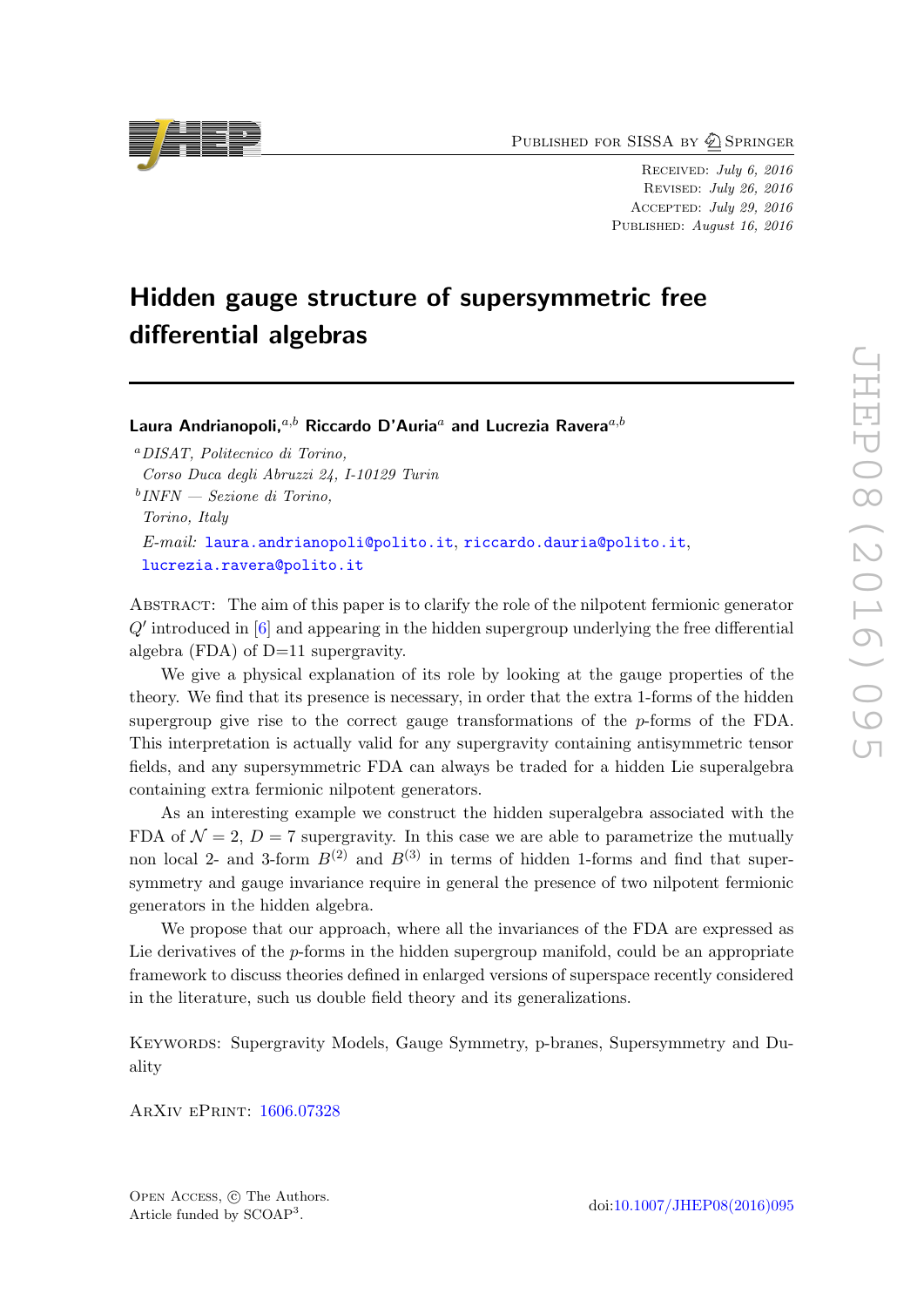#### Contents

| $\mathbf{1}$ | Introduction                                                                        | $\mathbf{1}$     |
|--------------|-------------------------------------------------------------------------------------|------------------|
| $\bf{2}$     | Review of the eleven dimensional hidden superalgebra                                | $\mathbf{5}$     |
| 3            | FDA gauge structure and supergravity                                                | $\boldsymbol{9}$ |
|              | Gauge transformations from the hidden supergroup manifold<br>3.1                    | 11               |
|              | The role of the nilpotent fermionic generator $Q'$<br>3.2                           | 14               |
|              | 4 The hidden gauge algebra of $D = 7$ , $\mathcal{N} = 2$ Free Differential Algebra | 15               |
|              | The hidden superalgebra<br>4.1                                                      | 19               |
|              | Including $B_{a_1 \cdots a_5}$<br>4.2                                               | 21               |
|              | Gauge structure of the minimal $D = 7$ FDA<br>4.3                                   | 22               |
| $5^{\circ}$  | Relation with eleven dimensional supergravity                                       | 24               |
| 6            | <b>Concluding remarks</b>                                                           | 26               |
|              | A The explicit solution for $A^{(3)}$ in $D = 11$                                   | 28               |
|              | B The explicit solution for $B^{(2)}$ and $B^{(3)}$ in $D=7$                        | 28               |
|              | B.1 Coefficients in the case $B_{a_1 \cdots a_5} = 0$                               | 28               |
|              | B.2 Coefficients in the case $B_{a_1 \cdots a_5} \neq 0$                            | 29               |
|              | C Dimensional reduction of the gamma matrices                                       | 30               |
|              | C.1 Properties of the 't Hooft matrices                                             | 31               |
|              | D Fierz identities and irreducible representations                                  | 31               |
|              | D.1 3-gravitino irreducible representations in $D = 11$                             | 31               |
|              | D.2 Irreducible representations in $D = 7$                                          | 32               |

## 1 Introduction

Supergravity theories in various space-time dimensions  $4 \leq D \leq 11$  have a bosonic field content that generically includes, besides the metric and a set of 1-form gauge potentials, also  $(p + 1)$ -form gauge potentials of various  $p \leq 9$ , and they are therefore appropriately discussed in the context of Free Differential Algebras (FDA in the following). This is also required from superstring theories, where the higher form potentials are related to the NS-NS and R-R sectors of the different superstring theories (as general references on superstring theory, see  $[1-4]$ .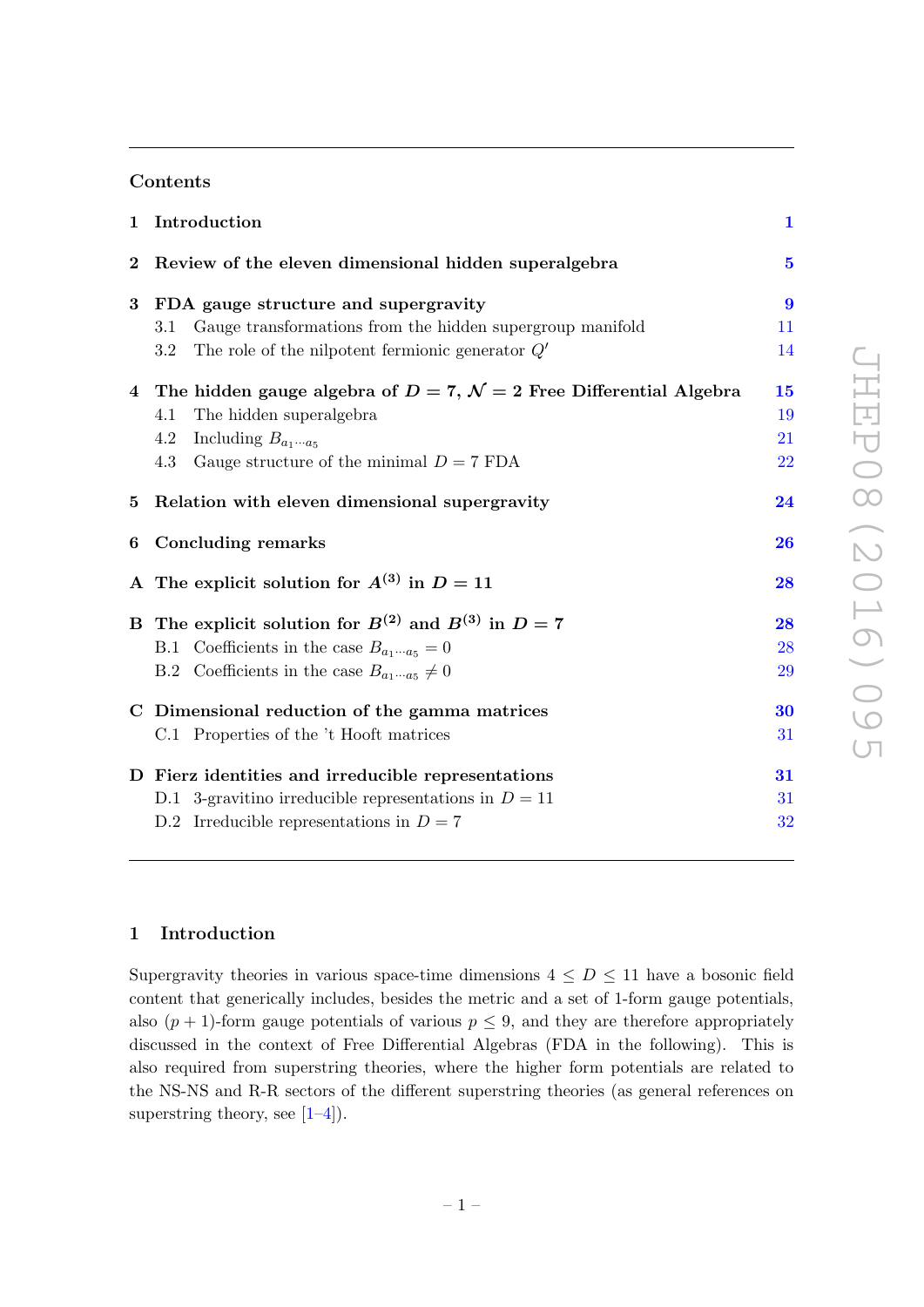Early after the discovery of Supergravity, the action of  $D = 11$  supergravity was first constructed in [5]. It has a bosonic field content given by the metric  $g_{\mu\nu}$  and a 3-index antisymmetric tensor  $A_{\mu\nu\rho}$   $(\mu, \nu, \rho, \dots = 0, 1, \dots, D-1)$ , together with a single Majorana gravitino  $\Psi_{\mu}$  in the fermionic sector.

The structure of this same theory was reconsidered in [6] in the framework of FDAs using the superspace geometric approach. In this setting, its bosonic sector includes, besides the supervielbein  $\{V^a, \Psi\}$ , a 3-form potential  $A^{(3)}$ , with field-strength  $F^{(4)}$  =  $dA^{(3)}$  (modulo gravitino 1-form bilinears), together with its Hodge-dual  $F^{(7)}$ , defined such that its space-time components are related to the ones of the 4-form by  $F_{\mu_1\cdots\mu_7}$  =  $\frac{1}{84}\epsilon_{\mu_1\cdots\mu_7\nu_1\cdots\nu_4}F^{\nu_1\cdots\nu_4}$ ; this amounts to say that it is associated with a 6-form potential  $B^{(6)}$ in superspace. The on-shell closure of the supersymmetric theory relies on 3-fermions Fierz identities and requires  $F^{(7)} = dB^{(6)} - 15A^{(3)} \wedge F^{(4)}$  (modulo fermionic currents).

In the same paper the supersymmetric FDA was also investigated in order to see whether the FDA formulation could be interpreted in terms of an ordinary Lie superalgebra in its dual Maurer-Cartan formulation. Actually, this was proven to be true and the existence of a superalgebra underlying the theory was presented for the first time.

This superalgebra includes as a subalgebra the super-Poincaré algebra of the eleven dimensional theory, but it also contains two extra bosonic generators  $Z^{ab}$ ,  $Z^{a_1 \cdots a_5}$   $(a, b, \cdots =$  $(0, 1, \dots, 10)$ , which commute with the 4-momentum  $P_a$ , while having appropriate commutators with the eleven dimensional Lorentz generators  $J_{ab}$ <sup>1</sup>. In the following, generators that commute with all the superalgebra but the Lorentz generators will be named "almost central". Furthermore, to close the algebra, an extra nilpotent fermionic generator called  $Q'$  must be included.

Besides the standard Poincaré Lie algebra, the superalgebra associated with  $D = 11$ supergravity has the following structure of (anti)commutators:

$$
\{Q, Q\} = -i C \Gamma^a P_a - \frac{1}{2} C \Gamma_{ab} Z^{ab} - \frac{i}{5!} C \Gamma_{a_1 \cdots a_5} Z^{a_1 \cdots a_5};
$$
\n(1.1)

$$
[Q, P_a] \propto \Gamma_a Q';\tag{1.2}
$$

$$
\left[Q, Z^{ab}\right] \propto \Gamma^{ab} Q';\tag{1.3}
$$

$$
[Q, Z^{a_1 \cdots a_5}] \propto \Gamma^{a_1 \cdots a_5} Q';\tag{1.4}
$$
\n
$$
[Q', Q'] = 0;
$$
\n
$$
(1.5)
$$

$$
\{Q', Q'\} = 0; \tag{1.5}
$$

together with

$$
\begin{aligned}\n\left[J_{ab}, Z^{cd}\right] &\propto \delta_{[a}^{[c} \eta_{b]l} Z^{dl}; & \left[J_{ab}, Z^{c_1 \cdots c_5}\right] &\propto \delta_{[a}^{[c_1} \eta_{b]l} Z^{c_2 \cdots c_5]l}; \\
\left[J_{ab}, Q\right] &\propto \Gamma_{ab} Q; & \left[J_{ab}, Q'\right] &\propto \Gamma_{ab} Q',\n\end{aligned} \tag{1.6}
$$

the other (anti)commutation relations being zero. The precise relations are reported in section 2. Here and in the following we shall refer to a superalgebra descending from a given FDA as a hidden superalgebra. Note that the set of generators  $\{Z^{ab}, Z^{a_1 \cdots a_5}, Q'\}$ , extending

<sup>&</sup>lt;sup>1</sup>They are indeed 1-forms valued in the antisymmetric tensor representations of  $SO(1, 10)$ .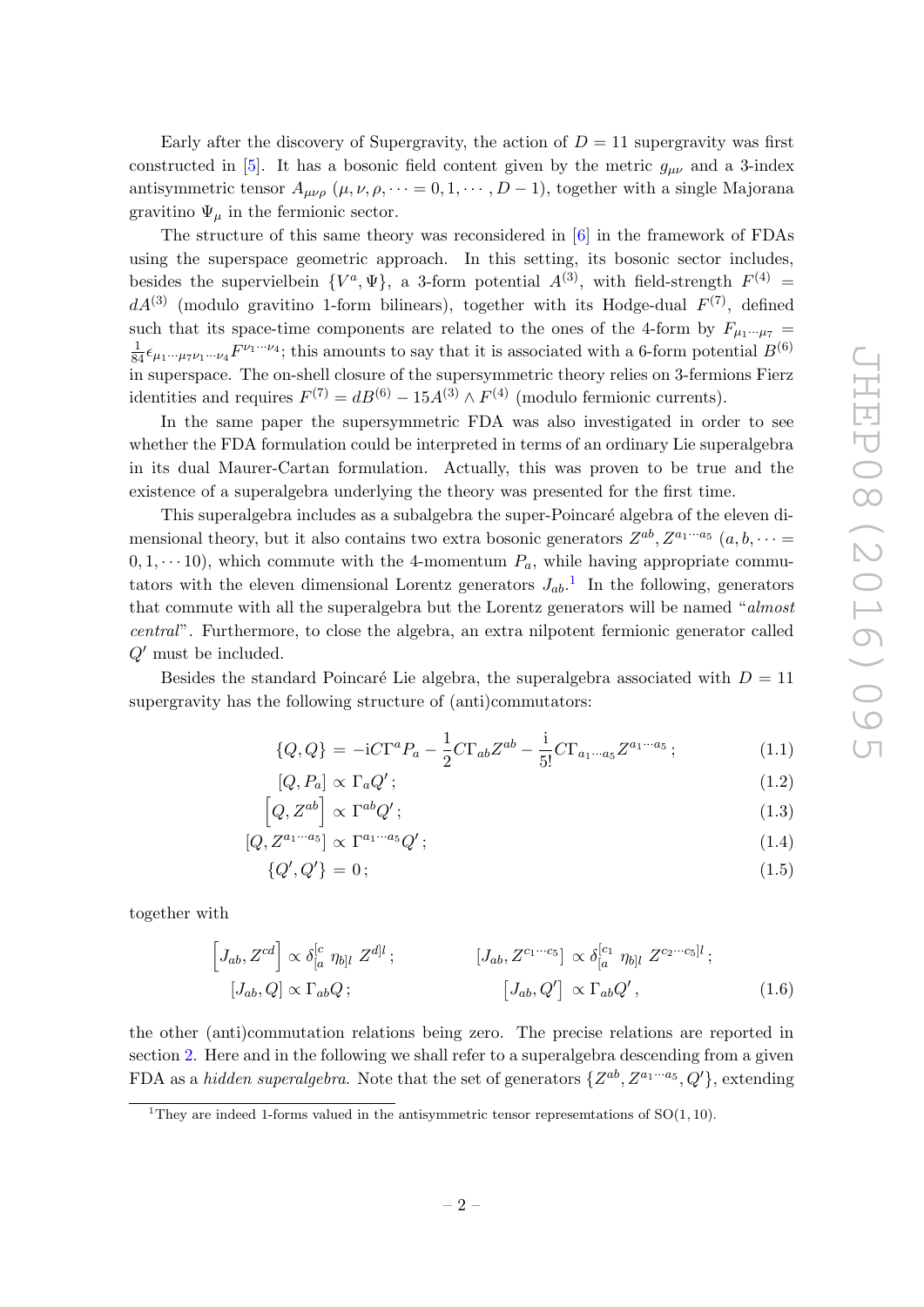the super-Poincaré Lie algebra to the hidden superalgebra written above, actually span an abelian ideal of it. They will also be referred to as hidden generators.

Let us remark that the anticommutation relation  $(1.1)$  generalizes to almost central charges the central extension of the supersymmetry algebra [7], which was shown in [8] to be associated with topologically non trivial configurations of the bosonic fields. The possible extension (1.1) of the supersymmetry algebra, for supergravity theories in  $D > 4$ dimensions, was later widely considered (see in particular  $[9]-[12]$ ). After the discovery of Dp-branes as sources for the R-R gauge potentials [13] and the ensuing understanding of the duality relation between eleven dimensional supergravity and Type IIA theory in ten dimensions, the bosonic generators  $Z^{ab}$ ,  $Z^{a_1 \cdots a_5}$  were understood as p-brane charges, sources of the dual potentials  $A_{(3)}$  and  $B_{(6)}$  [14, 15], and eq. (1.1) was then interpreted as the natural generalization of the supersymmetry algebra in higher dimensions, in the presence of non-trivial topological extended sources (black p-branes).

However, the structure of the full superalgebra, given in eq.s  $(1.1)$ – $(1.5)$ , which is hidden in the superymmetric D=11 FDA, besides the almost central charges  $Z^{ab}$  and  $Z^{a_1 \cdots a_5}$ , also requires for its consistency (closure of the super-Jacobi identities) the presence of an extra fermionic nilpotent charge,  $Q'$ , as shown in reference  $[6]$ . This fact is not a peculiarity of the eleven dimensional theory, but is fully general, and, as we will extensively discuss in this paper, a hidden superalgebra underlying the supersymmetric FDA *containing* at least one nilpotent fermionic generator can be constructed for each supergravity theory where antisymmetric tensor fields are present.

The role played by the extra fermionic generator  $Q'$  and its group-theoretical and physical meaning, corresponding to the non-trivial contributions  $(1.2)$ – $(1.5)$ , was much less investigated with respect to that of the almost central charges. The most relevant contributions that we are aware of were given first in [9] and then in particular in [16, 17], where the results in  $[6]$  were further analyzed and generalized. However, the physical meaning of  $Q'$  remained obscure, at our knowledge.

Actually, the consistency of the  $D = 11$  theory, that is the closure of the supersymmetric FDA and of its hidden superalgebra, fully relies on 3-fermion Fierz identities obeyed by the gravitino 1-forms, and it crucially requires the presence of the nilpotent spin-3/2 field  $\eta$  associated with the fermionic charge Q'. Three-gravitini Fierz-identities are at the heart of the closure of all lower dimensional supergravities, and in particular of those based on FDA's. As a consequence of this, almost central-extended hidden superalgebras, including extra nilpotent fermionic generators as necessary ingredients, should underly all the supergravity theories based on FDAs, as we have explicitly checked in various supergravity models with  $6 \le D \le 9$ .

It is the aim of the present paper to further investigate the superalgebra hidden in all the supersymmetric FDAs and to clarify the role played by the bosonic and fermionic generators. In particular, we will analyze in detail the gauge structure of the supersymmetric FDA in eleven dimensions in relation to its hidden gauge superalgebra, and then we will consider a specific case in lower dimensions (we will choose minimal supergravity in  $D=7$ ) to test the universality of the construction and to investigate possible extensions of the underlying superalgebra of [6].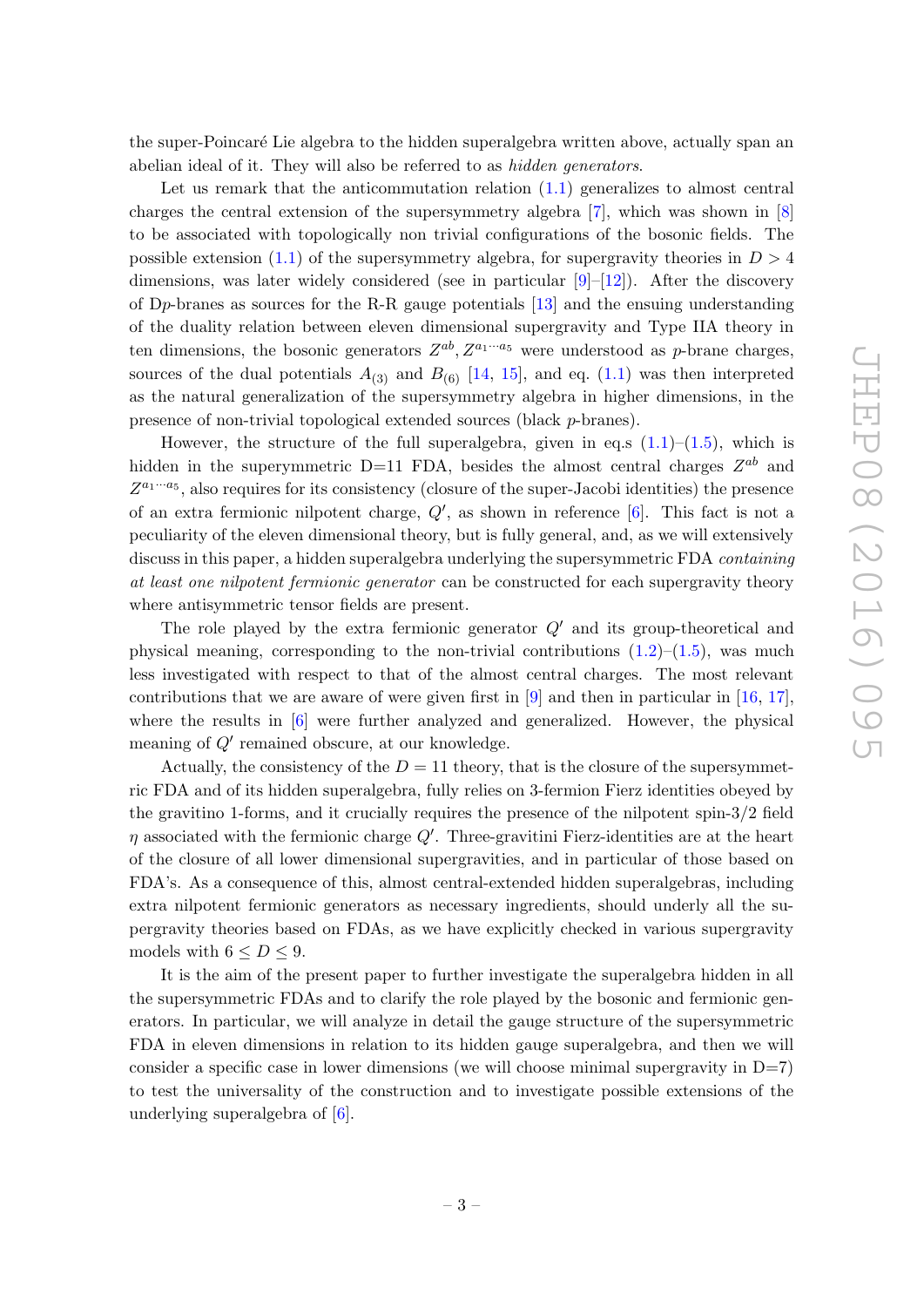The main result of our paper is to disclose the physical interpretation of the fermionic hidden generator  $Q'$ . We will show that it has a topological meaning, since it controls the gauge structure of the FDA once it is expressed in terms of 1-forms. We will also find that in general more than one nilpotent fermionic generator are necessary to construct the fully extended superalgebra hidden in the supersymmetric FDA. This will be the case in particular of the minimal supersymmetric  $D = 7$  FDA, which we will analyze in some detail.

Considering now the bosonic hidden generators of the hidden algebra (we will call  $H_b$ ) the corresponding tangent space directions of the hidden group manifold), we will show that they are associated with internal diffeomorphisms of the supersymmetric FDA in D dimensions. More precisely, once a p-form  $A^{(p)}$  of the FDA is parametrized in terms of the hidden 1-forms, contraction of  $A^{(p)}$  along a generic tangent vector  $\vec{z} \in H_b$  gives a  $(p-1)$ form gauge parameter, and the Lie derivative of the FDA along a tangent vector  $\vec{z}$  gives a gauge transformation leaving the FDA invariant.

This construction is not limited to the eleven dimensional FDA. In particular, it is interesting to consider ten dimensional Type IIA supergravity, which naturally descends from the  $D = 11$  theory. Its FDA includes the 2-form NS-NS field  $B^{(2)}$ , also appearing in all superstring-related supergravities, which has a natural understanding in terms of the antisymmetric 3-form  $A^{(3)}$  of D=11 supergravity. The corresponding hidden 1-form field,  $B_a$ , has an associated charge  $Z^a$  which carries a Lorentz-index, contravariant with respect to the one carried by the translation generator  $P_a$ . It follows that in the fully extended hidden superalgebra in any  $D \leq 10$ ,  $P_a$  and  $Z^a$  appear on the same footing and the action of the hidden superalgebra in this case includes automorphisms interchanging them. When some of the space-time directions are compactified on circles, these automorphisms are naturally associated with T-duality transformations interchanging momentum with winding in the compact directions.

As we are going to discuss in the following, the structure outlined above is strongly reminiscent of the one described in the framework of generalized geometry [18]–[23] and its extensions to M-theory  $[24]-[26]$ , double field theory  $[27]-[32]$  and exceptional field theory [33]–[35]. We expect that our formalism could be useful in this context.

To clarify the crucial role played by the nilpotent hidden fermionic generators for the consistency of the hidden superalgebra, we will consider a singular limit where the associated spinor 1-form  $\eta$  satisfies  $\eta \to 0$ . In this limit the supersymmetric FDA parametrized in terms of 1-forms becomes ill defined: indeed the exterior forms  $A^{(p)}$  are gauge fields, since they include "longitudinal" unphysical directions corresponding to the gauge freedom  $A^{(p)} \to A^{(p)} + d\Lambda^{(p-1)}$ . In the limit  $\eta \to 0$ , the unphysical degrees of freedom  $\Lambda^{(p-1)}$  get mixed with the physical directions of the superspace, and all the generators of the hidden superalgebra act as generators of external diffeomorphisms. On the contrary, when  $\eta \neq 0$ the hidden supergroup acquires a principal fiber bundle structure;  $\eta$  allows to separate, in a dynamical way, the physical directions of superspace, generated by the super-vielbein  $(V^a, \Psi)$ , from the other directions, belonging to the fiber of superspace, in such a way as to recover the gauge invariance of the FDA.

In this paper we will limit ourselves to consider the FDA and its underlying supergroup, corresponding to the ground state of the supergravity theory, also referred to as the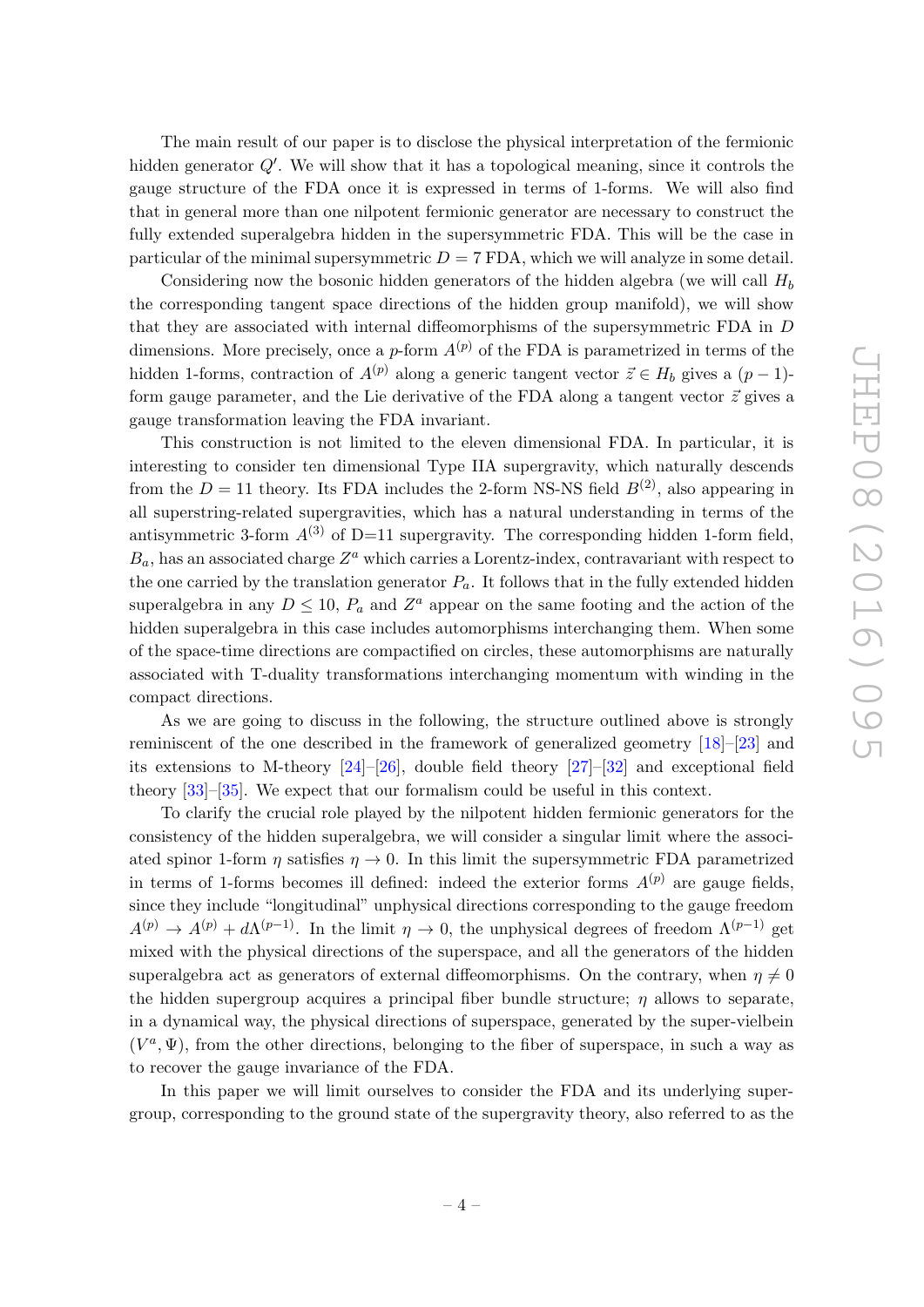"vacuum", which is defined by the condition that all the supercurvatures vanish, so that only the topological structure and the symmetries of the theory emerge. As is usual in supersymmetric theories, they include, besides the local symmetries which can be realized at the lagrangian level, also non-perturbative symmetries, associated with mutually nonlocal generators. We will not consider here the full dynamical content of the theory out of the vacuum, where the simultaneous presence of mutually non-local electric and magnetic p-forms is forbidden at the lagrangian level.<sup>2</sup> For the D=7 theory under consideration, we will show that it is however possible to find two inequivalent "Lagrangian subalgebras" of the hidden superalgabra, which only include mutually local fields and which should be relevant for the Lagrangian description of the interacting theory. Actually, each of them includes, as hidden fermionic generators, only one of the two nilpotent spinors.

The paper is organized as follows.

In section 2 we will review, in a critical way, the various steps of the construction of the superalgebra hidden in eleven dimensional supergravity, following [6].

Then, in section 3 we will analyze in detail the gauge structure of the hidden superalgebra, discussing in particular the role of the nilpotent generator in the D=11 supersymmetric FDA.

In section 4 we will focus our study on the minimal  $D = 7$ ,  $\mathcal{N} = 2$  supergravity theory, whose FDA is particularly rich since it includes, besides a triplet of gauge vectors  $A^x$ , a 2-form  $B^{(2)}$ , a 3-form  $B^{(3)}$  related to  $B^{(2)}$  by Hodge-duality of the corresponding field strengths, and a triplet of 4-forms  $A^{x|(4)}$  related to  $A^x$  by Hodge-duality of the corresponding field strengths. This theory can be obtained by dimensional reduction, on a four-dimensional compact manifold preserving only half of the supersymmetries, from  $D = 11$  supergravity. We will provide the parametrization in terms of 1-forms of the mutually non local fields  $B^{(2)}$  and  $B^{(3)}$ , finding the corresponding superalgebra hidden in the supersymmetric FDA. Actually in this case we will find that two nilpotent fermionic generators are required for the closure of the fully extended hidden superalgebra.

In section 5 we will consider the conditions under which the seven dimensional model studied in section 4 could be obtained by dimensional reduction of the eleven dimensional model of section 2.

The main body of the paper ends in section 6 with some concluding remarks. Our notations and conventions, together with some technical details, can be found in the appendices.

#### 2 Review of the eleven dimensional hidden superalgebra

As said in the introduction, the  $D = 11$  theory, first constructed in [5], was reformulated in ref. [6] using a geometric superspace approach, in terms of a supersymmetric FDA.<sup>3</sup> In this context the bosonic vielbein  $V^a$  ( $a = 0, 1, \dots, 10$ ), together with the gravitino 1-form  $\Psi$ ,

<sup>&</sup>lt;sup>2</sup>Some progress in this topic has been obtained in reference  $[16, 17]$ .

<sup>&</sup>lt;sup>3</sup>In the original paper [6] the FDA was referred to as Cartan Integrable System (CIS), since the authors were unaware of the previous work by Sullivan [36] who actually introduced the mathematical concept of FDA to which the CIS are equivalent.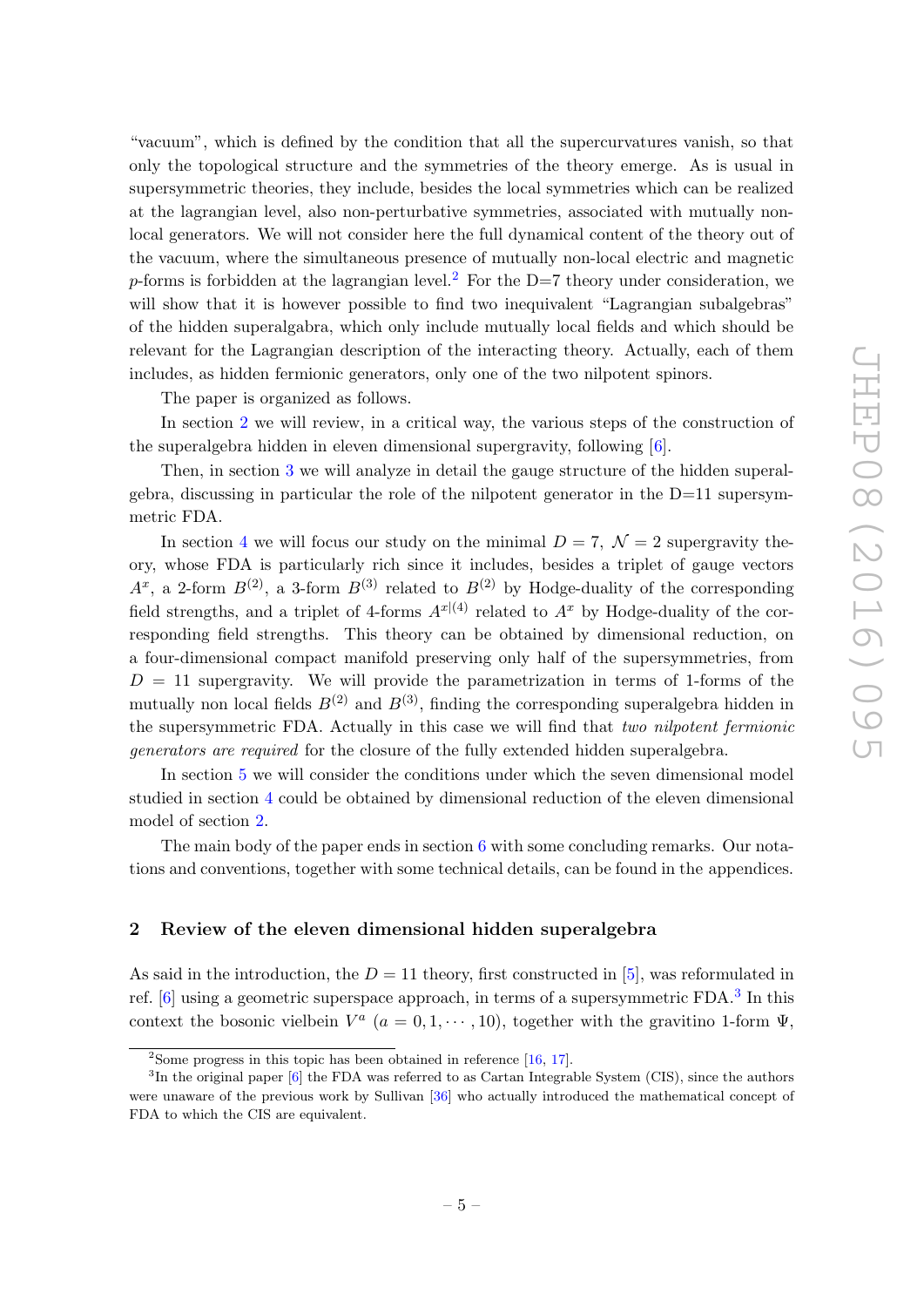span a basis of the cotangent superspace  $K = \{V^a, \Psi\}$ , where also the superspace 3-form  $A^{(3)}$ , whose pull-back on space-time is  $A_{\mu\nu\rho}$ , is defined.

Actually, it was stressed there that besides the simplest FDA including as exterior form only  $A^{(3)}$ , one can fully extend the FDA to include also a (*magnetic*) 6-form potential  $B^{(6)}$ , related to  $A^{(3)}$  by Hodge-duality of the corresponding field-strengths. More precisely, the supersymmetric FDA, which defines the ground state of the theory, is given by the vanishing of the following set of supercurvatures:

$$
R^{ab} \equiv d\omega^{ab} - \frac{1}{2}\omega^{ac} \wedge \omega^{bd}\eta_{cd} = 0, \qquad (2.1)
$$

$$
T^a \equiv DV^a - \frac{1}{2}\overline{\Psi} \wedge \Gamma^a \Psi = 0, \qquad (2.2)
$$

$$
\rho \equiv D\Psi = 0, \tag{2.3}
$$

$$
F^{(4)} \equiv dA^{(3)} - \frac{1}{2}\overline{\Psi} \wedge \Gamma_{ab}\Psi \wedge V^a \wedge V^b = 0, \qquad (2.4)
$$

$$
F^{(7)} \equiv dB^{(6)} - 15A^{(3)} \wedge dA^{(3)} - \frac{1}{2}\overline{\Psi} \wedge \Gamma_{a_1 \cdots a_5} \Psi \wedge V^{a_1} \wedge \cdots V^{a_5} = 0, \qquad (2.5)
$$

where D denotes the eleven dimensional Lorentz-covariant derivative and its closure  $d^2 = 0$ is a consequence of 3-fermions Fierz identities in eleven dimensions (see appendix  $D$ ).<sup>4</sup> The interacting theory (out of the ground state), including the field equations, is obtained in this setting through a straightforward procedure [6, 37], corresponding to introducing a non-vanishing value to the super-curvatures defined in the left-hand side of the FDA, and given respectively by the super Riemann 2-form  $R^{ab}$ , the supertorsion  $T^a$ , the gravitino super field-strength  $\rho$ , the 4-form  $F^{(4)}$  and its Hodge-dual on space-time  $F^{(7)}$ . We will not further elaborate on this, here, since the topological structure of the theory, which will be the object of the present investigation, is fully catched by the ground state FDA.

The authors of [6] asked themselves whether one could trade the FDA structure on which the theory is based with an ordinary Lie superalgebra, written in its dual Cartan form, that is in terms of 1-form gauge fields which turn out to be valued in non trivial tensor representations of Lorentz group  $SO(1,10)$ . This would allow to disclose the fully extended superalgebra hidden in the supersymmetric FDA.

It was found that this is indeed possible by associating, to the forms  $A^{(3)}$  and  $B^{(6)}$ , the bosonic 1-forms  $B_{ab}$  and  $B_{a_1\cdots a_5}$ , in the antisymmetric representations of  $SO(1, 10)$ , whose Maurer-Cartan equations are:

$$
DB_{a_1 a_2} = \frac{1}{2} \overline{\Psi} \wedge \Gamma_{a_1 a_2} \Psi,
$$
\n(2.6)

$$
DB_{a_1...a_5} = \frac{1}{2}\overline{\Psi} \wedge \Gamma_{a_1...a_5}\Psi, \qquad (2.7)
$$

D being the Lorentz-covariant derivatives. In particular, they presented a general decomposition of the 3-form  $A^{(3)}$  in terms of the 1-forms  $B_{ab}$  and  $B_{a_1...a_5}$ , by requiring the Bianchi identities in superspace of the 3-form,  $d^2A^{(3)} = 0$ , to be satisfied also when  $A^{(3)}$ 

<sup>&</sup>lt;sup>4</sup>In the ground state the spin-1/2 fields are zero by Lorentz invariance and the scalar fields are constant (they can be set to zero).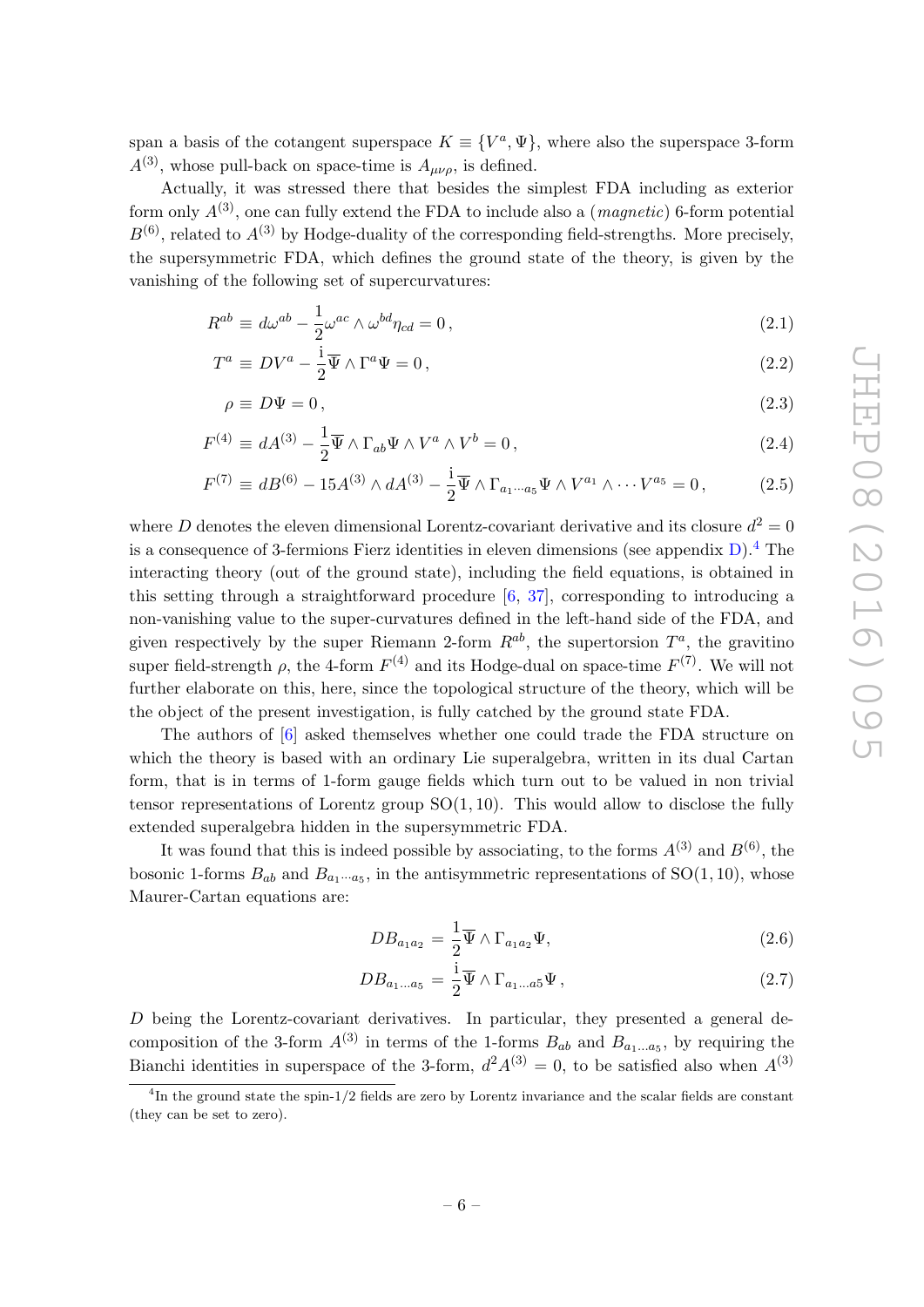is decomposed in terms of the 1-forms  $B_{ab}$  and  $B_{a_1...a_5}$ . Actually, it was shown that this program can be accomplished if and only if, together with the newly introduced bosonic 1-form fields, one also introduces an extra *spinor* 1-form  $\eta$ , satisfying:

$$
D\eta = iE_1\Gamma_a\Psi \wedge V^a + E_2\Gamma^{ab}\Psi \wedge B_{ab} + iE_3\Gamma^{a_1...a_5}\Psi \wedge B_{a_1...a_5}.
$$
 (2.8)

They found that the most general solution enjoying the above requirements has the following form:<sup>5</sup>

$$
A^{(3)} = T_0 B_{ab} \wedge V^a \wedge V^b + T_1 B_{ab} \wedge B^b{}_c \wedge B^{ca}
$$
  
+
$$
T_2 B_{b_1 a_1 \dots a_4} \wedge B^{b_1}_{b_2} \wedge B^{b_2 a_1 \dots a_4} + T_3 \epsilon_{a_1 \dots a_5 b_1 \dots b_5 m} B^{a_1 \dots a_5} \wedge B^{b_1 \dots b_5} \wedge V^m
$$
  
+
$$
T_4 \epsilon_{m_1 \dots m_6 n_1 \dots n_5} B^{m_1 m_2 m_3 p_1 p_2} \wedge B^{m_4 m_5 m_6 p_1 p_2} \wedge B^{n_1 \dots n_5}
$$
  
+
$$
i S_1 \overline{\Psi} \wedge \Gamma_a \eta \wedge V^a + S_2 \overline{\Psi} \wedge \Gamma^{ab} \eta \wedge B_{ab} + i S_3 \overline{\Psi} \wedge \Gamma^{a_1 \dots a_5} \eta \wedge B_{a_1 \dots a_5} , \qquad (2.9)
$$

where the requirement that  $A^{(3)}$  in (2.9) satisfies eq. (2.4) fixes the free constants  $T_i$ ,  $S_j$ in terms of the structure constants  $E_1, E_2, E_3$ . Actually, the consistence of the theory also requires the  $d^2$  closure of the newly introduced fields  $B_{ab}$ ,  $B_{a_1 \cdots a_5}$  and  $\eta$ . For the two bosonic 1-form fields the  $d^2$  closure is obvious in the ground state, because of the vanishing of the curvatures  $R^{ab}$  and  $\rho$ , while on  $\eta$  it requires the further condition:

$$
E_1 + 10E_2 - 720E_3 = 0. \t\t(2.10)
$$

The final result is:

$$
T_0 = \frac{120E_3^2}{(E_2 - 60E_3)^2} + \frac{1}{6}, \qquad T_1 = -\frac{E_2(E_2 - 120E_3)}{90(E_2 - 60E_3)^2}, \qquad T_2 = -\frac{5E_3^2}{(E_2 - 60E_3)^2},
$$
  
\n
$$
T_3 = \frac{E_3^2}{120(E_2 - 60E_3)^2}, \qquad T_4 = -\frac{E_3^2}{216(E_2 - 60E_3)^2}, \qquad S_1 = \frac{E_2 - 48E_3}{24(E_2 - 60E_3)^2},
$$
  
\n
$$
S_2 = -\frac{E_2 - 120E_3}{240(E_2 - 60E_3)^2}, \qquad S_3 = \frac{E_3}{240(E_2 - 60E_3)^2},
$$
  
\n
$$
E_1 = -10(E_2 - 72E_3).
$$
\n(2.11)

where the constants  $E_1, E_2, E_3$  define new structure constants of the hidden super-algebra.

In [6] the first coefficient  $T_0$  was arbitrarily fixed to  $T_0 = 1$  giving only 2 possible solutions for the set of parameters  $\{T_i, S_j, E_k\}$ . It was pointed out later in [16, 17] that this restriction can be relaxed thus giving the general solution (2.11). Indeed, as observed in the quoted reference, one of the  $E_i$  can be reabsorbed in the normalization of  $\eta$ , so that, owing to the relation (2.8), we are left with one free parameter, say  $E_3/E_2$ .<sup>6</sup> The details of the calculation are reported in appendix  $\bf{A}$ , where also some misprints of [6], in part recognized already in [16, 17], are corrected.

<sup>&</sup>lt;sup>5</sup>Here, and in the following, with  $B_{a_1...a_{p-1}}^{\qquad b}$  we generally mean  $B_{a_1...a_p}\eta^{ba_p}$ , where  $\eta_{ab} = (+,-,\cdots,-)$ denotes the Minkowski metric.

<sup>&</sup>lt;sup>6</sup>In reference [16, 17] their free parameter s is different from ours and is related to  $E_3/E_2 = \rho$  by the relation  $\frac{120\rho-1}{90(60\rho-1)^2} = \frac{2(3+s)}{15s^2}$ .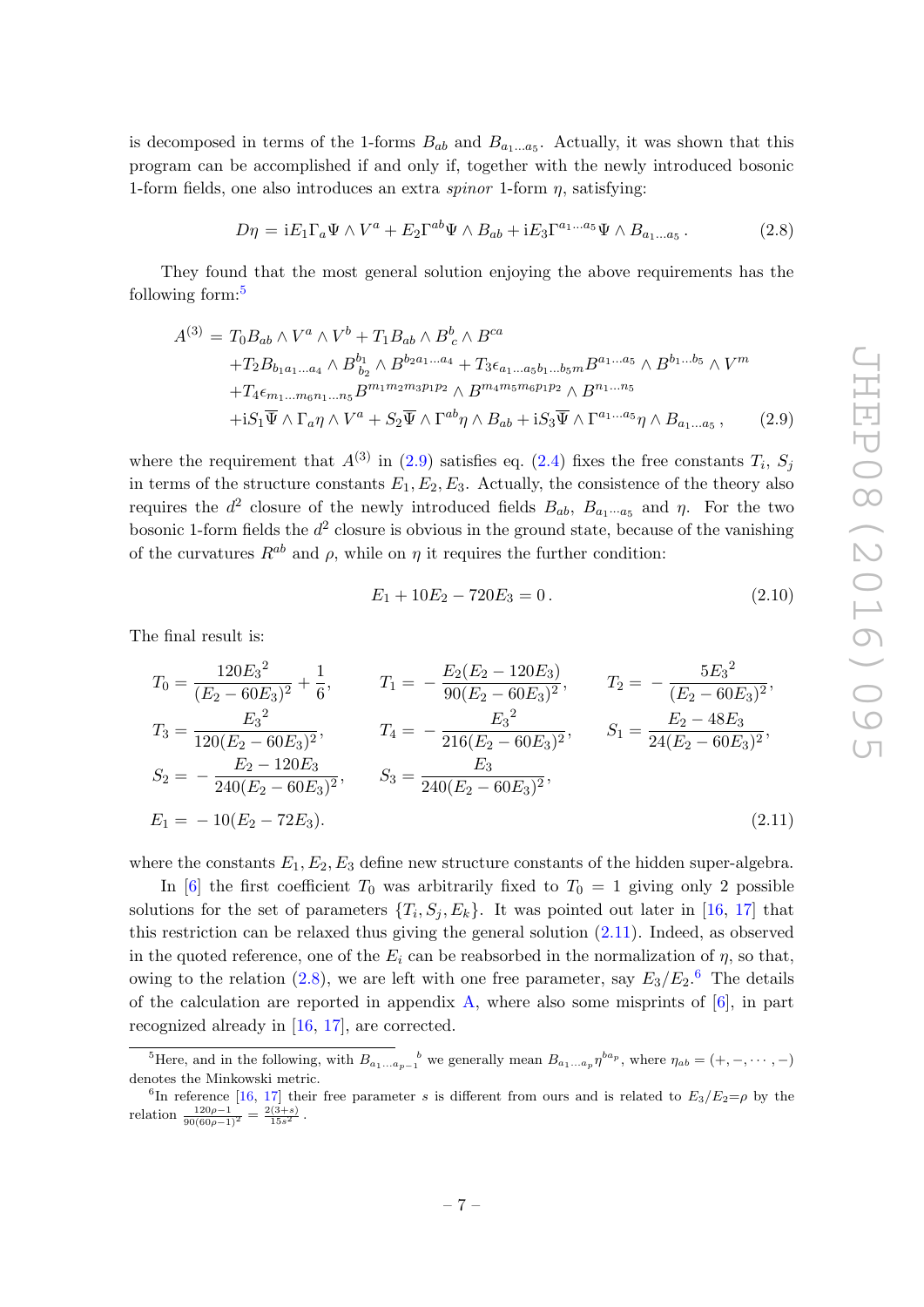The full Maurer-Cartan equations of the hidden algebra (in dual form) are then:

$$
d\omega^{ab} = \frac{1}{2}\omega^{ac} \wedge \omega^{bd}\eta_{cd} \tag{2.12}
$$

$$
DV^a = \frac{1}{2}\overline{\Psi} \wedge \Gamma^a \Psi,
$$
\n(2.13)

$$
D\Psi = 0,\t\t(2.14)
$$

$$
DB_{a_1 a_2} = \frac{1}{2} \overline{\Psi} \wedge \Gamma_{a_1 a_2} \Psi,
$$
\n(2.15)

$$
DB_{a_1...a_5} = \frac{1}{2}\overline{\Psi} \wedge \Gamma_{a_1...a_5}\Psi,
$$
\n(2.16)

$$
D\eta = iE_1\Gamma_a\Psi \wedge V^a + E_2\Gamma^{ab}\Psi \wedge B_{ab} + iE_3\Gamma^{a_1...a_5}\Psi \wedge B_{a_1...a_5}.
$$
 (2.17)

Let us finally write down the hidden superalgebra in terms of generators closing a set of (anti)commutation relations. For a generic set of 1-forms  $\sigma^{\Lambda}$  satisfying the Maurer-Cartan equations:

$$
d\sigma^{\Lambda} = -\frac{1}{2}C^{\Lambda}{}_{\Sigma\Gamma}\sigma^{\Sigma} \wedge \sigma^{\Gamma} ,
$$

in terms of structure constants  $C^{\Lambda}{}_{\Sigma\Gamma}$ , this is performed by introducing a set of dual generators  $T_\Lambda$  satisfying

$$
\sigma^{\Lambda}(T_{\Sigma}) = \delta^{\Lambda}_{\Sigma}; \qquad d\sigma^{\Lambda}(T_{\Sigma}, T_{\Gamma}) = C^{\Lambda}_{\Sigma\Gamma} \qquad (2.18)
$$

so that the  $\{T_{\Lambda}\}\)$  close the algebra  $[T_{\Sigma}, T_{\Gamma}] = C^{\Lambda}_{\Sigma \Gamma} T_{\Lambda}$ .

In the case at hand, the 1-forms  $\sigma^{\Lambda}$  are

$$
\sigma^{\Lambda} \equiv \{V^a, \Psi, \omega^{ab}, B_{ab}, B_{a_1 \dots a_5}, \eta\}.
$$
\n
$$
(2.19)
$$

To recover the superalgebra in terms of (anti)-commutators of the dual Lie superalgebra generators:

$$
T_{\Lambda} \equiv \{P_a, Q, J_{ab}, Z^{ab}, Z^{a_1...a_5}, Q'\}, \qquad (2.20)
$$

we use the duality between 1-forms and generators defined by the usual conditions:

$$
V^{a}(P_{b}) = \delta_{b}^{a}, \qquad \Psi(Q) = 1, \qquad \omega^{ab}(J_{cd}) = 2\delta_{cd}^{ab},
$$
  
\n
$$
B^{ab}(Z_{cd}) = 2\delta_{cd}^{ab}, \qquad B^{a_{1}...a_{5}}(Z_{b_{1}...b_{5}}) = 5!\delta_{b_{1}...b_{5}}^{a_{1}...a_{5}}, \qquad \eta(Q') = 1 \qquad (2.21)
$$

where 1 denotes unity in the spinor representation. The  $D = 11$  FDA then corresponds to the following hidden contributions to the superalgebra (besides the Poincaré algebra):

$$
\{Q,\bar{Q}\} = -\left(\mathrm{i}\Gamma^{a}P_{a} + \frac{1}{2}\Gamma^{ab}Z_{ab} + \frac{\mathrm{i}}{5!}\Gamma^{a_{1}...a_{5}}Z_{a_{1}...a_{5}}\right),\tag{2.22}
$$
  

$$
\{Q',\bar{Q}'\} = 0,
$$

$$
[Q, P_a] = -2iE_1\Gamma_a Q',
$$
  

$$
[Q, Z^{ab}] = -4E_2\Gamma^{ab}Q',
$$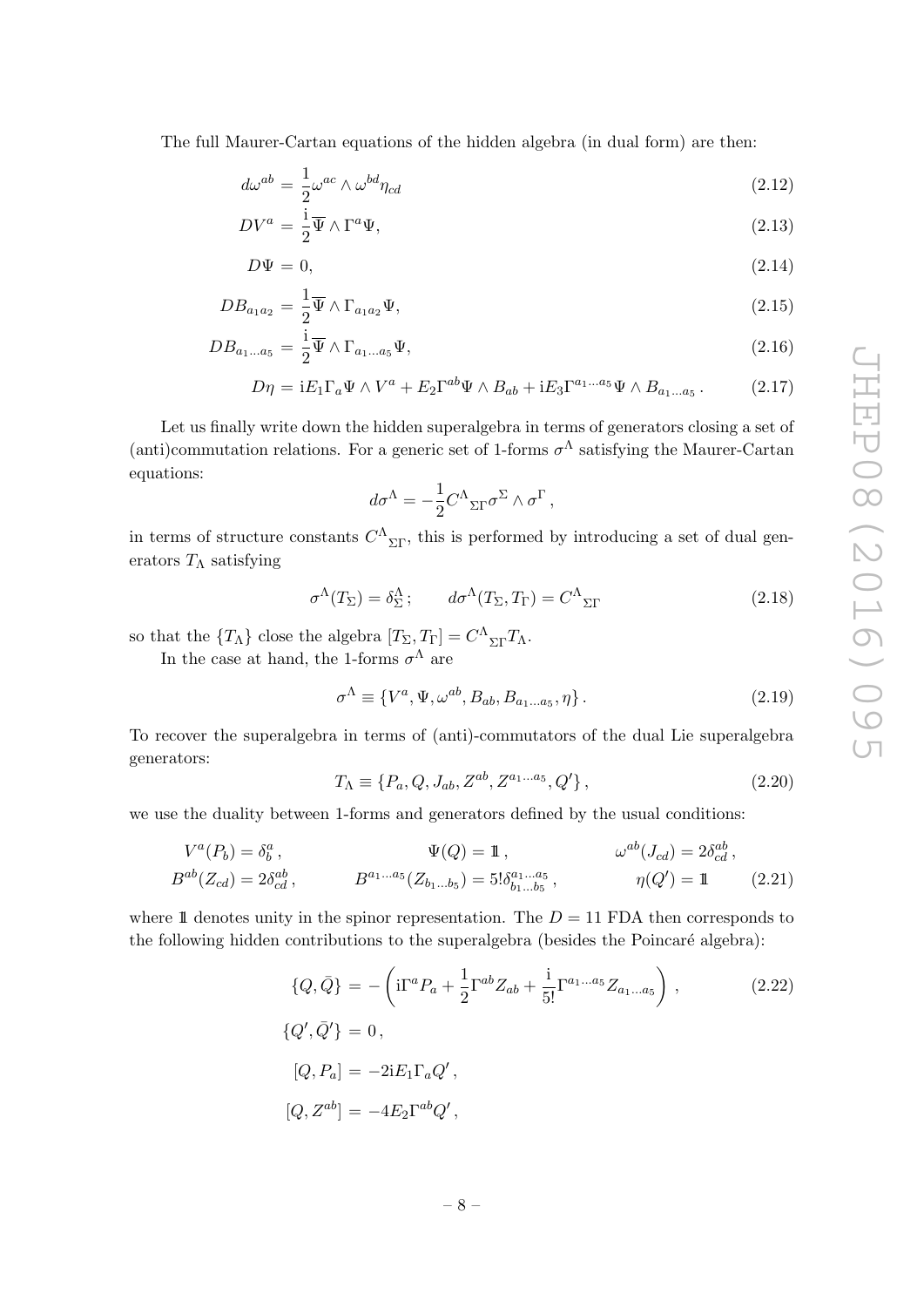$$
[Q, Z^{a_1...a_5}] = -2 (5!)iE_3\Gamma^{a_1...a_5}Q',
$$
  
\n
$$
[J_{ab}, Z^{cd}] = -8\delta_{[a}^{[c}Z_{b]}^{d]},
$$
  
\n
$$
[J_{ab}, Z^{c_1...c_5}] = -20\delta_{[a}^{[c_1}Z_{b]}^{c_2...c_5]},
$$
  
\n
$$
[J_{ab}, Q] = -\Gamma_{ab}Q,
$$
  
\n
$$
[J_{ab}, Q'] = -\Gamma_{ab}Q'.
$$

All the other commutators (beyond the Poincaré part) vanishing. As said before, the  $E_i$ satisfy equation (2.10) and one of them can be reabsorbed in the normalization of the  $n 1$ -form.<sup>7</sup>

Finally, let us recall that the presence of the bosonic hidden 1-forms  $B_{ab}$ ,  $B_{a_1...a_5}$  in the relation  $(2.22)$ , which generalizes the centrally extended supersymmetry algebra of  $[8]$ (where the central generators were associated with electric and magnetic charges), has in fact a topological meaning. This was recognized in  $[10]$  and  $[11]$ , where it was shown they to be associated with extended objects (2-brane and 5-brane) in space-time. In particular in reference [11] it was shown that quite generally such p-forms must be present in any dimensions, their associated (almost) central charges appearing in the supersymmetry algebra. As we shall see, this in fact occurs in the minimal  $D = 7$  theory that we shall analyze in section 4. The results of  $[6]$ , and those of  $[10]$  and  $[11]$  can thus be considered an important extension of the property found in [8].

On the other hand, the fact that the supersymmetry algebra, once extended to its hidden superalgebra, requires the presence of extra spinor generators, was not discussed in [10, 11]. As we are going to discuss in the next section, the presence of nilpotent fermionic charges in the hidden sector has instead a crucial role for the consistency of the FDA in superspace.

#### 3 FDA gauge structure and supergravity

The aim of this section is to analyze in detail the hidden gauge structure of the FDA of  $D=11$  supergravity, when the exterior p-forms are parametrized in terms of the hidden 1-forms  $B_{ab}, B_{a_1 \cdots a_5}, \eta$ . In particular, we would like to investigate the conditions under which the gauge invariance of the FDA is realized once  $A^{(3)}$  is expressed in terms of hidden 1-forms. It is useful to first recall shortly the standard procedure for the construction of a minimal FDA<sup>8</sup> starting from an ordinary (super)Lie Algebra.

Let us denote by  $\sigma^{\Lambda}$  the Maurer-Cartan 1-forms of the Lie algebra, and let us construct the so-called  $(p+1)$ -cochains  $\Omega^{i(p+1)}$  in some representation  $D_j^i$  of the Lie group, that is

The closure of the superalgebra under (super)- Jacobi identities is a consequence of the  $d^2$ -closure of the Maurer-Cartan 1-forms equations.

 ${}^{8}$ A minimal FDA is one where the differential of any p-form does not contain forms of degree greater than p.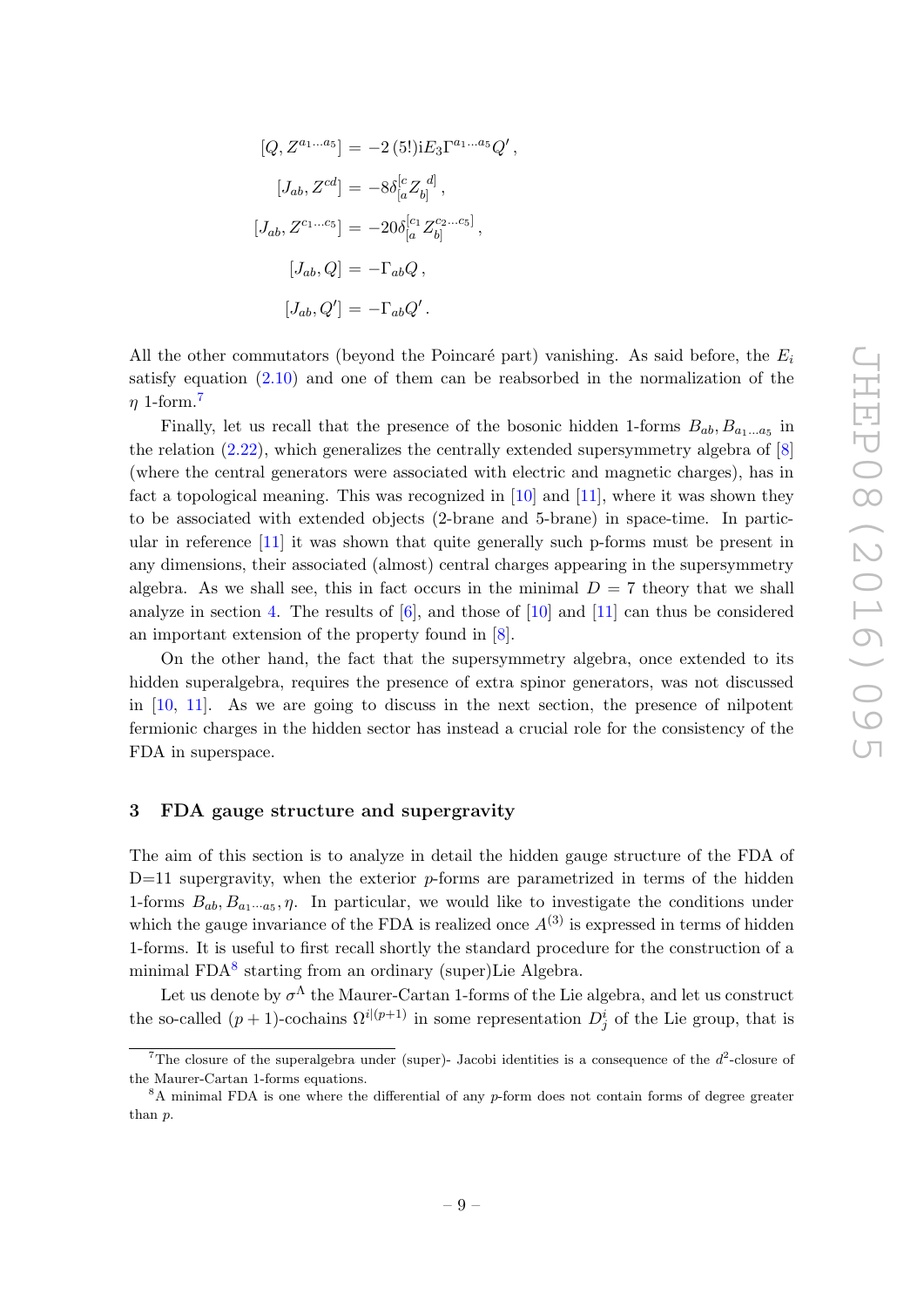$(p+1)$ -forms of the type:

$$
\Omega^{i|(p+1)} = \Omega^i_{\Lambda_1 \dots \Lambda_{p+1}} \sigma^{\Lambda_1} \wedge \dots \wedge \sigma^{\Lambda_{p+1}} \tag{3.1}
$$

where  $\Omega^i_{\Lambda_1...\Lambda_{p+1}}$  is a constant tensor. If the given cochains are cocycles, that is if they are closed, but not exact, they are elements of the Chevalley-Eilenberg (CE in the following) Lie algebra cohomology.

When this happens, we can introduce a p-form  $A^{i(p)}$  and write the following new closed equation:

$$
d A^{i|(p)} + \Omega^{i|(p+1)} = 0 \tag{3.2}
$$

which, together with the Maurer-Cartan equation of the Lie Algebra, is the first germ of a FDA, containing, besides the  $\sigma^{\Lambda}$ , also the new p-form  $A^{i|(p)}$ .

The procedure can be now iterated taking as basis of new cochains  $\Omega^{j|(p'+1)}$  the full set of forms, namely  $\sigma^{\Lambda_i}$  and  $A^{(p)}$ , and look again for cocycles. If a new cocycle  $\Omega^{j|(p'+1)}$ exists, then we can add again to the FDA a new equation

$$
d A^{(p')} + \Omega^{j|(p'+1)} = 0.
$$
\n(3.3)

The procedure can again be iterated till no more cocycles can be found, obtaining in this way the largest FDA associated with the initial Lie algebra.

The extension of this procedure to Lie superalgebras is straightforward. Actually, in the supersymmetric case a set of non-trivial cocycles is generally present in superspace, due to the existence of Fierz identities obeyed by the wedge products of gravitino 1-forms. In the case of supersymmetric theories, the 1-form fields of the superalgebra one starts with are the vielbein  $V^a$ , the gravitino  $\Psi$ , the spin connection  $\omega^{ab}$  and possibly a set of gauge fields. However one should further impose the physical request that the FDA should be described in term of fields living in ordinary superspace, whose cotangent space is spanned by the supervielbein  $\{V^a, \Psi\}$ , dual to supertranslations. This corresponds to the physical request that the super Lie algebra has a fiber bundle structure, whose base space is spanned by the supervielbein, the rest of the fields spanning a fiber  $H$ . This in turn implies an horizontality condition on the FDA, corresponding to gauge invariance: the gauge fields belonging to  $\mathcal{H}$  must be excluded from the construction of the cochains. In geometrical terms, this corresponds to require that the CE-cohomology be restricted to the so-called H-relative CE-cohomology.

In the case of  $D = 11$  supergravity, one easily recognizes that the first step of the construction outlined above is the introduction of the H-relative 4-cocycle  $\frac{1}{2}\overline{\Psi} \wedge \Gamma_{ab}\Psi \wedge$  $V^a \wedge V^b$ , which allows to define the 3-form  $A^{(3)}$  of the FDA satisfying

$$
dA^{(3)} = \frac{1}{2}\overline{\Psi} \wedge \Gamma_{ab}\Psi \wedge V^a \wedge V^b, \qquad (3.4)
$$

that is eq.  $(2.4)$ . Including the new 3-form  $A^{(3)}$  in the basis of the relative cohomology of the supersymmetric FDA, we can perform the second step and construct a new cocycle of order seven,  $15A^{(3)} \wedge dA^{(3)} + \frac{1}{2}\overline{\Psi} \wedge \Gamma_{a_1\cdots a_5}\Psi \wedge V^{a_1} \wedge \cdots V^{a_5}$ , allowing the introduction of the 6-form  $B^{(6)}$ , satisfying:

$$
dB^{(6)} = 15A^{(3)} \wedge dA^{(3)} + \frac{1}{2}\overline{\Psi} \wedge \Gamma_{a_1 \cdots a_5} \Psi \wedge V^{a_1} \wedge \cdots V^{a_5}, \qquad (3.5)
$$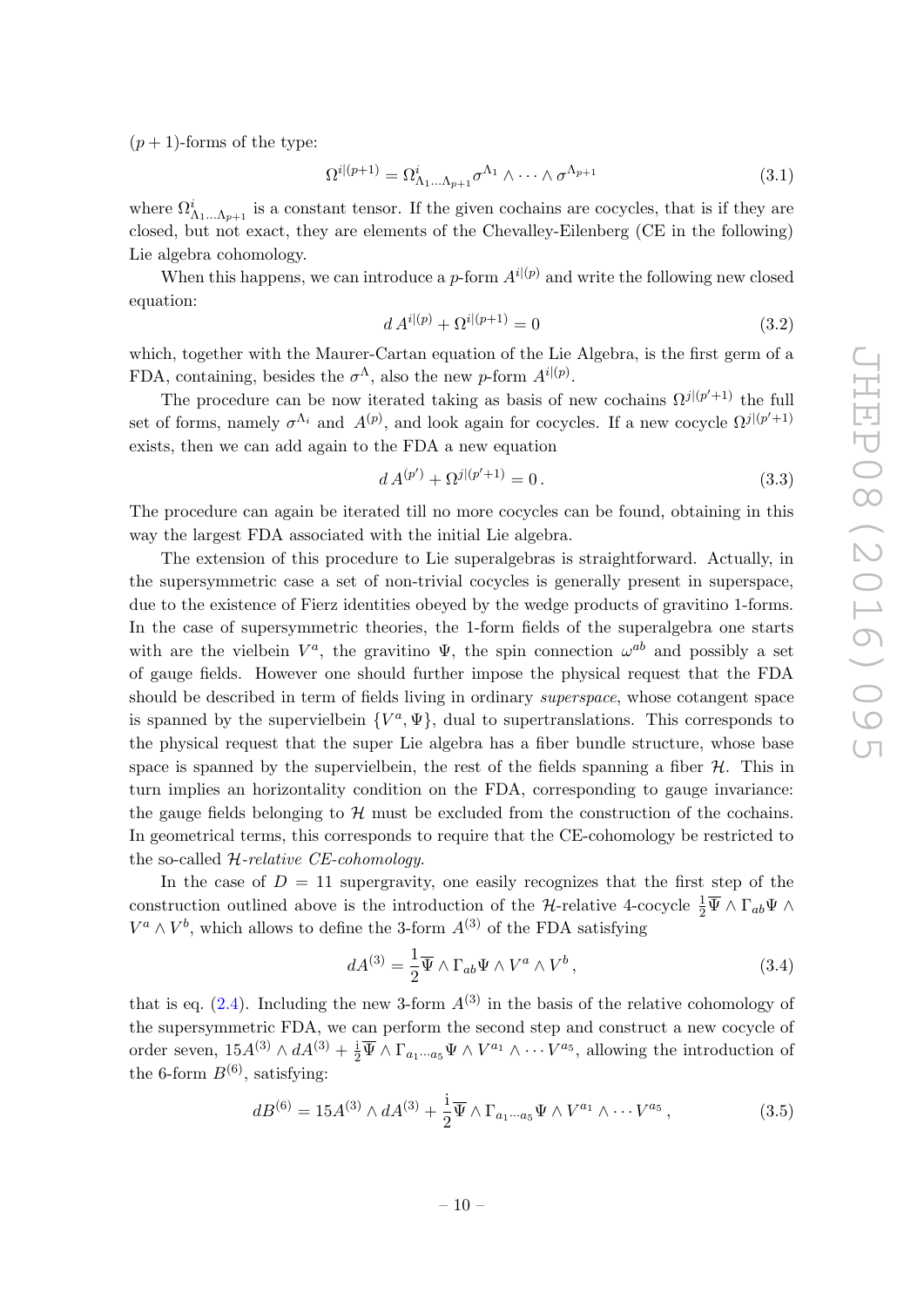that is eq.  $(2.5)$ . The fact that the two cochains  $(3.4)$  and  $(3.5)$  are indeed cocycles is due to Fierz identities in  $D = 11$ , as reported in appendix D. The second step defined above requires to enlarge the CE-relative cohomolgy to include the 3-form  $A^{(3)}$ . We further remark that the inclusion of a new p-form, which is a gauge potential enjoying a gauge freedom, in the basis of the  $H$ -relative CE-cohomology of the FDA, is physically meaningful only if the whole of the FDA is gauge invariant. This in particular requires that the nonphysical degrees of freedom in  $A^{(3)}$  and  $B^{(6)}$  are projected out from the FDA.

Let us turn now to the supersymmetric FDA of  $D=11$  supergravity, once it is parametrized in terms of 1-forms. Now the symmetry structure is based on the hidden supergroup manifold  $G$  which extends the super-Poincaré Lie group to include the extra hidden directions associated with the higher p-forms. We note that the procedure introduced in [6] and reviewed in section 2 (see also [37]) can be thought of as the reverse of the costruction of a FDA from a given Lie superalgebra just recalled. Indeed, one starts from the physical FDA as given a priori and tries to reconstruct, using the procedure of  $[6]$ , the hidden Lie superalgebra G that could have originated it using the algorithm of the CE-cohomology just described.

The hidden supergroup G has the structure of a principal fiber bundle  $(G/H, H)$ , where  $G/H$  corresponds to superspace, the fiber H now including, besides the Lorentz transformations, also the hidden generators. More explicitly, let us rewrite the hidden Lie superalgebra G of G as  $\mathbb{G} = \mathcal{H} + \mathbb{K}$ , and decompose  $\mathcal{H} = H_0 + H_b + H_f$ , so that the generators  $T_{\Lambda} \in \mathbb{G}$  are grouped into  $\{J_{ab}\}\in H_0$ ,  $\{Z^{ab}; Z^{a_1\cdots a_5}\}\in H_b$ ,  $\{Q'\}\in H_f$  and  ${P_a; Q} \in \mathbb{K}^9$  We note that the subalgebra  $H_b + H_f$  defines an abelian ideal of G.

The physical condition that the CE-cohomology be restricted to the  $H$ -relative CEcohomology corresponds now to the request that the FDA be described in term of 1-form fields living on  $G/H$ , and this in turn implies that the hidden 1-forms in  $H_b$  and  $H_f$ , necessary for the parametrization of  $A^{(3)}$  in terms of 1-forms, do not appear in  $dA^{(3)}$  (see eq.  $(3.4)$ ). Actually, as we shall see, the presence of the spinor 1-form  $\eta$  is exactly what makes it possible to express  $dA^{(3)}$  in terms of the relative cohomology only, that is in terms of the supervielbein.

#### 3.1 Gauge transformations from the hidden supergroup manifold

Taking into account the discussion above, we now consider in detail the relation between the FDA gauge transformations and those of its hidden supergroup  $G$ . The supersymmetric FDA, given in eq.s  $(2.1)$ – $(2.5)$ , is left invariant under the gauge transformations

$$
\begin{cases}\n\delta A^{(3)} = d\Lambda^{(2)} \\
\delta B^{(6)} = d\Lambda^{(5)} + \frac{15}{2} \Lambda^{(2)} \wedge \overline{\Psi} \wedge \Gamma_{ab} \Psi \wedge V^a \wedge V^b\n\end{cases} (3.6)
$$

generated by the arbitrary forms  $\Lambda^{(2)}$  and  $\Lambda^{(5)}$ .

 $9^9$ Here and in the following with an abuse of notation we will use, for the cotangent space of the group manifold G, spanned by the 1-forms  $\sigma^{\Lambda}$ , the same symbols defined above for the tangent space of G, spanned by the vector fields  $T_{\Lambda}$ .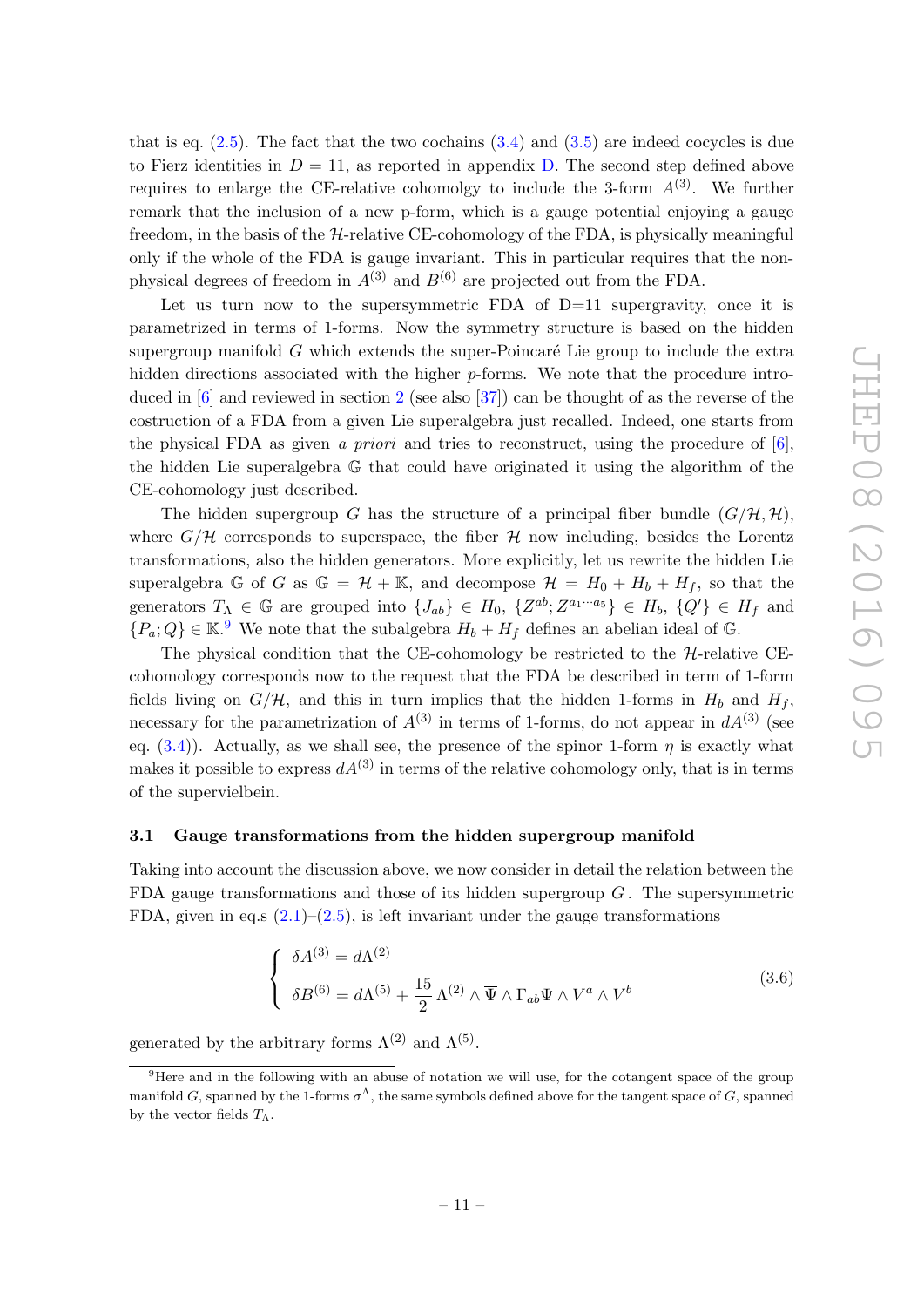The bosonic hidden 1-forms in  $H_b$  are abelian gauge fields, whose gauge transformations are:

$$
\begin{cases}\n\delta_b B_{ab} = d\Lambda_{ab} ,\\ \n\delta_b B_{a_1 \cdots a_5} = d\Lambda_{a_1 \cdots a_5}\n\end{cases},
$$
\n(3.7)

 $\Lambda^{ab}$  and  $\Lambda^{a_1 \cdots a_5}$  being arbitrary Lorentz-valued scalar functions.

Requiring that  $A^{(3)}$ , parametrized in terms of 1-forms, transforms as  $(3.6)$  under the gauge transformations (3.7) of the 1-forms, implies the gauge transformation of  $\eta$  to be:

$$
\delta_b \eta = -E_2 \Lambda_{ab} \Gamma^{ab} \psi - iE_3 \Lambda_{a_1 \cdots a_5} \Gamma^{a_1 \cdots a_5} \psi , \qquad (3.8)
$$

consistently with the condition  $D\delta\eta = \delta D\eta$ .

In this case the corresponding 2-form gauge parameter of  $A^{(3)}$  turns out to be:

$$
\Lambda^{(2)} = T_0 \Lambda_{ab} V^a \wedge V^b + 3T_1 \Lambda_{ab} B^b{}_c \wedge B^{ca}
$$
  
+
$$
T_2 (2\Lambda_{b_1 a_1 \dots a_4} B^{b_1}_{b_2} \wedge B^{b_2 a_1 \dots a_4} - B_{b_1 a_1 \dots a_4} \Lambda^{b_1}_{b_2} \wedge B^{b_2 a_1 \dots a_4})
$$
  
+
$$
2T_3 \epsilon_{a_1 \dots a_5 b_1 \dots b_5 m} \Lambda^{a_1 \dots a_5} \wedge B^{b_1 \dots b_5} \wedge V^m
$$
  
+
$$
3T_4 \epsilon_{m_1 \dots m_6 n_1 \dots n_5} \Lambda^{m_1 m_2 m_3 p_1 p_2} \wedge B^{m_4 m_5 m_6 p_1 p_2} \wedge B^{n_1 \dots n_5}
$$
  
+
$$
S_2 \overline{\Psi} \wedge \Gamma^{ab} \eta \Lambda_{ab} + i S_3 \overline{\Psi} \wedge \Gamma^{a_1 \dots a_5} \eta \Lambda_{a_1 \dots a_5} .
$$
(3.9)

Considering also the gauge transformation of the spinor 1-form  $\eta$  generated by the tangent vector in  $H_f$ , we have

$$
\delta \eta = D \varepsilon' + \delta_b \eta \tag{3.10}
$$

where we have introduced the infinitesimal spinor parameter  $\varepsilon'$ . The 2-form gauge parameter  $\tilde{\Lambda}^{(2)}$  corresponding to the transformation in  $H_f$  is then:

$$
\tilde{\Lambda}^{(2)} = -i S_1 \overline{\Psi} \wedge \Gamma_a \varepsilon' V^a - S_2 \overline{\Psi} \wedge \Gamma^{ab} \varepsilon' B_{ab} - i S_3 \overline{\Psi} \wedge \Gamma^{a_1 \dots a_5} \varepsilon' B_{a_1 \dots a_5} \,. \tag{3.11}
$$

In the following we are going to show that all the diffeomorfisms in the hidden supergroup  $G$ , generated by Lie derivatives, are invariances of the FDA, the ones in the fiber  $H$  directions being associated with a particular form of the gauge parameters of the FDA gauge transformations (3.6).

Let us first show that eq.  $(3.9)$  can be rewritten in a rather simple way using the contraction operator in the hidden Lie superalgebra  $\mathbb G$  of  $G$ . Defining the tangent vector:

$$
\vec{z} \equiv \Lambda_{ab} Z^{ab} + \Lambda_{a_1 \cdots a_5} Z^{a_1 \cdots a_5} \in H_b, \qquad (3.12)
$$

one finds that a gauge transformation leaving invariant the  $D = 11$  FDA is recovered, once  $A^{(3)}$  is parametrized in terms of 1-forms, if:

$$
\Lambda^{(2)} = i_{\vec{z}}(A^{(3)}),\tag{3.13}
$$

where  $\imath$  denotes the contraction operator. This result is actually true as a consequence of the set of relations  $(A.1)$  obeyed by the coefficients of the parametrization  $(2.9)$ , that is under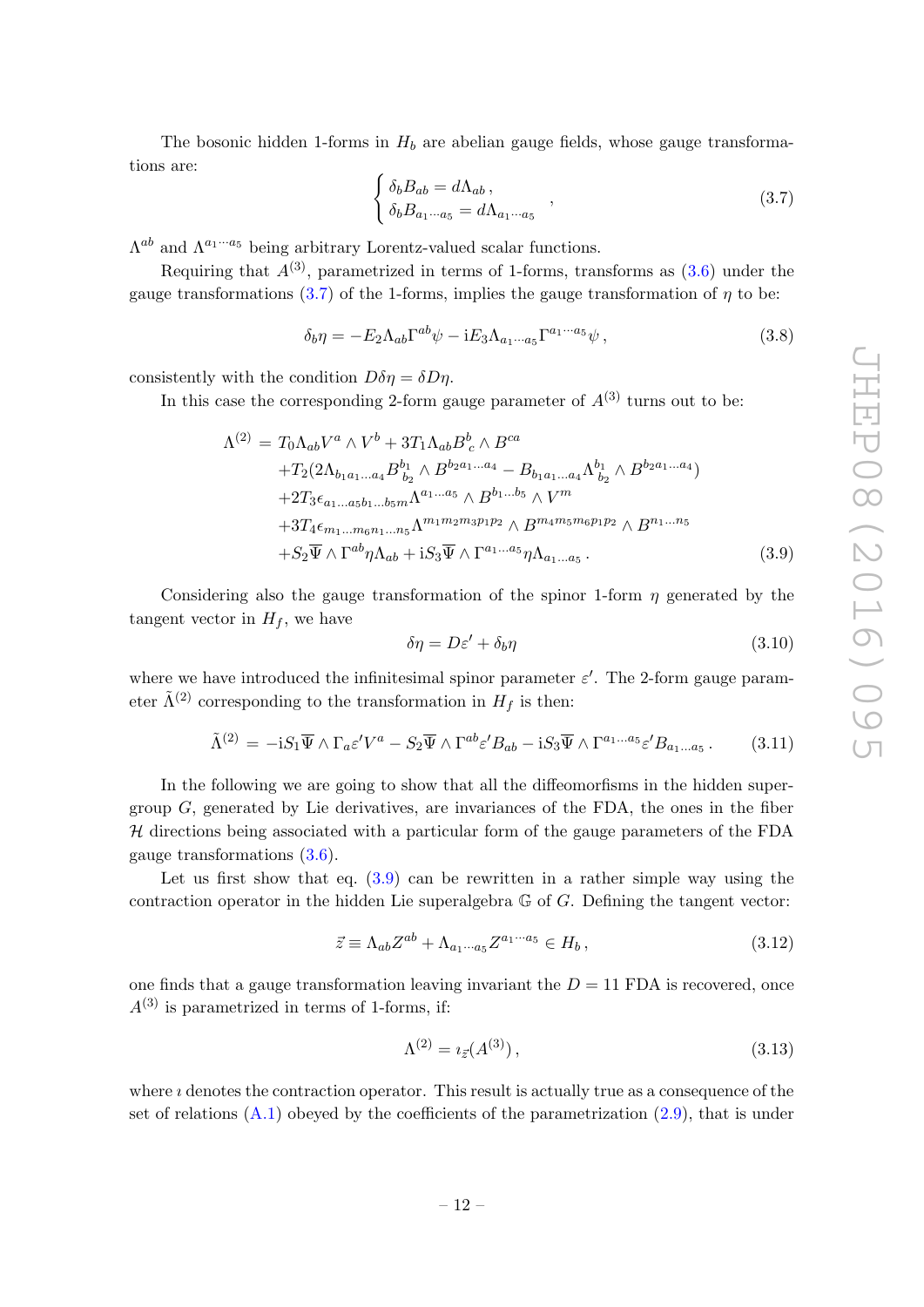the same conditions required by supersymmetry for the consistency of the parametrization (2.9). Introducing the Lie derivative  $\ell_{\vec{z}} \equiv d_{\vec{z}} + i_{\vec{z}} d$ , we find the corresponding gauge transformation of  $A^{(3)}$  to be:

$$
\delta A^{(3)} = d\left(\iota_{\vec{z}}(A^{(3)})\right) = \ell_{\vec{z}}A^{(3)}.
$$
\n(3.14)

The last equality follows since  $dA^{(3)}$ , as given in  $(2.4)$ , is invariant under transformations generated by  $\vec{z}$  corresponding to the gauge invariance of the supervielbein. Note that this is in agreement with the fact that the right hand side of  $dA^{(3)}$  is in the relative H CE cohomology .

To recover the general gauge transformation of  $B^{(6)}$  in terms of the hidden algebra would require the knowledge of its explicit parametrization in terms of 1-forms, which at the moment we ignore.<sup>10</sup> However, if we assume that its behavior under gauge transformations be still generated by  $\vec{z}$  through Lie derivatives, just like for  $A^{(3)}$ , namely if we require:

$$
\Lambda^{(5)} = i_{\vec{z}}(B^{(6)}),\tag{3.15}
$$

where  $B^{(6)}$  is intended as parametrized in terms of 1-forms in  $\mathbb{G}$ , then a straightforward computation gives:

$$
\delta B^{(6)} = \ell_{\vec{z}} B^{(6)} = d \left( i_{\vec{z}} (B^{(6)}) \right) + i_{\vec{z}} \left( d B^{(6)} \right) = d \Lambda^{(5)} + i_{\vec{z}} \left( 15 A^{(3)} \wedge d A^{(3)} \right)
$$
  
=  $d \Lambda^{(5)} + 15 \Lambda^{(2)} \wedge d A^{(3)},$  (3.16)

which indeed reproduces eq.  $(3.6)$ . The assumption  $(3.15)$  is corroborated by the analogous computation in the seven dimensional model considered in section 4. In that case we can use, together with that of  $B^{(3)}$ , the explicit parametrization of the Hodge dual related  $B^{(2)}$ appearing in the dimensional reduction of the eleven dimensional 6-form  $B^{(6)}$ . As we shall see the assumption (3.15) can be fully justified if we think of  $B^{(2)}$  as a remnant of  $B^{(6)}$  in the dimensional reduction.

We stress that the gauge transformations  $(3.14)$  and  $(3.16)$  are not fully general, since the corresponding gauge parameters are not fully general, being they restricted to the ones satisfying (3.13), (3.15).

We should further still consider the gauge transformations generated by the other elements of H. Since the Lorentz transformations, belonging to  $H_0 \subset \mathcal{H}$ , are not effective on the FDA, all the higher  $p$ -forms being Lorentz-invariant, this analysis reduces to consider the transformations induced by the tangent vector  $Q' \in H_f \subset \mathcal{H}$ . Let us then consider:

$$
\vec{q} \equiv \vec{\varepsilon}' Q' \in H_f. \tag{3.17}
$$

We find  $\delta_{\vec{q}} \eta = D \varepsilon' = \ell_{\vec{q}} \eta$  and:

$$
\delta_{\vec{q}} A^{(3)} = -i S_1 \overline{\Psi} \wedge \Gamma_a D \varepsilon' V^a - S_2 \overline{\Psi} \wedge \Gamma^{ab} D \varepsilon' B_{ab} - i S_3 \overline{\Psi} \wedge \Gamma^{a_1 \cdots a_5} D \varepsilon' B_{a_1 \cdots a_5}
$$
  
=  $di_{\vec{q}} A^{(3)} = \ell_{\vec{q}} A^{(3)}$  (3.18)

<sup>10</sup>Work is in progress on this topic.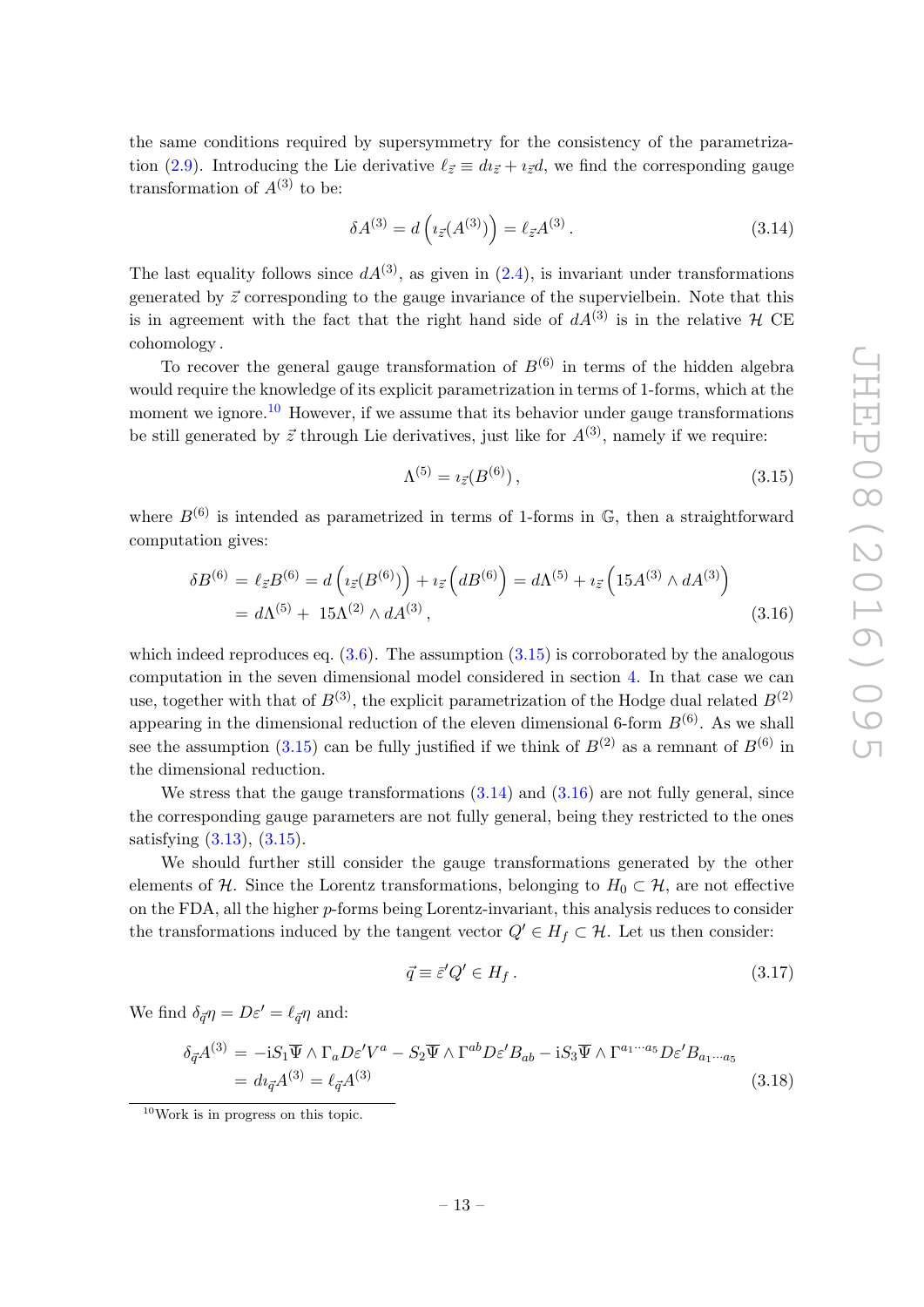where in the second line, after integration by parts, we used the relation on the  $S_i$ :

$$
S_1 + 10S_2 - 720S_3 = 0 \tag{3.19}
$$

following from 3-gravitino Fierz identities (see appendix  $D$ ). Note that indeed eq.  $(3.18)$ reproduces  $D\tilde{\Lambda}^{(2)}$ , in terms of  $\tilde{\Lambda}^{(2)}$  defined in eq. (3.11).

#### 3.2 The role of the nilpotent fermionic generator  $Q'$

In deriving the gauge transformations leaving invariant the supersymmetric FDA, in terms of hidden 1-forms, a crucial role is played by the spinor 1-form  $\eta$  dual to the nilpotent generator  $Q' \in H_f$ . Indeed, besides the fact that it is required for the closure of the hidden superalgebra G, it also guarantees the gauge invariance of the FDA, because of its non trivial gauge transformation, given in eq. (3.8).

Actually, we may think of the spinor 1-form  $\eta$  as playing the role of an intertwining field between the base superspace and the fiber  $H$  of the principal fiber bundle corresponding to the hidden supergroup manifold  $G = \{G/\mathcal{H}, \mathcal{H}\}\.$  This is also evident from its covariant differential  $D\eta$ , eq. (2.8), which is parametrized not only in terms of the supervielbein, as it happens for all the fields of the FDA and for  $DB_{ab}$  and  $DB_{a_1\cdots a_5}$ , eq. (2.7), but also in terms of the gauge fields in  $H_b$ , see eq.  $(2.17)$ . In the following, we are going to clarify the role of  $\eta$  in the more general context of the construction of FDAs discussed above, showing that its presence is essential to have a well defined, gauge invariant supersymmetric FDA.

A clarifying example corresponds to considering a singular limit where  $\eta$  is set equal to zero, so that its dual generator  $Q'$  can be dropped out from  $\mathbb{G}$ . This limit may be obtained, in its simplest form, by redefining the coefficients  $(2.11)$  appearing in the parametrization of  $A^{(3)}$  as follows:

$$
E_2 \to E_2' = \epsilon E_2, \quad E_3 \to E_3' = \epsilon^2 E_3, \tag{3.20}
$$

and then taking the limit  $\epsilon \to 0$ . One finds:

$$
T_0 \to \tilde{T}_0 = \frac{1}{6}, \quad T_1 \to \tilde{T}_1 = -\frac{1}{90}, \quad T_2 = T_3 = T_4 \to 0, \quad E_1 = E_2 = E_3 \to 0, \quad (3.21)
$$

while  $S_1, S_2, S_3 \to \infty$  in the limit. Recalling the parametrization of  $A^{(3)}$ , (2.9), we see that setting  $\eta = 0$ , the following finite limit can be obtained for  $A^{(3)}$ :

$$
A^{(3)} \to A^{(3)}_{\text{lim}} = \tilde{T}_0 B_{ab} \wedge V^a \wedge V^b + \tilde{T}_1 B_{ab} \wedge B^b{}_c \wedge B^{ca} \,. \tag{3.22}
$$

so that its differential gives:

$$
dA_{\lim}^{(3)} = \tilde{T}_0 \left( \frac{1}{2} \bar{\Psi} \Gamma_{ab} \Psi \wedge V^a \wedge V^b - i B_{ab} \wedge \bar{\Psi} \Gamma^a \Psi \wedge V^b \right) + \frac{3}{2} \tilde{T}_1 \bar{\Psi} \Gamma_{ab} \wedge \Psi \wedge B_c^b \wedge B^{ca} .
$$
 (3.23)

We see that the parametrization  $(3.22)$  does not reproduce the FDA  $(2.4)$ , being in fact obtained by a singular limit. However this different FDA is based on the same hidden algebra G, where now the cocycles are in the  $H_0$ -relative CE cohomology. Indeed  $dA_{\text{lim}}^{(3)}$  is now expanded on a basis of the *enlarged superspace*  $K_{enlarged} = K + H_b$ , which includes, besides the supervielbein, also the bosonic hidden 1-forms. The case where all the  $E_i$  are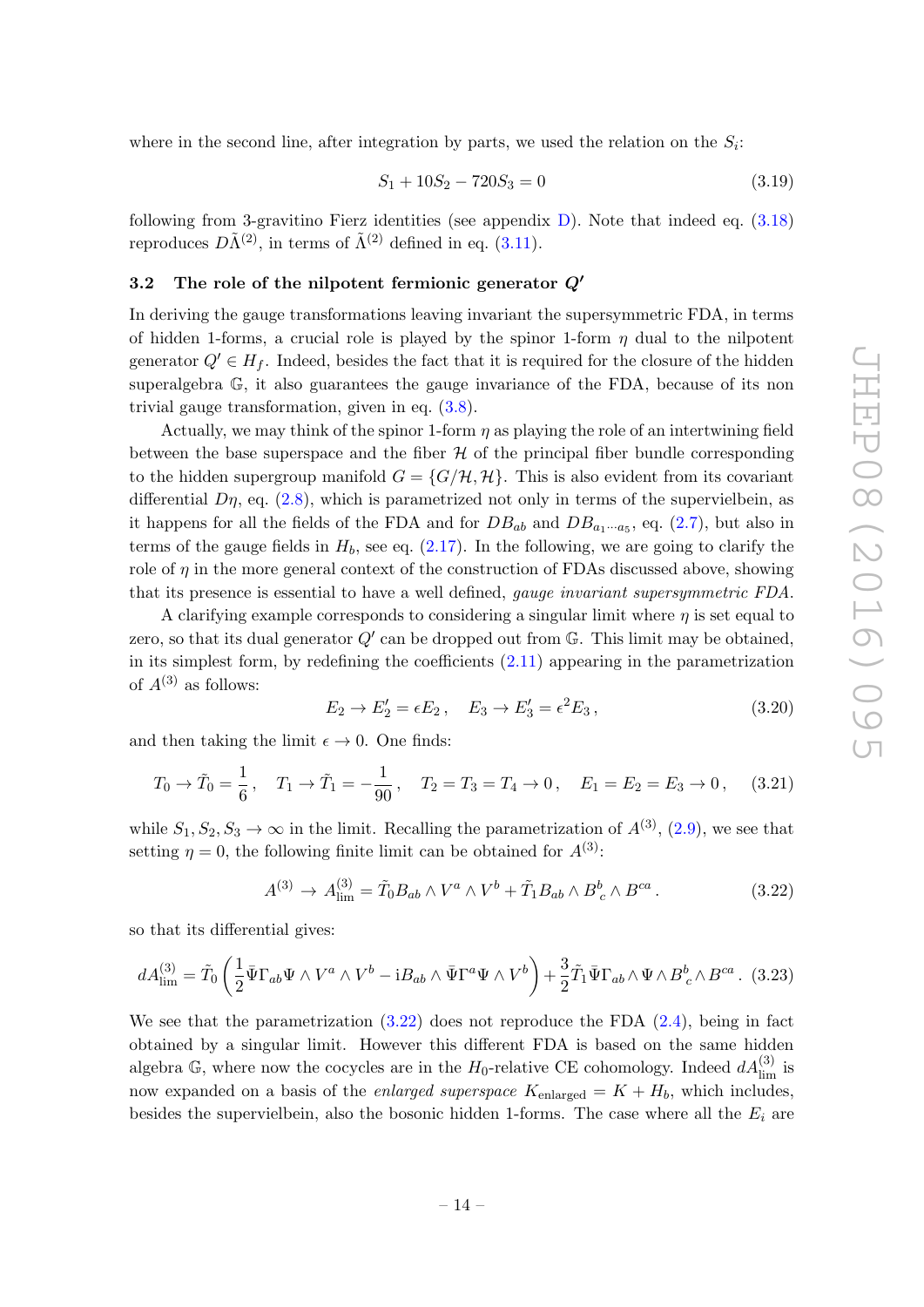proportional to the same power of  $\epsilon$  can be done on the same lines, it again requires  $\eta = 0$ and leads to an  $A_{\text{lim}}^{(3)}$  with all  $\tilde{T}_i \neq 0$  (for  $i = 0, 1, \dots 4$ ). In this case  $dA_{\text{lim}}^{(3)}$  is expanded on a basis of the  $K_{\text{enlarged}}$  also including  $B_{a_1\cdots a_5}$ .

A singular limit of the parametrization of  $A^{(3)}$  was already considered in [16, 17]. The limit considered in [16, 17] is similar to ours (where our parameters  $E_i$  play a role similar to their parameter s).<sup>11</sup> There, the authors were studying the description of the hidden superalgebra as an expansion of  $OSp(1|32)$ . They observed that a singular limit exists (which includes ours as a special case) such that the authomorphism group of the FDA is enlarged from what we called  $H$  to  $Sp(32)$ , but where the trivialization of the FDA in terms of an explicit  $A^{(3)}$ , written in terms of 1-forms, breaks down. From the above analysis we see that, at least for the restriction of the limit considered here, what does break down is in fact the trivialization of the FDA on ordinary superspace, while a trivialization on  $K_{enlared}$  is still possible.

Note, however, that in this case the gauge invariance of the new FDA requires that  $B_{ab}$  (and analogously  $B_{a_1\cdots a_5}$ ) is not a gauge field anymore. Correspondingly,  $A_{\text{lim}}^{(3)}$  does not enjoy gauge freedom, all of its degrees of freedom propagating in  $K_{enlared}$ . It may then be interpreted as a gauge-fixed form of  $A^{(3)}$ . Indeed, it is precisely the gauge transformation of  $\eta$ , given in eq. (3.8), that guarantees the gauge transformation of  $A^{(3)}$  to be (3.6). Actually, this relies on the fact that  $D\eta \in K_{\text{enlarged}}$  as we already observed previously, when we introduced eq.  $(3.8)$ . Note that the transformation  $(3.7)$ , even if it is not a gauge transformation in this limit case, still generates a diffeomorphism leaving invariant the new FDA (which is indeed based on the same supergroup  $G$ ), since

$$
\delta_{\vec{z}} A_{\text{lim}}^{(3)} = \ell_{\vec{z}} A_{\text{lim}}^{(3)}.
$$
\n(3.24)

A gauge transformation bringing  $A^{(3)}$  to  $A^{(3)}_{\text{lim}}$  and, more generally, a gauge transformation such that  $\eta' = \eta + \delta \eta = 0$ , is associated with transformations (3.10), generated by the tangent vector  $\vec{q}$  introduced in (3.17), in the particular case  $\delta_{\vec{q}}\eta = D\varepsilon' = -\eta$ .

In conclusion, the role of the extra fermionic nilpotent generator amounts to require the hidden 1-forms of the Lie superalgebra to be true gauge fields living on the fiber  $\mathcal H$  of the associated principal fiber bundle  $\{G/\mathcal{H}, \mathcal{H}\}$ .<sup>12</sup> It plays a role similar to a BRST ghost, since it guarantees that only the physical degrees of freedom of the exterior forms appear in the supersymmetric FDA in a "dynamical" way: this amounts to say that, once the superspace is enlarged to  $K_{enlarged}$ , in the presence of  $\eta$  and more generally of a non empty  $H_f$ , no explicit constraint has to be imposed on the fields, since the non-physical degrees of freedom of the fields in  $H_b$  and in  $H_f$  transform into each other and do not contribute to the FDA.

## 4 The hidden gauge algebra of  $D = 7$ ,  $\mathcal{N} = 2$  Free Differential Algebra

The same procedure explained in the eleven dimensional case can be applied to lower dimensional supergravity theories, in order to associate with any such theory containing

<sup>&</sup>lt;sup>11</sup>More precisely, the singular limit considered in [16, 17] is given in terms of a parmater  $s \to 0$ . The relation between their and our parameters is  $s \propto E_2 - 60E_3$ . See also footnote 6.

 $12$ Note that this is equivalent to require that the construction of the FDA from Lie algebra of the supergroup  $G$  be done using the  $H$ -relative CE cohomology of  $\mathbb{G}$ .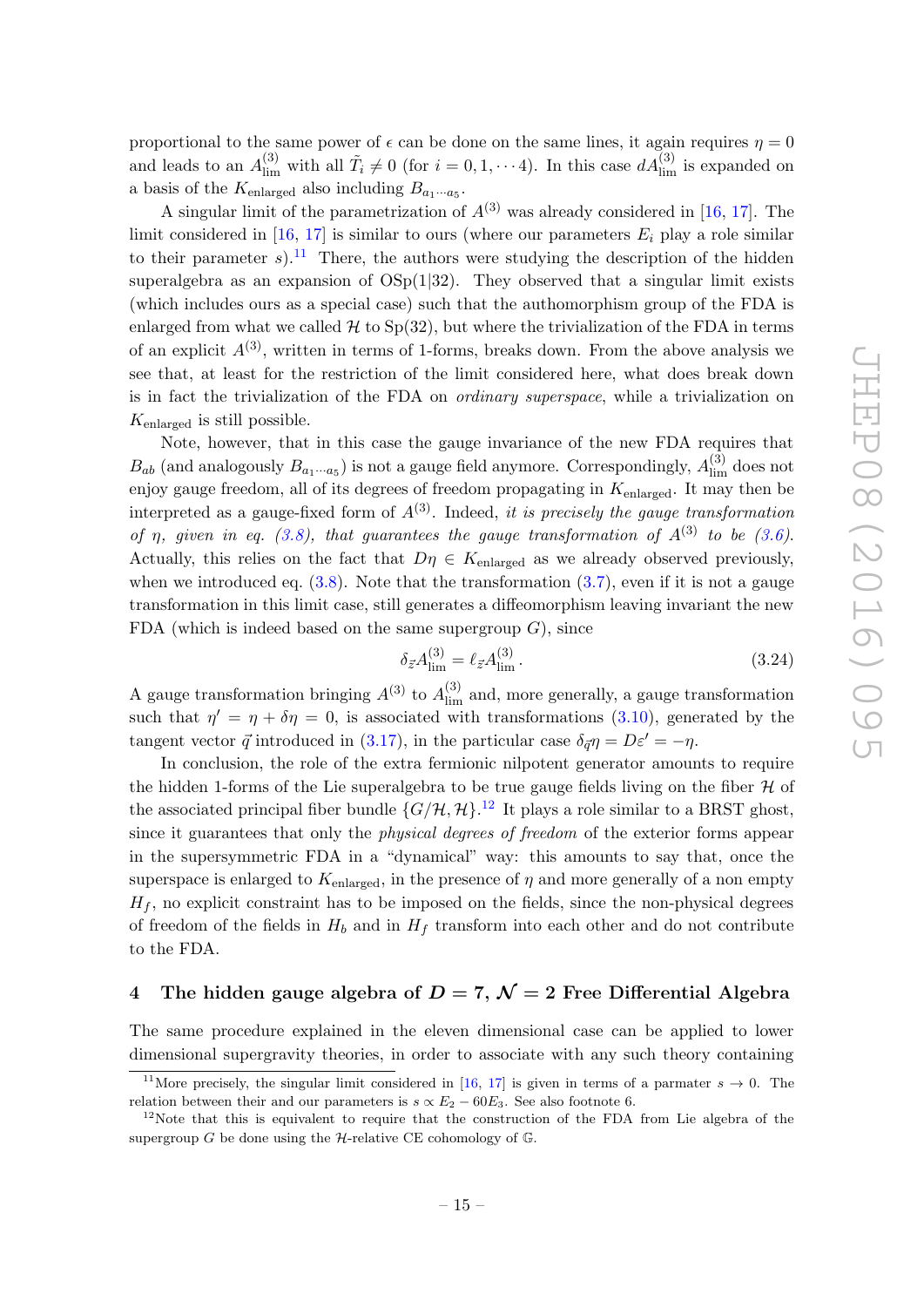p-forms (with  $p > 1$ ), a hidden Lie superalgebra containing, as a subalgebra, the super-Poincaré algebra. Since in the  $D=11$  theory the closure of the FDA and of the corresponding hidden superalgebra are strictly related to 3-gravitino Fierz identities of the given theory, the same must happen in any lower dimensions.

As an interesting example we consider in this section the minimal  $D = 7, \mathcal{N} = 2$  theory (not coupled to matter), where the hidden structure turns out to be particularly rich since, as we will see, in its most general form it includes two nilpotent fermionic generators.

Working as in the eleven dimensional case within the geometric formulation of superspace p-forms, its physical content on space-time is given by the vielbein 1-form  $V^a$ , a triplet of vectors 1-forms  $A^x$  ( $x = 1, 2, 3$ ), a 2-form  $B^{(2)}$ , together with a gravitino 1-form Dirac spinor which we describe as a couple of 8-component spin-3/2 pseudo-Majorana fields  $\psi_{A\mu}$   $(A = 1, 2)$  satisfying the reality condition  $\overline{\psi}^A = \epsilon^{AB} (\psi_B)^{T}$ .<sup>13</sup>

The interacting  $D = 7$  minimal theory was studied, at the lagrangian level, by many authors [38]–[41]. In particular, in [38] it was observed that one can trade the 2-form formulation of the theory by a formulation in terms of a 3-form,  $B^{(3)}$ , the two being related by Hodge-duality of the corresponding field strengths on space-time, and they give rise to different lagrangians. From our point of view, where only the FDA is considered (and not a Lagrangian description), both forms are required for a fully general formulation, together with a triplet of 4-forms,  $A^{x|(4)}$ , whose field strengths are Hodge-dual to the gauge vectors  $A^x$ .

One of the main reasons for choosing the minimal  $D = 7$  model is related to the fact that in this case we will be able to find an explicit parametrization in terms of 1-forms of both  $B^{(2)}$  and  $B^{(3)}$ , whose space-time field strengths are related by Hodge duality. We will find that in this case a general parametrization requires the presence of two independent hidden spinor 1-forms. Since  $B^{(2)}$  in  $D = 7$  can be obtained by dimensional reduction of  $B^{(6)}$  in the eleven dimensional FDA, this investigation also allows to shed some light on the extension of the hidden superalgebra of  $D = 11$  supergravity when also the parametrization of  $B^{(6)}$ , still unknown, would be considered (see section 5).

The minimal  $N = 2, D = 7$  supergravity is based on the following supersymmetric FDA:

$$
R^{ab} \equiv d\omega^{ab} - {\omega^a}_c \wedge {\omega^{cb}} = 0, \qquad (4.1)
$$

$$
T^{a} \equiv DV^{a} - \frac{1}{2}\overline{\psi}^{A} \wedge \Gamma^{a}\psi_{A} = 0, \qquad (4.2)
$$

$$
\rho \equiv D\psi = 0, \tag{4.3}
$$

$$
F^x \equiv dA^x - \frac{1}{2}\sigma^{x|B}{}_A \overline{\psi}^A \wedge \psi_B = 0, \qquad (4.4)
$$

$$
F^{(3)} \equiv dB^{(2)} + dA^x \wedge A^x - \frac{1}{2} \overline{\psi}^A \wedge \Gamma_a \psi_A \wedge V^a = 0, \qquad (4.5)
$$

$$
G^{(4)} \equiv dB^{(3)} - \frac{1}{2} \overline{\psi}^A \wedge \Gamma_{ab} \psi_A \wedge V^a \wedge V^b = 0, \qquad (4.6)
$$

<sup>&</sup>lt;sup>13</sup>The charge conjugation matrix in D=7 can always be chosen  $C = 1$ .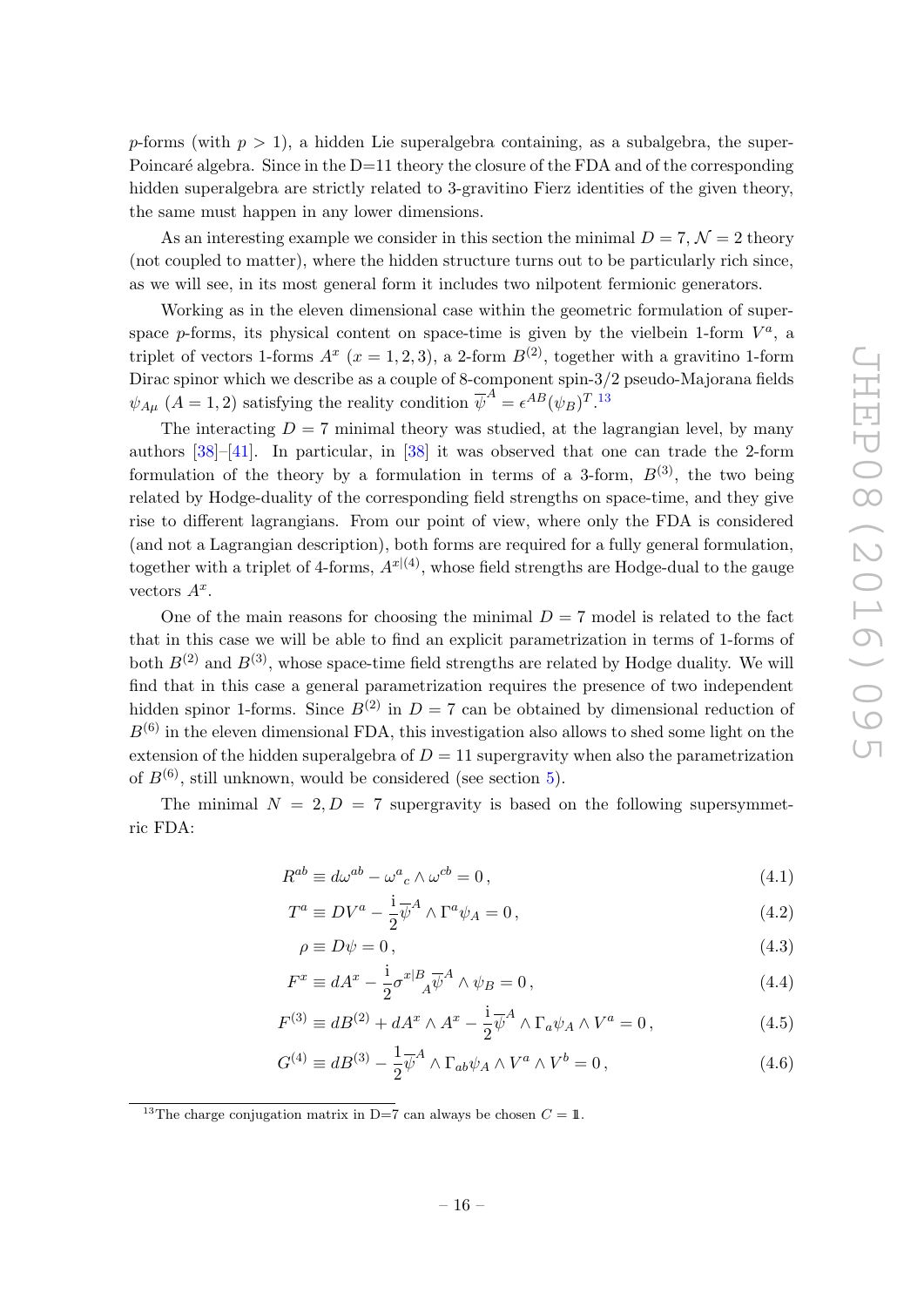$$
F^{x(4)} \equiv dA^{x|(4)} + \frac{1}{2} \left( dA^x \wedge B^{(3)} - A^x \wedge dB^{(3)} \right) - \frac{1}{6} \sigma^{x|B}{}_A \overline{\psi}^A \wedge \Gamma_{abc} \psi_B \wedge V^a \wedge V^b \wedge V^c = 0, \tag{4.7}
$$

where now D denotes the  $D = 7$  Lorentz-covariant differential and  $\sigma^{x|B}$  $P_A$  are the usual Pauli matrices. As already mentioned the  $d^2$ -closure of this FDA relies on the Fierz identities relating gravitino 3- and 4-forms currents in  $D = 7$ .

To find the hidden superalgebra, let us introduce the following set of bosonic Lorentzindexed 1-forms:  $B_a$ , associated with  $B^{(2)}$ ,  $B_{ab}$ , associated with  $B^{(3)}$ ,  $A_{abc}^x$ , associated with  $A^{x|4}$ , requiring their Maurer-Cartan equations to be:

$$
DB_{ab} = \alpha \overline{\psi}^A \wedge \Gamma_{ab} \psi_A,
$$
  
\n
$$
DB_a = \beta \overline{\psi}^A \wedge \Gamma_a \psi_A,
$$
  
\n
$$
DA^{x|}_{abc} = \gamma \sigma^{x|B}_{A} \overline{\psi}^A \wedge \Gamma_{abc} \psi_B.
$$
\n(4.8)

whose integrability conditions are automatically satisfied since  $R^{ab} = 0$ . The arbitrary choice of the coefficients in the right-hand-side fixes the normalization of the bosonic 1 forms  $B_a$ ,  $B_{ab}$  and  $A^{x|}_{abc}$ . In the following, we will choose  $\alpha = \frac{1}{2}$  $\frac{1}{2}, \beta = \frac{1}{2}$  $\frac{1}{2}, \gamma = \frac{1}{6}$  $\frac{1}{6}$ .

The bosonic forms  $B^{(2)}$  and  $B^{(3)}$  will be parametrized, besides the 1-forms  $V^a$ ,  $A^x$ already present in the FDA, also in terms of the new 1-forms  $B_a$ ,  $B_{ab}$ ,  $A^{x|}_{abc}$ , and as we are going to show, the consistency of their parametrizations also requires the presence of two nilpotent fermionic 1-forms,  $\eta_A$  in the parametrization of  $B^{(2)}$  and  $\xi_A$  in the one of  $B^{(3)}$ , whose covariant derivatives satisfy:

$$
D\eta_A = l_1 \Gamma_a \psi_A \wedge V^a + l_2 \Gamma^a \psi_A \wedge B_a + l_3 \Gamma^{ab} \psi_A \wedge B_{ab}
$$
  
+  $l_4 \psi_B \sigma^{x|B}_{A} \wedge A^x + l_5 \Gamma^{abc} \psi_B \sigma^{x|B}_{A} \wedge A^{x|}_{abc},$  (4.9)

$$
D\xi_A = e_1 \Gamma_a \psi_A \wedge V^a + e_2 \Gamma^a \psi_A \wedge B_a + e_3 \Gamma^{ab} \psi_A \wedge B_{ab}
$$
  
+ 
$$
e_4 \psi_B \sigma^{x|B}_{A} \wedge A^x + e_5 \Gamma^{abc} \psi_B \sigma^{x|B}_{A} \wedge A^{x|}_{abc},
$$
 (4.10)

where  $l_i$ ,  $e_i$  are so far unspecified structure constants of the hidden superalgebra, constrained to satisfy (from the integrability of  $D\eta_A$  and  $D\xi_A$  and use of the Fierz identities):

$$
-il_1 - il_2 + 6l_3 - il_4 - 10l_5 = 0,
$$
\n(4.11)

$$
-ie1 - ie2 + 6e3 - ie4 - 10e5 = 0.
$$
 (4.12)

The consistency of the parametrizations amounts to require that the differential of  $B^{(2)}$ and  $B^{(3)}$ , as given in equations (4.5) and (4.6), must be reproduced by the differential of their parametrizations (4.13), (4.14). This is analogous to what happens in  $D = 11$ ; in that case, however, only the parametrization of the 3-form was considered, and its closure, besides the precise values of the coefficients, required the presence of just one spinor 1-form dual to a nilpotent fermionic generator.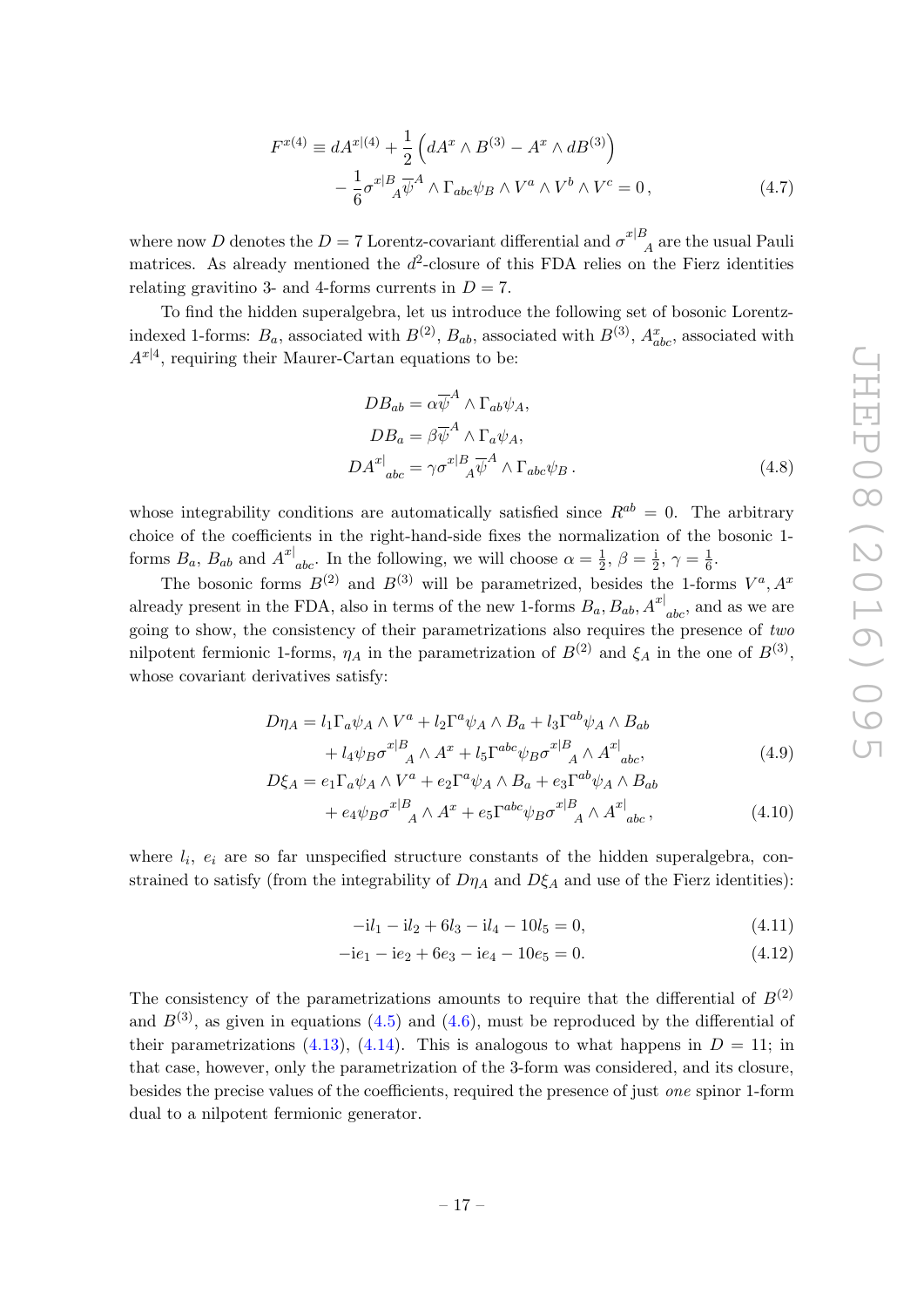Explicitly we give the following general Ansatz for the parametrization of  $B^{(2)}$  and  $B^{(3)}$  in terms of the 1-forms  $\{V^a, \psi_A, B_a, B_{ab}, A^{x} \vert_{abc}, \xi_A, \eta_A\}$ <sup>14</sup>

$$
B^{(2)} = \sigma B_a \wedge V^a + \tau \overline{\psi}^A \wedge \eta_A,
$$
  
\n
$$
B^{(3)} = \tau_0 B_{ab} \wedge V^a \wedge V^b + \tau_1 B_{ab} \wedge B^a V^b + \tau_2 B_{ab} \wedge B^a B^b + \tau_3 B_{ab} \wedge B^{bc} \wedge B_c^a
$$
  
\n
$$
+ \epsilon_{ab_1...b_3c_1...c_3} (\tau_4 V^a + \tau_5 B^a) \wedge A^{x|b_1...b_3} \wedge A_{c_1...c_3}^x
$$
  
\n
$$
+ \tau_6 B_{ab} \wedge A_{acd}^x \wedge A^{x|bcd} + \tau_7 \epsilon_{xyz} A^x \wedge A_{abc}^y \wedge A^{z|abc}
$$
  
\n
$$
+ \tau_8 \epsilon_{xyz} A^x \wedge A^y \wedge A^z + \tau_9 \epsilon_{xyz} \epsilon_{abcdmn} A^{x|abc} \wedge A^{y|dlp} \wedge A^{z|mn}{}_p
$$
  
\n
$$
+ \sigma_1 \overline{\psi}^A \wedge \Gamma_a \xi_A \wedge V^a + \sigma_2 \overline{\psi}^A \wedge \Gamma_a \xi_A \wedge B^a + \sigma_3 \overline{\psi}^A \wedge \Gamma_{ab} \xi_A \wedge B^{ab}
$$
  
\n
$$
+ \sigma_4 \overline{\psi}^A \wedge \xi_B \sigma^{x|B}{}_A \wedge A^x + \sigma_5 \overline{\psi}^A \wedge \Gamma^{abc} \xi_B \sigma^{x|B}{}_A \wedge A^x|_{abc}.
$$
  
\n(4.14)

The set of coefficients  $\{\tau_i\}$ ,  $\{\sigma_i\}$  are determined by requiring that the parametrizations  $(4.13)$  and  $(4.14)$  satisfy the FDA, in particular eq.s  $(4.5)$ ,  $(4.6)$ . Their explicit expression is given in appendix B. However, we still have the freedom to fix the normalization of the spinor 1-forms  $\xi_A$ ,  $\eta_A$ . We are going to fix them in order to obtain a simple expression. In particular we choose the normalization of  $\eta_A$  by imposing, in the parametrization of  $B^{(2)}$ ,  $\tau = 1$ . As far as the normalization of  $\xi_A$  is concerned, using the general solution for the coefficients given in appendix B, we find  $\frac{e_2}{\sigma_2} = \frac{e_5}{\sigma_5}$  $\frac{e_5}{\sigma_5} \equiv H$ , where, with the normalization chosen for the bosonic 1-forms:

$$
H = -2(e_1 + e_2 - 2ie_3)(e_1 + e_2 - 2ie_5).
$$
 (4.15)

We choose  $H = 1$ , which is a valid normalization in all cases where  $H \neq 0$ , that is for  $e_1 + e_2 \neq 2ie_3$  or  $e_1 + e_2 \neq 2ie_5$ . Actually the general solution for the parameters given in appendix B shows that to choose  $\tau \neq 0$ ,  $H \neq 0$  are not restrictive assumptions, since the cases  $\tau = 0$  and/or  $H = 0$  would correspond to singular limits where the gauge structure of the supersymmetric FDA breaks down. This is strictly analogous to what we discussed in section 3.2 for the  $D=11$  case as far as the gauge structure of the theory is concerned.

With the above normalizations we obtain:

$$
\sigma = 2il_2, \quad l_1 = \frac{i}{2} \left(-1 + 2il_2\right), \quad l_4 = \frac{i}{2}, \quad l_3 = l_5 = 0,
$$
\n
$$
\tau_0 = 2\left[ie_1(e_3 - e_5) + \left(\frac{i}{2}e_2 + e_3\right)\left(\frac{i}{2}e_2 + e_5\right)\right]
$$
\n
$$
\tau_1 = -4ie_2(ie_2 + 2e_5), \qquad \tau_2 = -2e_2^2, \qquad \tau_3 = -\frac{8}{3}e_3(e_3 - 2e_5)
$$
\n
$$
\tau_4 = e_5(ie_2 + 2e_5), \qquad \tau_5 = -ie_2e_5, \qquad \tau_6 = 36e_5^2
$$
\n
$$
\tau_7 = -12e_5^2, \qquad \tau_8 = \frac{2}{3}e_4[e_1 + e_2 - 6i(e_3 + e_5)], \qquad \tau_9 = -3e_5^2 \qquad (4.17)
$$
\n
$$
\sigma_1 = -e_1 - 2e_2 + 4ie_5, \qquad \sigma_2 = e_2, \qquad \sigma_3 = -e_3 + 2e_5, \qquad \sigma_4 = -e_4, \qquad \sigma_5 = e_5,
$$

where the  $e_i$  are constrained by  $(4.12).^{15}$ 

<sup>&</sup>lt;sup>14</sup>We should in principle also consider the parametrization of the 4-form  $A_{(4)}^x$ . This deserves further investigation. Some work is in progress on this point.

<sup>&</sup>lt;sup>15</sup>We observe that the combination  $\tau_4 V^a + \tau_5 B_a \equiv \tilde{B}_a$  could be used, instead of  $B_a$ , in the parametrization of  $B^{(3)}$ . This redefinition simplifies the expression of  $B^{(3)}$ , in particular the term  $B_{ab} \wedge \tilde{B}^a \wedge V^b$  vanishes.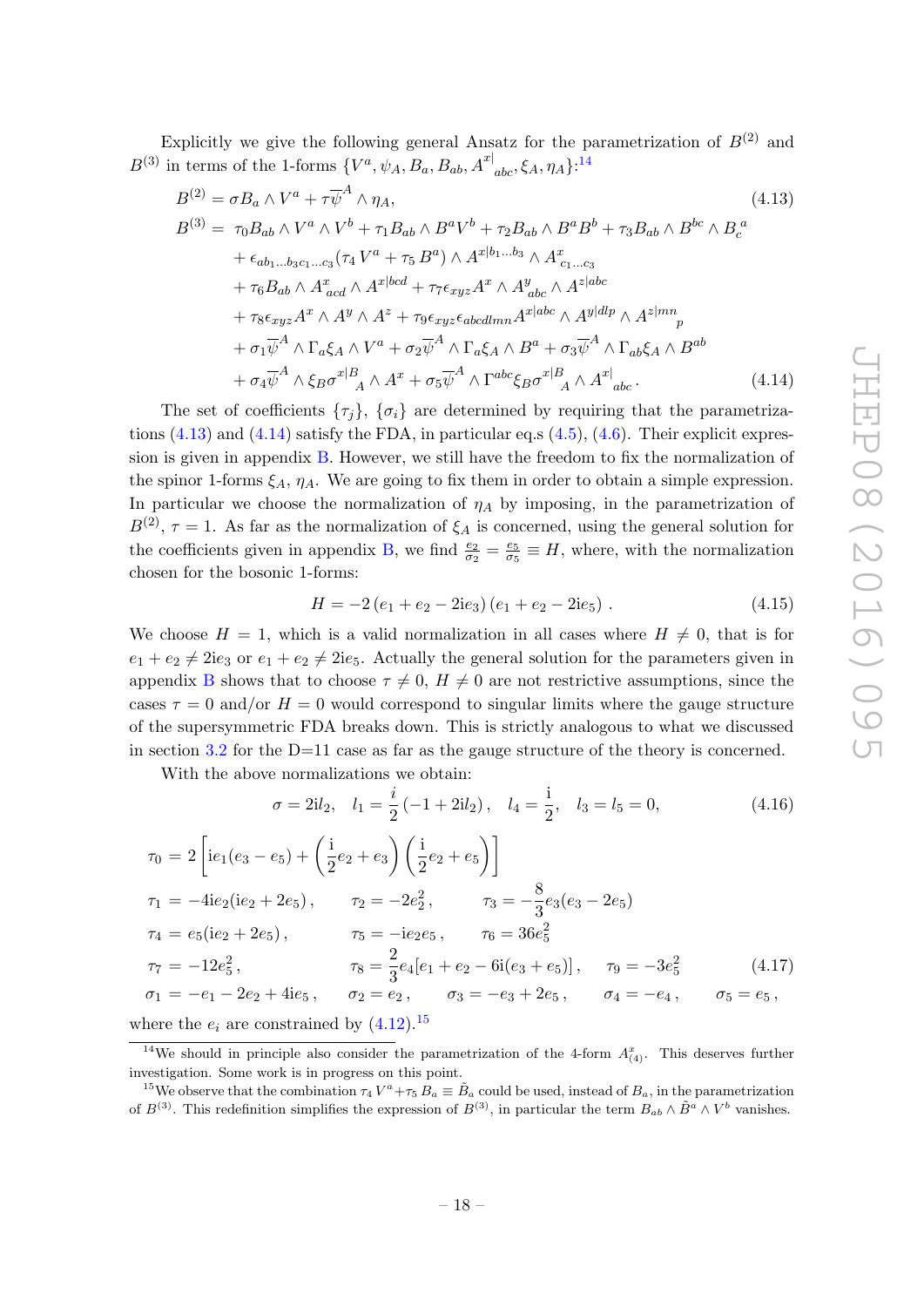#### 4.1 The hidden superalgebra

Let us write now, analogously to what was done in  $D = 11$ , the  $D = 7$  hidden superalgebra in terms of generators  $T_{\Lambda}$  dual to the set of 1-forms  $\sigma^{\Lambda}$  of the theory. In this case we have

$$
\sigma^{\Lambda} = \{V^{a}, \psi_{A}, \omega^{ab}, B_{a}, B_{ab}, A^{x|}_{abc}, \xi_{A}, \eta_{A}\}
$$
(4.18)

and

$$
T_{\Lambda} = \{P_a, Q_A, J_{ab}, T^x, Z^a, Z^{ab}, T^{x|abc}, Q'_A, Q''_A\}.
$$
 (4.19)

The only non-trivial mappings are now:

$$
\psi_A(Q^B) = \delta_A^B, \qquad \xi_A(Q'^B) = \delta_A^B, \qquad \eta_A(Q''^B) = \delta_A^B, \nV^a(P_b) = \delta_b^a, \qquad B_a(Z^b) = \delta_a^b, \qquad B_{ab}(Z^{cd}) = 2\delta_{ab}^{cd}, \nA^x(T^y) = \delta^{xy}, \qquad A^x|_{abc}(T^{y|lmn}) = 3!\delta^{xy}\delta_{abc}^{lmn}, \qquad B_{a_1 \cdots a_5}(Z^{b_1 \cdots b_5}) = 5!\delta_{a_1 \cdots a_5}^{b_1 \cdots b_5}, \qquad (4.20)
$$

so that the (anti)-commutators of the superalgebra (besides the Poincaré Lie algebra) can be written as

$$
\{Q^A, \overline{Q}_B\} = -i\Gamma^a \left(P_a + \eta_{ab} Z^b\right) \delta^A_B - \frac{1}{2} \Gamma_{ab} Z^{ab} \delta^A_B - \sigma^{x|A}_{\quad \, B} \left(iT^x + \frac{1}{18} \Gamma^{abc} T^x_{\, abc}\right),\tag{4.21}
$$

$$
[Q_A, P_a] = -2\Gamma_a(e_1Q'_A + l_1Q''_A), \qquad (4.22)
$$

$$
[Q_A, Z^a] = -2\Gamma^a (e_2 Q'_A + l_2 Q''_A), \qquad (4.23)
$$

$$
[Q_A, Z^{ab}] = -4e_3\Gamma^a Q'_A, \qquad (4.24)
$$

$$
[Q_A, T^x] = -2\sigma^{x|B}_{A}(e_4 Q'_B + l_4 Q''_B), \qquad (4.25)
$$

$$
[Q_A, T^{x|abc}] = -12e_5 \Gamma^{abc} \sigma^{x|B}_{\quad A} Q'_B , \qquad (4.26)
$$

$$
[J_{ab}, Z^{c}] = -2\delta_{[a}^{c} Z_{b]},
$$
  
\n
$$
[J_{ab}, Z^{cd}] = -4\delta_{[a}^{[c} Z_{b]}^{d]},
$$
\n(4.27)

$$
[J_{ab}, T^{x|c_1c_2c_3}] = -12\delta_{[a}^{[c_1}T^{x|c_2c_3]}, \qquad (4.29)
$$

$$
[J_{ab}, Q^A] = -\Gamma_{ab} Q^A \,,\tag{4.30}
$$

$$
[J_{ab}, Q^{\prime A}] = -\Gamma_{ab} Q^{\prime A} \,. \tag{4.31}
$$

All the other possible commutators vanish.

Lagrangian subalgebras. Let us consider here two relevant subalgebras of the general hidden superalgebra presented above, where only one nilpotent spinor 1-form appears. We call them "electric hidden subalgebras" or "lagrangian subalgebras" because of their relevance for the construction of the lagrangian, as we will clarify in the following discussion.

The first subalgebra is the one where  $Q'_A = Q''_A = \frac{1}{2}\hat{Q}_A$ . This corresponds to consider a FDA including both  $B^{(2)}$  and  $B^{(3)}$ , where however the same nilpotent spinor 1-form appears in the parametrizations (4.13) and (4.14), namely  $\eta_A = \xi_A$ . In this case the Maurer-Cartan equations (4.9) and (4.10) coincide, implying  $\{e_i\} = \{l_i\}$ , so that in particular  $e_3 = e_5 = 0$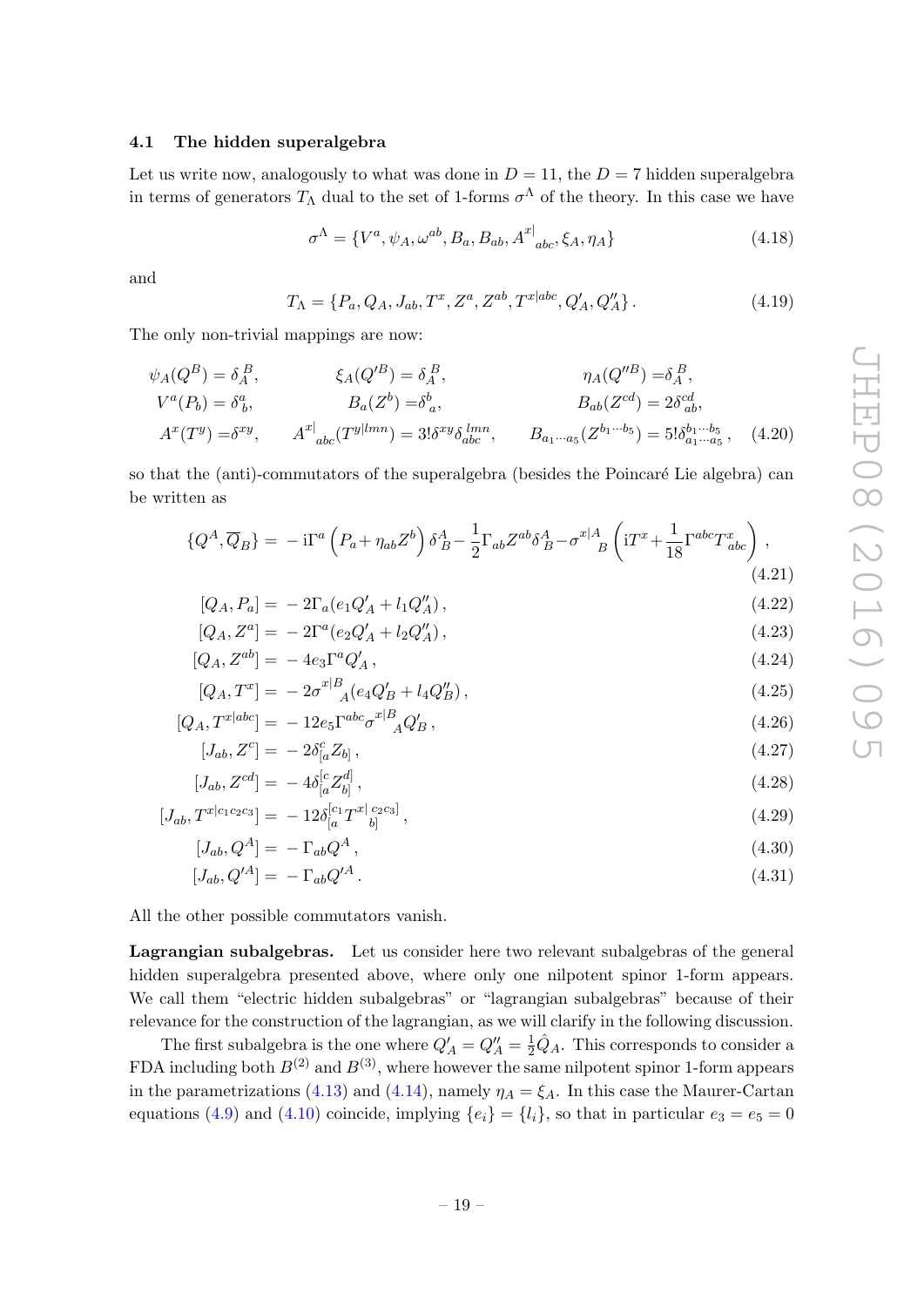in this case, since  $l_3 = l_5 = 0$ . This in turn implies, on the set of  $\{\tau_j\}$  given in (4.17), that all the contributions in  $B_{ab}$  and  $A_{abc}^x$  in the parametrization of  $B^{(3)}$  disappear, and the corresponding generators  $Z_{ab}$  and  $T_{abc}^x$  decouple and can be set to zero. The resulting subalgebra is:

$$
\{Q^A, \overline{Q}_B\} = -i\Gamma_a \left(P^a + Z^a\right) \delta^A_B - i\sigma^{x|A}_{\quad B} T^x,\tag{4.32}
$$

$$
[Q_A, P^a] = -2e_1 \Gamma^a \hat{Q}_A,\tag{4.33}
$$

$$
[Q_A, Z^a] = -2e_2\Gamma^a\hat{Q}_A,\tag{4.34}
$$

$$
[Q_A, T^x] = -2e_4 \sigma^{x|B}_{\quad \hat{A}} \hat{Q}_B \,. \tag{4.35}
$$

Note that the same subalgebra can be obtained equivalently by truncating the hidden algebra to the subalgebra where  $Q'_A \rightarrow 0$  or, equivalently,  $\xi_A \rightarrow 0$ . However, recalling the discussion of sections 3.1, 3.2 about the role of the nilpotent spinor generators for the consistency of the gauge structure of the FDA, referring in particular to the singular limit  $\eta \to 0$ ,<sup>16</sup> from the FDA point of view this corresponds to consider instead the sub-FDA where only  $A^x$  and  $B^{(2)}$  appear, but not their mutually non-local forms  $B^{(3)}$ ,  $A^{x|(4)}$ . This is indeed the appropriate framework for a lagrangian description in terms of  $B^{(2)}$ , as considered for example in [39, 40].

The alternative lagrangian subalgebra is found by setting instead  $Q''_A \to 0$ , implying the vanishing of the coefficients  $\{l_i\}$ . In this case the whole parametrization of  $B^{(2)}$  drops out, so that this subalgebra corresponds to consider the restricted FDA where  $B^{(2)}$  is excluded. together with  $A^{x|(4)}$ . This is in fact the appropriate framework for the construction of the lagrangian in terms of  $B^{(3)}$  only [38]. The 1-forms  $B_a$  and  $A_{abc}^x$  could still be included in the parametrization of  $B^{(3)}$  as trivial deformations, and they can be consistently decoupled by setting  $e_2 = e_5 = 0$ .

Let us stress that both Lagrangian subalgebras require the truncation of the superalgebra to include only one out of the two nilpotent spinors.

The hidden superalgebra we have constructed in the present section includes all the dynamical 1-forms associated with the  $D = 7$  FDA once it is extended to include all couples of Hodge-dual field strengths, and in this sense it is fully general. It is larger than the one just involving the fields appearing in the Lagrangian in terms of either  $B^{(2)}$  or of  $B^{(3)}$ only. Actually, this is reminiscent of a well know feature of four dimensional extended supersymmetric theories: there, the central extension of the supersymmetry algebra is associated with electric and magnetic charges [8], while the electric subalgebra only involves electric charges whose associated gauge potentials appear in the lagrangian description.

Let us remark that the analysis above shows that two independent spinorial generators (associated with 2 independent nilpotent spinorial charges) are necessary if we want to include in the hidden algebra description of the FDA involving both  $B^{(2)}$  and  $B^{(3)}$  also the 1-forms  $B_{ab}$  and  $A_{abc}^x$ , besides the 1-forms  $B_a$  and  $A^x$ . However, we did not consider in the above description the 1-form  $B_{a_1\cdots a_5}$  associated with the non-dynamical volume form  $F^{(7)} = dB^{(6)} + \cdots$ . We could ask if the inclusion of such extra contributions in

 $16$ The discussion of sections 3.1, 3.2 concerned in fact the eleven dimensional theory. Analogous considerations can be worked out for the seven dimensional case, as will be shown in some detail in subsection 4.3.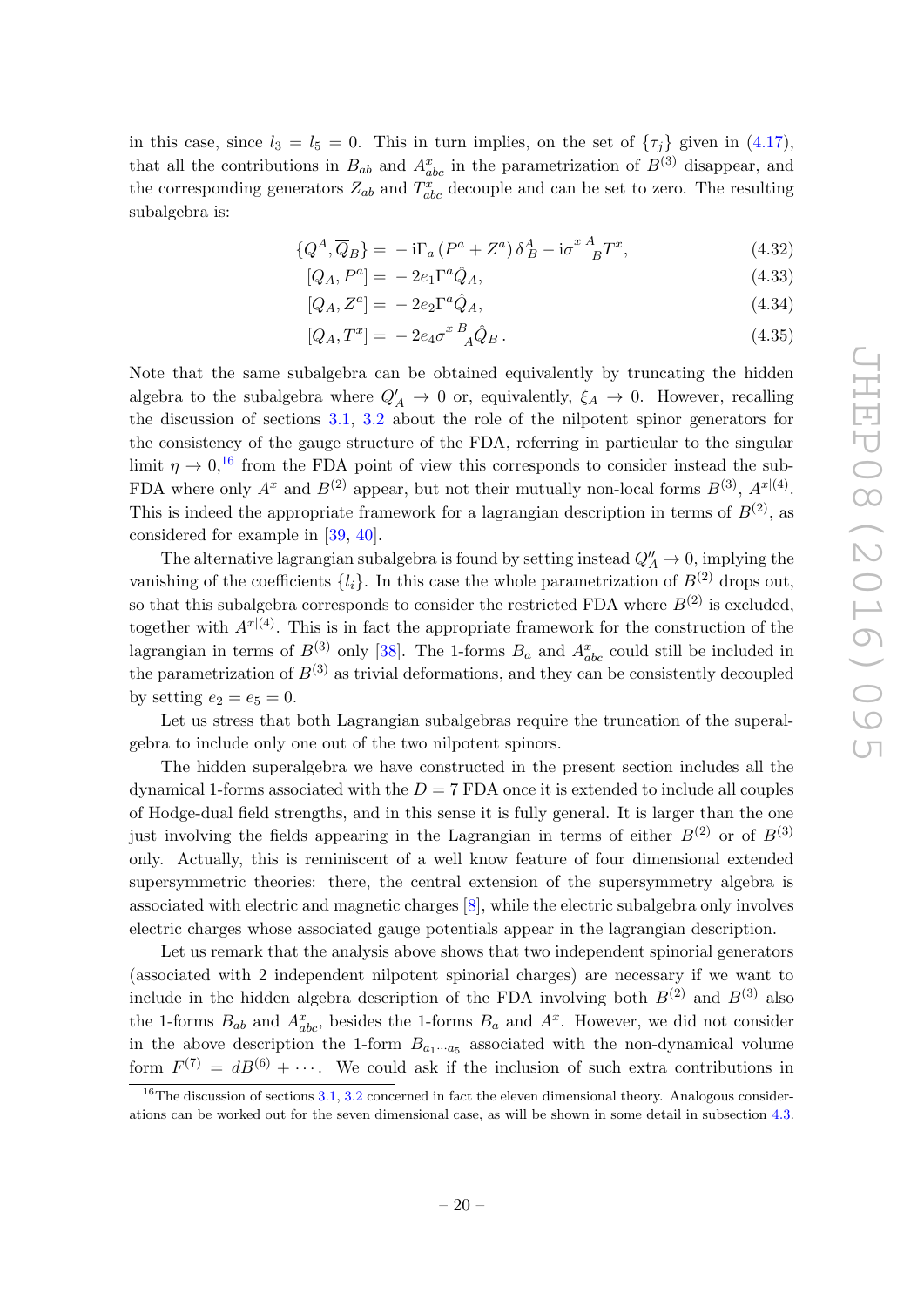the parametrization of  $B^{(2)}$  and  $B^{(3)}$  could significantly alter the results obtained, and if it would requires the presence of extra spinorial charges. This issue is discussed in the following subsection.

#### 4.2 Including  $B_{a_1\cdots a_5}$

To complete the analysis of the minimal theory in  $D = 7$ , let us further investigate the superalgebra hidden in the extension of the FDA to include the (non-dynamical) form  $B^{(6)}$ associated with the volume form in seven dimensions.

It contributes to the FDA as:

$$
dB^{(6)} - 15B^{(3)} \wedge dB^{(3)} = \frac{1}{2}\bar{\psi} \wedge \Gamma_{a_1 \cdots a_5} \psi \wedge V^{a_1} \cdots \wedge V^{a_5}, \qquad (4.36)
$$

as it is evident by the dimensional reduction of the eleven dimensional 6-form, that we will treat in section 5. The aim is double: on one hand we would like to check how the hidden algebra gets enlarged in the presence of the extra 1-form  $B_{a_1\cdots a_5}$  associated with  $B^{(6)}$ , and in particular if it requires the presence of one more fermionic generator; on the other hand, this analysis will turn out to be useful once we will relate, in the next section, the  $D=7$ theory to the D=11 one.

Let us quote below the result. We require the covariant derivative of the spinor 1-forms to be now:

$$
D\xi_A = e_1 \Gamma_a \psi_A \wedge V^a + e_2 \Gamma^a \psi_A \wedge B_a + e_3 \Gamma^{ab} \psi_A \wedge B_{ab}
$$
  
+ 
$$
e_4 \psi_B \sigma^{x|B}{}_{A} \wedge A^x + e_5 \Gamma^{abc} \psi_B \sigma^{x|B}{}_{A} \wedge A^x{}_{abc} + e_6 \Gamma^{a_1...a_5} \psi_A B_{a_1...a_5} , \qquad (4.37)
$$

$$
D\eta_A = l_1 \Gamma_a \psi_A \wedge V^a + l_2 \Gamma^a \psi_A \wedge B_a + l_3 \Gamma^{ab} \psi_A \wedge B_{ab}
$$
  
+  $l_4 \psi_B \sigma^{x|B}_{A} \wedge A^x + l_5 \Gamma^{abc} \psi_B \sigma^{x|B}_{A} \wedge A^{x|}_{abc} + l_6 \Gamma^{a_1...a_5} \psi_A B_{a_1...a_5}$ . (4.38)

and, besides eq.s (4.8), we define:

$$
DB_{a_1...a_5} = \frac{1}{2}\overline{\psi}^A \wedge \Gamma_{a_1...a_5}\psi_A.
$$
 (4.39)

The integrability conditions of (4.37) and (4.38) give:

$$
-il_1 - il_2 + 6l_3 - il_4 - 10l_5 - i360l_6 = 0,
$$
\n(4.40)

$$
-ie1 - ie2 + 6e3 - ie4 - 10e5 - i360e6 = 0.
$$
 (4.41)

We find the following new parametrizations for  $B^{(2)}$  and  $B^{(3)}$ :

$$
B^{(2)} = B_{\text{old}}^{(2)} + \chi \epsilon_{a_1 \dots a_5 ab} B^{a_1 \dots a_5} \wedge B^{ab}
$$
\n
$$
B^{(3)} = B_{\text{old}}^{(3)} + \tau_{10} B_{aa_1 \dots a_4} \wedge B_b^a \wedge B_{\text{bal}}^{ba_1 \dots a_4} + \tau_{11} \epsilon_{a_1 \dots a_5 ab} B^{a_1 \dots a_5} \wedge V^a \wedge V^b
$$
\n
$$
+ \tau_{12} \epsilon_{a_1 \dots a_5 ab} B^{a_1 \dots a_5} \wedge B^a \wedge V^b + \tau_{13} \epsilon_{a_1 \dots a_5 ab} B^{a_1 \dots a_5} \wedge B^a \wedge B^b
$$
\n
$$
+ \tau_{14} \epsilon_{a_1 \dots a_5 ab} B^{a_1 \dots a_5} \wedge A_{acd}^x \wedge A^{x | bcd} + \tau_{6} \overline{\psi}^A \wedge \Gamma_{a_1 \dots a_5} \xi_A \wedge B^{a_1 \dots a_5}.
$$
\n(4.43)

where  $B_{\text{old}}^{(2)}$  and  $B_{\text{old}}^{(3)}$  are given by equations (4.13) and (4.14). The values of the new set of coefficients is given in appendix B.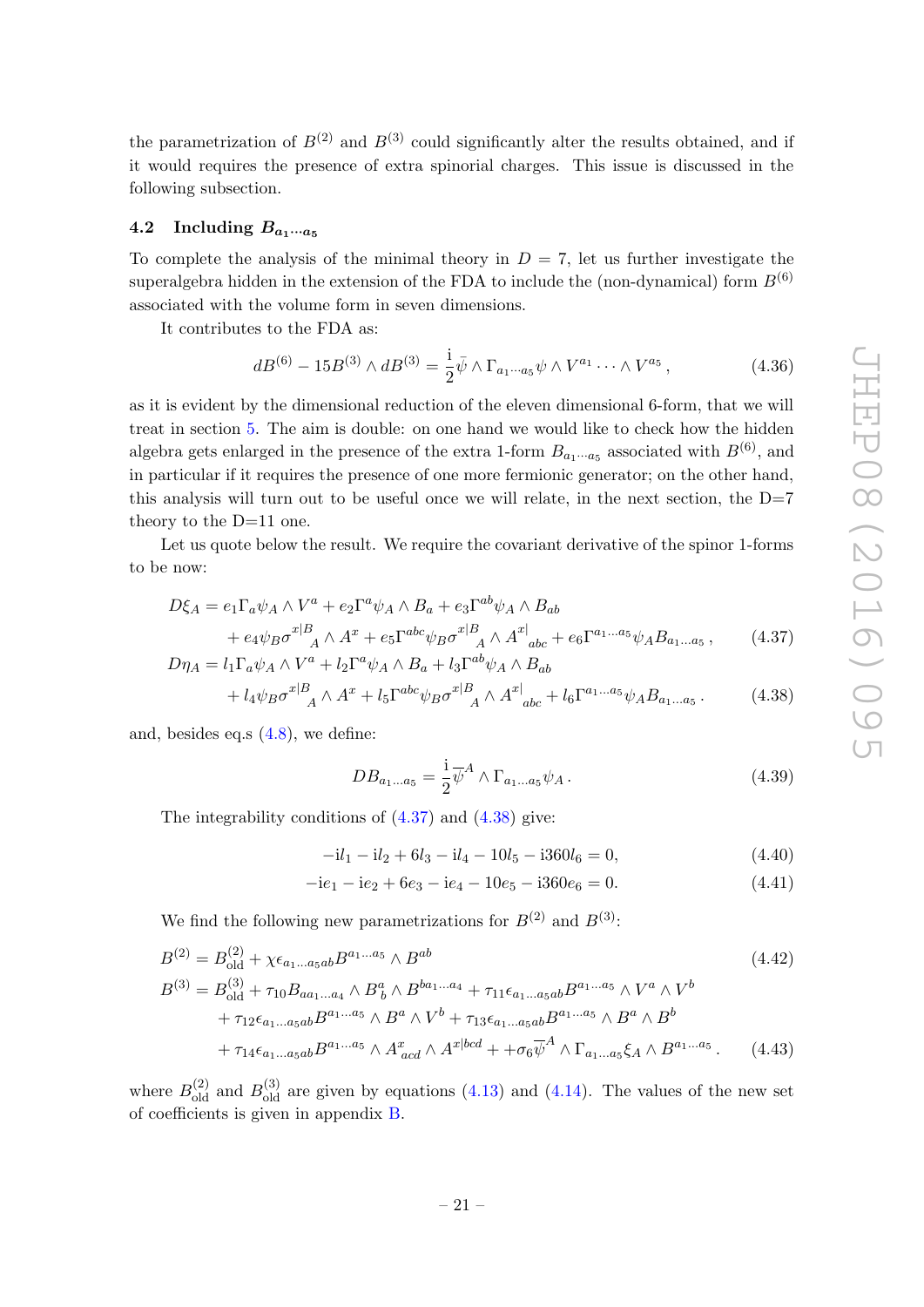The result is that the parametrization of the extended forms in terms of 1-forms is more complicated in this case, but the closure of the hidden superalgebra does not require any new spinorial 1-form generator besides  $\xi_A$  and  $\eta_A$ .

To express the superalgebra in the dual form, it is sufficient to introduce the bosonic generator  $Z^{a_1 \cdots a_5}$  satisfying  $B_{a_1 \cdots a_5}(Z^{b_1 \cdots b_5}) = 5! \delta_{a_1 \cdots a_5}^{b_1 \cdots b_5}$ , and we get

$$
\{Q^A, \overline{Q}_B\} = -\left[\mathrm{i}\Gamma^a \left(P_a + \eta_{ab} Z^b\right) + \frac{1}{2} \Gamma_{ab} Z^{ab} + \frac{\mathrm{i}}{5!} \Gamma_{a_1 \cdots a_5} Z^{a_1 \cdots a_5} \right] \delta^A_B +
$$

$$
- \sigma^{x|A}_{\quad B} \left(\mathrm{i} T^x + \frac{1}{18} \Gamma_{abc} T^{x| \, abc} \right), \tag{4.44}
$$

$$
[Q_A, P_a] = -2\Gamma_a (e_1 Q'_A + l_1 Q''_A), \tag{4.45}
$$

$$
[Q_A, Z^a] = -2\Gamma^a (e_2 Q'_A + l_2 Q''_A), \qquad (4.46)
$$

$$
[Q_A, Z^{ab}] = -4\Gamma^{ab}(e_3 Q'_A + l_3 Q''_A), \tag{4.47}
$$

$$
[Q_A, T^x] = -2\sigma^{x|B}_{A}(e_4 Q'_B + l_4 Q''_B), \qquad (4.48)
$$

$$
[Q_A, T^{x|abc}] = -12e_5 \Gamma^{abc} \sigma^{x|B}_{A} Q'_B
$$
\n(4.49)

$$
[Q_A, Z^{a_1...a_5}] = -2(5!) \Gamma^{a_1...a_5} (e_6 Q'_A + l_6 Q''_A), \qquad (4.50)
$$

#### 4.3 Gauge structure of the minimal  $D = 7$  FDA

The gauge structure of the  $D = 7$  FDA can be analyzed in a strictly analogous way as we have done for the  $D = 11$  case. We limit ourselves to give just a short discussion of it since the relevant point about the role of the nilpotent charges dual to the spinor 1-forms  $\eta_A$  and  $\xi_A$  is completely analogous to the one discussed for  $\eta$  in the  $D = 11$  case. The supersymmetric FDA is invariant under the following gauge transformations:

$$
\begin{cases}\n\delta A^{x} = d\Lambda^{x}, \\
\delta B^{(2)} = d\Lambda^{(1)} - \Lambda^{x} dA^{x}, \\
\delta B^{(3)} = d\Lambda^{(2)}, \\
\delta A^{x|(4)} = d\Lambda^{x|(3)} - \frac{1}{2} (\Lambda^{x} dB^{(3)} + \Lambda^{(2)} \wedge dA^{x}), \\
\delta B^{(6)} = d\Lambda^{(5)} - 15\Lambda^{(2)} \wedge dB^{(3)}.\n\end{cases}
$$
\n(4.51)

Analogously to the eleven dimensional case, the gauge transformations (4.51) leaving invariant the FDA can be obtained, for particular  $(p-1)$ -form parameters, through Lie derivatives acting on the hidden symmetry supergroup  $G$  underlying the theory. In this case, G has the fiber bundle structure  $G = H + K$ , where now  $K = G/H$  is spanned by the supervielbein  $\{V^a, \psi_A\}$ . The fiber  $\mathcal{H} = H_0 + H_b + H_f$  is generated by the Lorentz generators in  $H_0$  and by the gauge and hidden generators in  $H_b$  and  $H_f$ , where now  $\{T^x, Z^a, Z^{ab}, T^{x|abc}, Z^{a_1 \cdots a_5}\}$  span  $H_b$ , while  $\{\xi_A, \eta_A\}$  span  $H_f$ .

Explicitly, let us define the tangent vector in  $H_b$ :

$$
\vec{z} \equiv \Lambda^x T^x + \Lambda_a Z^a + \Lambda_{ab} Z^{ab} + \Lambda_{abc}^x T^{x|abc} + \Lambda_{a_1 \cdots a_5} Z^{a_1 \cdots a_5} \in H_b \tag{4.52}
$$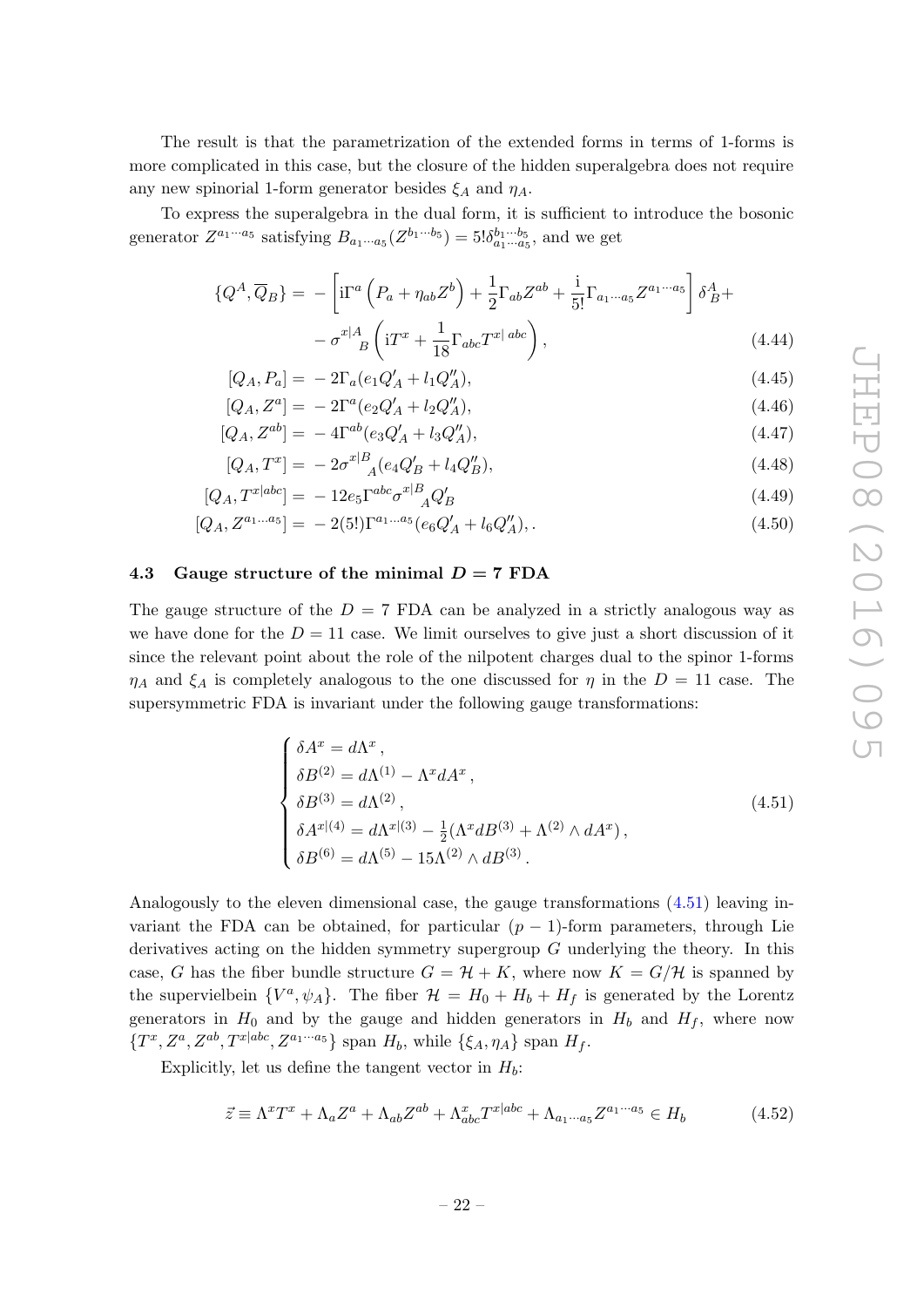By straightforward calculation we get that the gauge transformations of  $A^x$ ,  $B^{(2)}$  and  $B^{(3)}$ in (4.51) can be obtained by requiring:

$$
\delta A^x = \ell_{\vec{z}} A^x \,, \tag{4.53}
$$

$$
\delta B^{(2)} = \ell_{\vec{z}} B^{(2)} \,, \tag{4.54}
$$

$$
\delta B^{(3)} = \ell_{\vec{z}} B^{(3)} \tag{4.55}
$$

for the choice of  $(p-1)$ -form gauge parameters:

$$
\Lambda^x = i_{\vec{z}} A^x, \tag{4.56}
$$

$$
\Lambda^{(1)} = i_{\vec{z}} B^{(2)} \,, \tag{4.57}
$$

$$
\Lambda^{(2)} = i_{\vec{z}} B^{(3)},\tag{4.58}
$$

provided the values of the  $\tau_i$  and  $\sigma_i$  parameters be given by the equation (B.3) of appendix B, which also assure supersymmetry and consistency of the theory. We expect that in general, also for the forms  $A^{x|(4)}$  and  $B^{(6)}$ , whose parametrizations in terms of 1-forms are still unknown, the rest of the gauge transformations in (4.51) leaving invariant the supersymmetric FDA should be:

$$
\delta A^{x|(4)} = \ell_{\vec{z}} A^{x|(4)},\tag{4.59}
$$

$$
\delta B^{(6)} = \ell_{\vec{z}} B^{(6)},\tag{4.60}
$$

for the choice of  $(p-1)$ -form gauge parameters:

$$
\Lambda^{x|(3)} = i_{\vec{z}} A^{x|(4)},\tag{4.61}
$$

$$
\Lambda^{(5)} = i_{\vec{z}} B^{(6)} \,. \tag{4.62}
$$

This corresponds to the following gauge transformations of the 1-forms in  $H_b$ :

$$
\begin{cases}\n\delta A^x = d\Lambda^x, \\
\delta B_a = d\Lambda_a, \\
\delta B_{ab} = d\Lambda_{ab}, \\
\delta A^x_{abc} = d\Lambda^x_{abc}, \\
\delta B_{a_1 \cdots a_5} = d\Lambda_{a_1 \cdots a_5},\n\end{cases}
$$
\n(4.63)

together with the gauge transformations of the 1-forms in  $H_f$ :

$$
\begin{cases} \delta \xi_A = D \varepsilon_A' + e_2 \Gamma^a \psi_A \Lambda_a + e_3 \Gamma^{ab} \psi_A \Lambda_{ab} + \\qquad \qquad + e_4 \psi_B \sigma^{x|B}_{\quad A} \Lambda^x + e_5 \Gamma^{abc} \psi_B \sigma^{x|B}_{\quad A} \Lambda^{x|}_{\quad abc} + e_6 \Gamma^{a_1...a_5} \psi_A \Lambda_{a_1...a_5} \,, \\ \delta \eta_A = D \varepsilon_A'' + l_2 \Gamma^a \psi_A \Lambda_a + l_3 \Gamma^{ab} \psi_A \Lambda_{ab} + \\qquad \qquad + l_4 \psi_B \sigma^{x|B}_{\quad A} \Lambda^x + l_5 \Gamma^{abc} \psi_B \sigma^{x|B}_{\quad A} \Lambda^{x|}_{\quad abc} + l_6 \Gamma^{a_1...a_5} \psi_A \Lambda_{a_1...a_5} \,, \end{cases}
$$

where the parameters  $\Lambda_{i...}$  appearing in (4.63) are arbitrary Lorentz (and/or SU(2)) valued 0-forms while  $\varepsilon'_A$ ,  $\varepsilon''_A$  in (4.64) are arbitrary spinor parameters.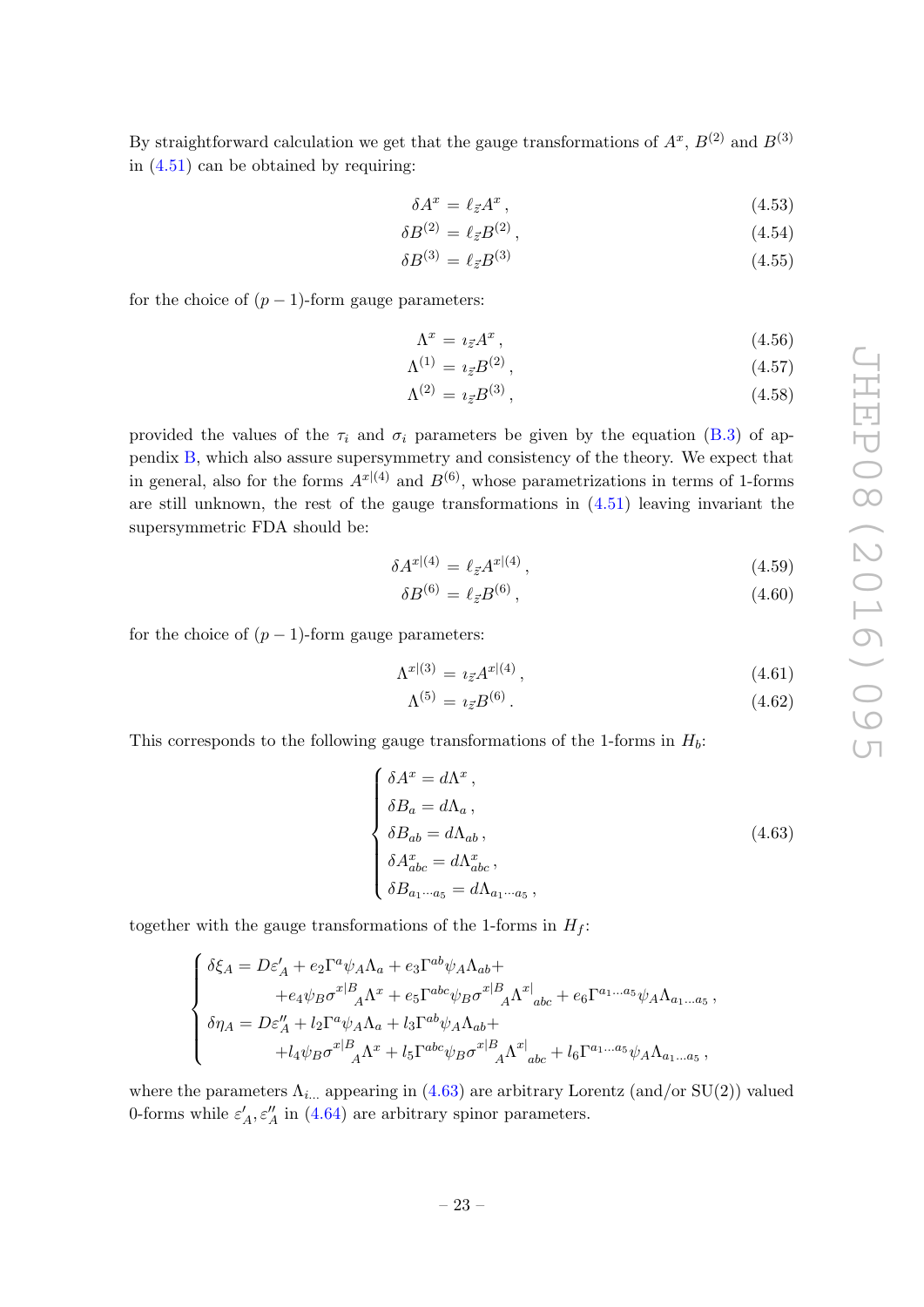#### 5 Relation with eleven dimensional supergravity

The hidden super-Lie algebra discussed in section 4 is the most general one for the  $D = 7$ ,  $\mathcal{N} = 2$  supergravity. Actually, we expect that, for special choices of the parameters, the above structure could be retrieved by dimensional reduction of the eleven dimensional theory, discussed in section 2, in the case where four of the eleven dimensional spacetime directions belong to a four-dimensional compact manifold preserving one-half of the supercharges.

The dimensional reduction of eleven dimensional supergravity to the minimal  $D = 7$ theory was explicitly performed in [41]. There, it was pointed out that the minimal  $D = 7$ supergravity theory can be obtained as a truncation of the dimensional reduction of  $D = 11$ supergravity on a torus  $T^4$  (that would gives the maximal  $D = 7$  theory), where the  $SO(4) = SO(3)_+ \times SO(3)_-$  holonomy on the internal manifold, is truncated to  $SO(3)_+$ , so that in the truncation only the reduced fields which are  $SO(3)$ <sub>−</sub>-singlets are retained.

As far as the fermionic fields are concerned, the truncation selects only 16 out of the 32 components of the eleven dimensional Majorana spinors, described by pseudo-Majorana spinors valued in the  $SU(2) = SO(3)_+$  seven dimensional R-symmetry. In particular, the eleven dimensional gravitino 1-form  $\Psi$  becomes, in  $D = 7$ :

$$
\Psi \to \psi_A, \qquad A = 1, 2. \tag{5.1}
$$

As far as the bosonic fields are concerned, let us parametrize the Lie algebra of SO(4), the holonomy group of the internal manifold, in terms of the four dimensional 't Hooft matrices  $J_{ij}^{x\pm}$ , where  $x = 1, 2, 3, i, j, \dots = 1, \dots, 4$  (their properties are recalled in appendix C). The truncation corresponds to drop out the contributions proportional to  $J_{ij}^{x-} \in SO(3)$ in the decomposition of the eleven dimensional bosonic forms to seven dimensions, so that:

$$
A^{(3)} \to B^{(3)} + A^x \wedge J_{ij}^{x+} V^i \wedge V^j \tag{5.2}
$$

$$
B^{(6)} \to B^{(6)} + A_{(4)}^x \wedge J_{ij}^x + V^i \wedge V^j - 8B^{(2)} \wedge \Omega^{(4)} \tag{5.3}
$$

where  $V^i$  are the vielbein of the compact manifold and  $\Omega^{(4)} = \frac{1}{4!} V^{i_1} \wedge \cdots V^{i_4} \epsilon_{i_1 \cdots i_4}$  denotes its volume form.

Next we consider the dimensional reduction of the Lorentz-valued 1-forms  ${B_{\hat{a}\hat{b}}, B_{\hat{a}_1\cdots\hat{a}_5}}$  of eq. (2.19), defining the super-Lie algebra hidden in the FDA in  $D = 11$ , to the minimal  $D = 7$  theory. We first observe that comparison of the  $D = 11$  to the  $D = 7$  theories would generically require to consider the version of the seven dimensional theory which includes the 1-form  $B_{a_1\cdots a_5}$ , that in seven dimensions is associated with the (non-dynamical) volume-form  $dB^{(6)}$ . Indeed by straightforward dimensional reduction we obtain:

$$
B_{\hat{a}\hat{b}} \rightarrow \begin{cases} B_{ab} \\ A^x J_{ij}^{x+} \end{cases} \tag{5.4}
$$

$$
B_{\hat{a}_1 \cdots \hat{a}_5} \rightarrow \begin{cases} B_{a_1 \cdots a_5} \\ -\frac{3i}{2} A_{abc}^x J_{ij}^{x+} \\ -B_a \epsilon_{i_1 \cdots i_4} \end{cases} \tag{5.5}
$$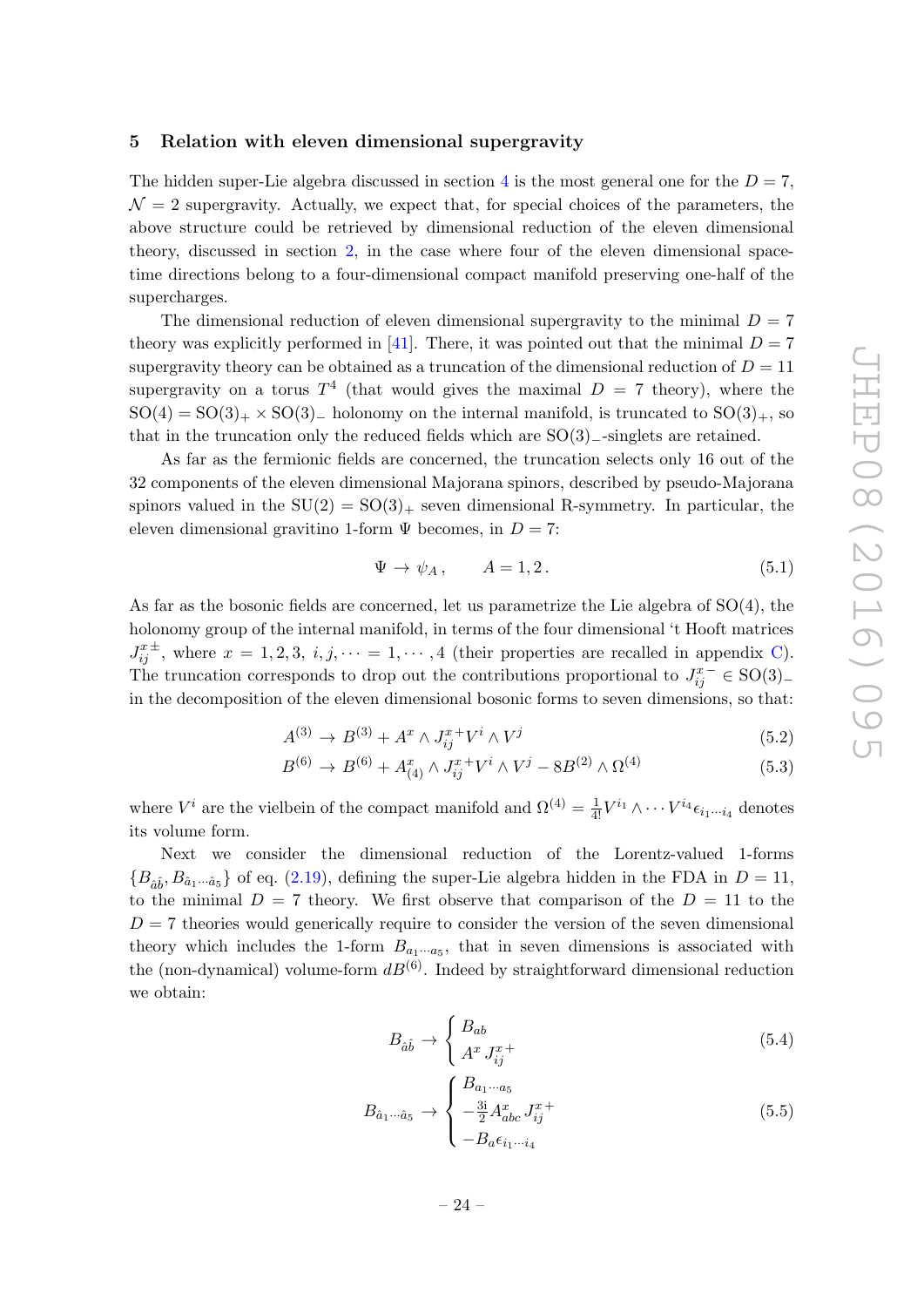where  $\hat{a} = 0, 1, \dots$  10;  $a = 0, 1, \dots$  6;  $i = 7, \dots$  10. Note that to neglect  $B_{\hat{a}_1 \dots \hat{a}_5}$  would imply, for consistency of the dimensional reduction, to drop out also all the other forms in (5.5).

As it was observed previously, the hidden superalgebra in  $D = 11$  was obtained in [6] by parametrizing only the 3-form  $A^{(3)}$  in terms of 1-forms, while the parametrization of the Hodge-dual potential  $B^{(6)}$  was not considered there. For this reason we are going to compare the dimensional reduction of  $D = 11$  fields considering only the fields appearing in the parametrization of the 3-form. In light of the fact that the  $D = 7$  field  $B^{(2)}$  descends from the  $D = 11$  6-form  $B^{(6)}$  (see eq. (5.3)), comparison of the two theories could shed some light on the parametrization of the  $D = 11$  form  $B^{(6)}$  and then in the full hidden superalgebra of the  $D = 11$  theory, since we cannot get any direct information on the parametrization of  $B^{(6)}$  from the results of [6] reviewed in section 2. In particular, the analysis given in section 4 shows that the full hidden super algebra in  $D = 7$  also includes a second nilpotent spin-3/2 field appearing in the parametrization of  $B^{(2)}$ , see eq. (4.13). As  $B^{(2)}$  is a descendent of  $B^{(6)}$  from eleven to seven dimensions, this could suggest that considering also the parametrization of  $B^{(6)}$  in the analysis of the  $D = 11$  hidden structure, would amount to include one extra nilpotent fermionic 1-form  $\eta'$ . A verification of this conjecture by an explicit calculation is left to a future investigation.

Let us quote the set of relations that we found between the  $D = 7$  and  $D = 11$  structure constants:

$$
e_1 = iE_1,
$$
  $e_2 = -360E_3,$   $e_3 = E_2,$   
\n $e_4 = 4iE_2,$   $e_5 = 120E_3,$   $e_6 = iE_3.$  (5.6)

The corresponding relations between the coefficients in the parametrizations of the 3 form are:

$$
\tau_0 = 1, \qquad \tau_1 = 0, \qquad \tau_2 = -\frac{3}{8}T_2, \qquad \tau_3 = \frac{1}{2}T_1,
$$
  
\n
$$
\tau_4 = 7200T_3, \qquad \tau_5 = -1296T_4, \qquad \tau_6 = -216T_2, \qquad \tau_7 = 144T_2,
$$
  
\n
$$
\tau_8 = -4T_1, \qquad \tau_9 = 216 \times 180T_4, \qquad \tau_{10} = T_2, \qquad \tau_{11} = 0,
$$
  
\n
$$
\tau_{12} = -240T_3, \qquad \tau_{13} = 0, \qquad \tau_{14} = 1944T_4.
$$
\n(5.7)

In particular, we note that in the dimensional reduced theory  $\tau_1 = 0$ ,  $\tau_{11} = 0$ , and  $\tau_{13} = 0$ .

Curiously enough, requiring that the set of coefficients (5.6) and (5.7) satisfy the general relations (4.17) of the seven dimensional theory, implies the condition  $T_0 = 1$  on the set of coefficients of the  $D = 11$  theory, thus selecting the particular solution (A.3) originally found in  $[6]$ .

We finally write down the hidden superalgebra in the  $D = 7$  theory obtained by dimensional reduction from  $D = 11$ :

$$
\{Q^A,\overline{Q}_B\} = -i\Gamma^a \left(P_a + \eta_{ab} Z^b\right) \delta^A_B - \frac{1}{2} \Gamma_{ab} Z^{ab} \delta^A_B - \sigma^{x|A}_{\quad \, B} \left(iT^x + \frac{1}{18} \Gamma_{abc} T^{x|abc}\right),\tag{5.8}
$$

$$
[Q_A, P_a] = -2i \begin{pmatrix} 5E_2 \\ 0 \end{pmatrix} \Gamma_a Q'_A,\tag{5.9}
$$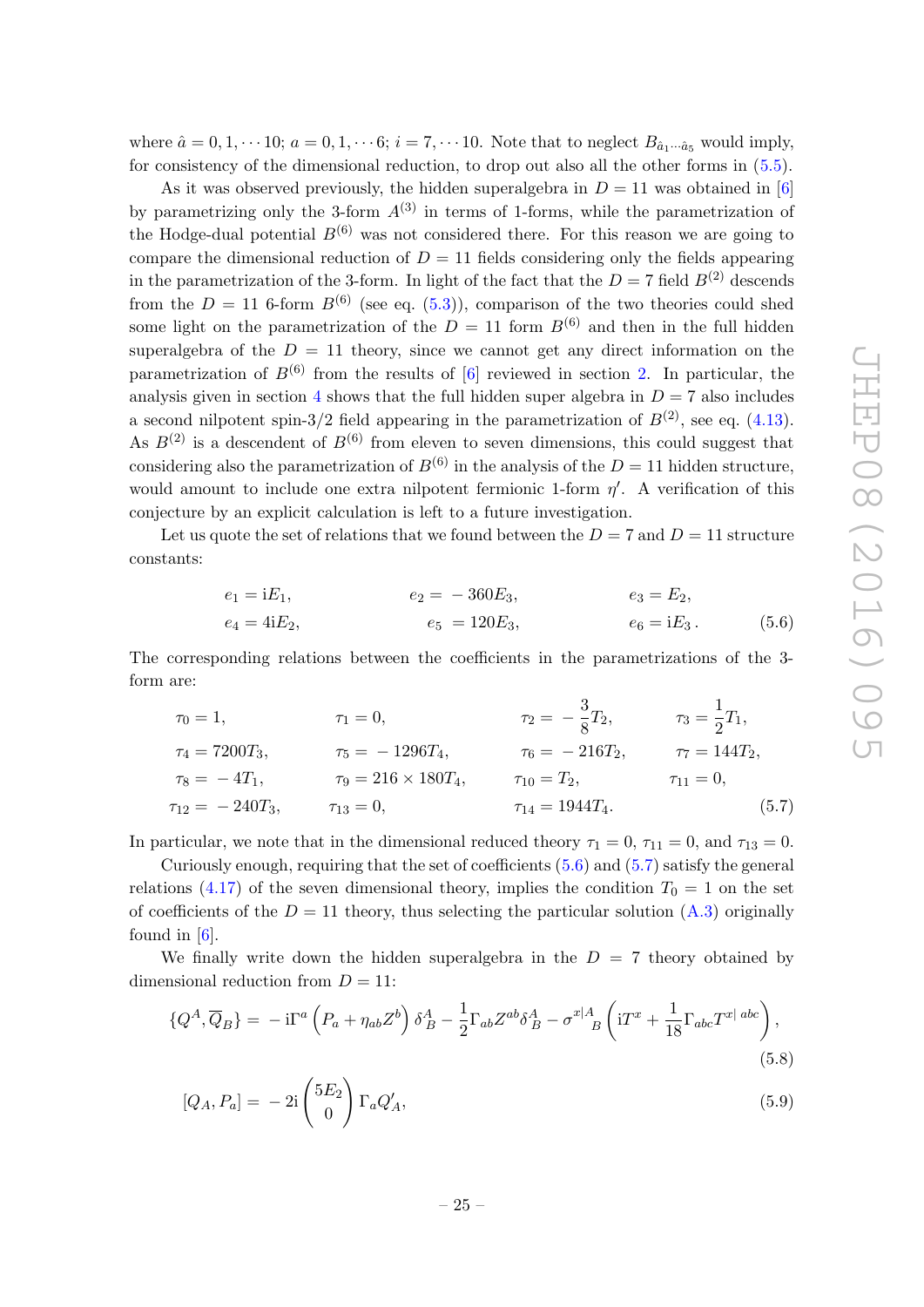$$
[Q_A, Z^a] = -720 \begin{pmatrix} E_2/48 \\ E_2/72 \end{pmatrix} \Gamma^a Q'_A, \qquad (5.10)
$$

$$
[Q_A, Z^{ab}] = -4E_2 \Gamma^{ab} Q'_A,\tag{5.11}
$$

$$
[Q_A, T^x] = -8iE_2\sigma^{x|B}_{A}Q'_B,
$$
\n(5.12)

$$
[Q_A, T^{x|abc}] = -1440 \begin{pmatrix} E_2/48 \\ E_2/72 \end{pmatrix} \Gamma^{abc} \sigma^{x|B}_{A} Q'_B,
$$
\n(5.13)

$$
[Q_A, Z^{a_1 \dots a_5}] = -2(5!)i \left(\frac{E_2/48}{E_2/72}\right) \Gamma^{a_1 \dots a_5} Q'_A.
$$
\n(5.14)

We see that there are indeed two inequivalent solutions, distinguished by the set of structure constants involving  $Q'_A$ . In particular the second one features the peculiarity that the commutator  $[Q_A, P_a]$  vanishes in core respondence of the solution  $e_1 = E_1 = 0$ . We see that this second solution has a special meaning in the  $D = 7$  theory: it can be obtained as a special case if we further require the following identification to hold in the seven dimensional theory:

$$
B^{a_1...a_5} = \frac{1}{2} B_{ab} \epsilon^{a_1...a_5 ab} \,. \tag{5.15}
$$

The identification is possible in  $D = 7$  due to the actual degeneration of the Lorentz-index structure for the two 1-forms in  $(5.15)$ . However, in the parent  $D = 11$  theory the two 1forms that get identified through (5.15) are associated with the mutually non-local exterior forms  $A^{(3)}$  and  $B^{(6)}$ . We speculate that the absence of the coupling of the translation generator to  $Q'$  in this case could possibly be related to the intrinsically topological  $D = 11$ structure inherent in the association (5.15).

#### 6 Concluding remarks

In this paper we have reconsidered the hidden superalgebra structure that underlies supergravity theories in space-time dimensions  $D > 5$  (and in general the supersymmetric theories involving p-form gauge fields with  $p > 1$ , first introduced in [6] in the D=11 theory. It generalizes the supersymmetry algebra to include the set of almost-central charges (carrying Lorentz indices) which are currently associated with  $(p-1)$ -brane charges. We focussed in particular on the role played by the nilpotent spinor charges naturally appearing in the hidden superalgebra when constructed in the geometrical approach, showing that such extra charges, besides allowing the closure of the algebra, are also necessary in order for the FDA to be supersymmetric and gauge invariant on superspace.

Considering in detail the  $D=11$  case, we clarified the physical interpretation of the spinor 1-form field dual to the nilpotent spinor charge: it is not a physical field in superspace, its differential being parametrized in an enlarged superspace which includes the almost-central charges as bosonic tangent space generators, besides the supervielbein  $\{V^a, \psi^\alpha\}$ . Precisely because of this feature, it guarantees that instead the 1-forms dual to the almost central charges are genuine abelian gauge fields whose generators, together with the nilpotent fermionic generators, close an abelian ideal of the supergroup.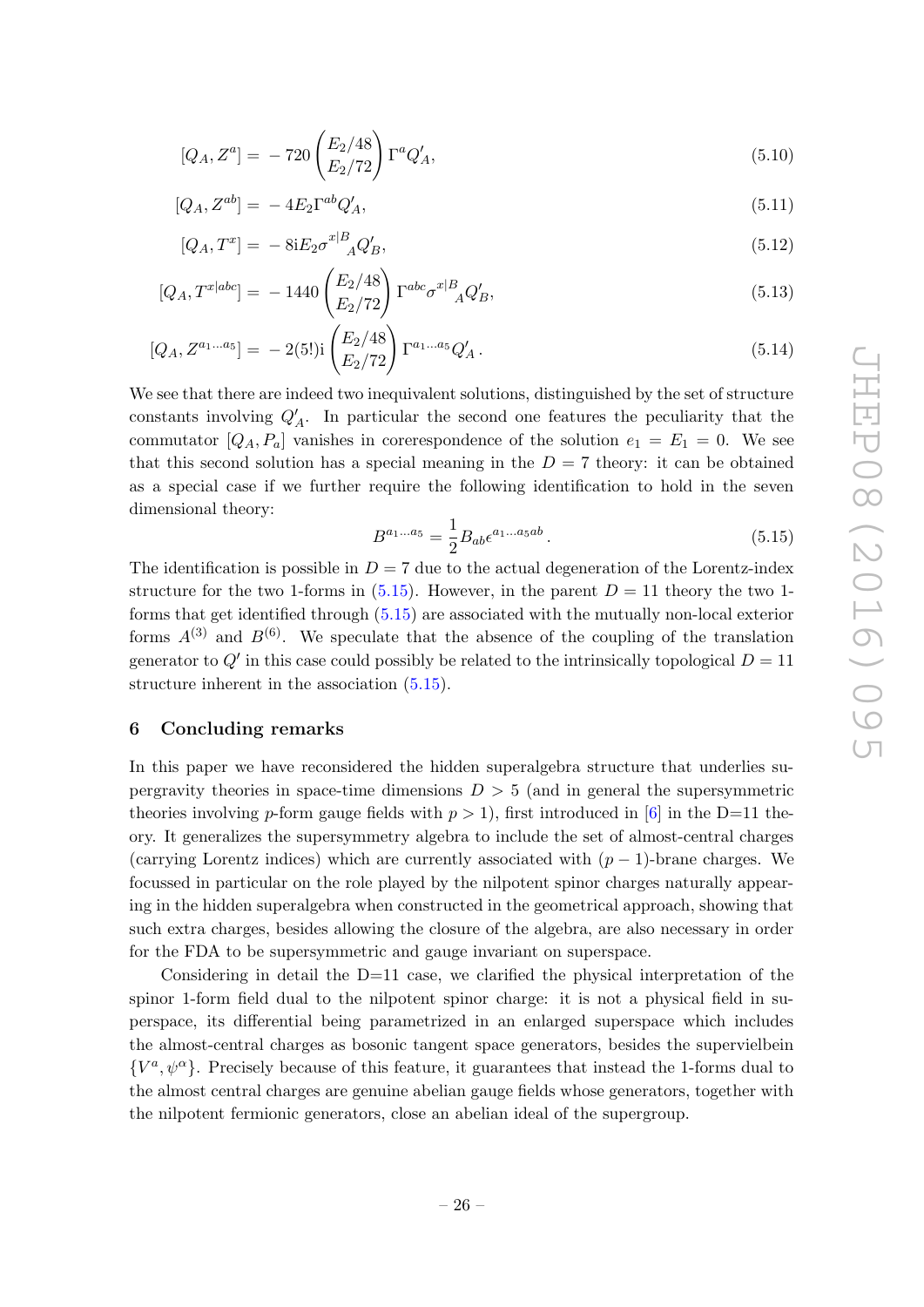As the generators of the hidden super Lie algebra span the tangent space of a supergroup manifold, then in our geometrical approach the fields are naturally defined in an enlarged manifold corresponding to the supergroup manifold, where all the invariances of the FDA are diffeomorphisms, generated by Lie derivatives. The spinor 1-form allows, in a dynamical way, the diffeomorphisms in the directions spanned by the almost central charges to be particular gauge transformations, so that one obtains the ordinary superspace as the quotient of the supergroup over the fiber subgroup of gauge transformations.

We have further considered a lower dimensional case, with the aim to investigate a possible enlargement of the hidden supergroup structure found in D=11, focussing in particular on the minimal D=7 FDA. Indeed, in that case we were able to parametrize in terms of 1-forms the couple of mutually non-local forms  $B^{(2)}$  and  $B^{(3)}$ . An analogous investigation in  $D=11$  would have required the knowledge of the explicit parametrization of  $B^{(6)}$ , which is mutually non-local with  $A^{(3)}$ , but which at the moment has not yet been worked out. In the seven dimensional case we found that two nilpotent spinor 1 forms are required to find the most general hidden Lie superalgebra. However, as was to be expected, in this case we found that two subalgebras exist, where only one spinor, parametrizing only one of the two mutually non-local p-forms, is present. We called them Lagrangian subalgebras, since they should correspond to the expected symmetries of a lagrangian description of the theory in terms of 1-forms, or, for the corresponding FDA, to the presence of either  $B^{(2)}$  or  $B^{(3)}$  in the lagrangian.

The above results point out to the possible existence of an enlargement also of the D=11 hidden superalgebra, associated with further spinor 1-forms in the parametrization of  $B^{(6)}$ . This possibility is currently under investigation.

Our results could be extended in several directions which are left to future investigation.

A relevant issue is the analysis of the hidden structure once gauge charges are included in the FDA. Moreover, it would be interesting to consider the dynamical theory based on the 1-form formulation of the supersymmetric FDA, including coupling to matter and more generally a gauging of the theory. A lagrangian description of the interacting theory should be based on one of the Lagrangian subalgebras of the relevant hidden supergroup. Finally, we observe that the framework worked out in this paper is naturally related to the formulation of double field theory and its generalizations. As we have seen, the consistency of our framework is implemented dynamically by the very presence of the nilpotent spinor generators in the hidden subalgebra, so that we are led to conjecture that the consistency constraints required in double field theory could be proficiently expressed in our geometrical framework.

#### Acknowledgments

We have benefited of stimulating discussions with our friend Mario Trigiante and we thank him for a critical reading of the manuscript.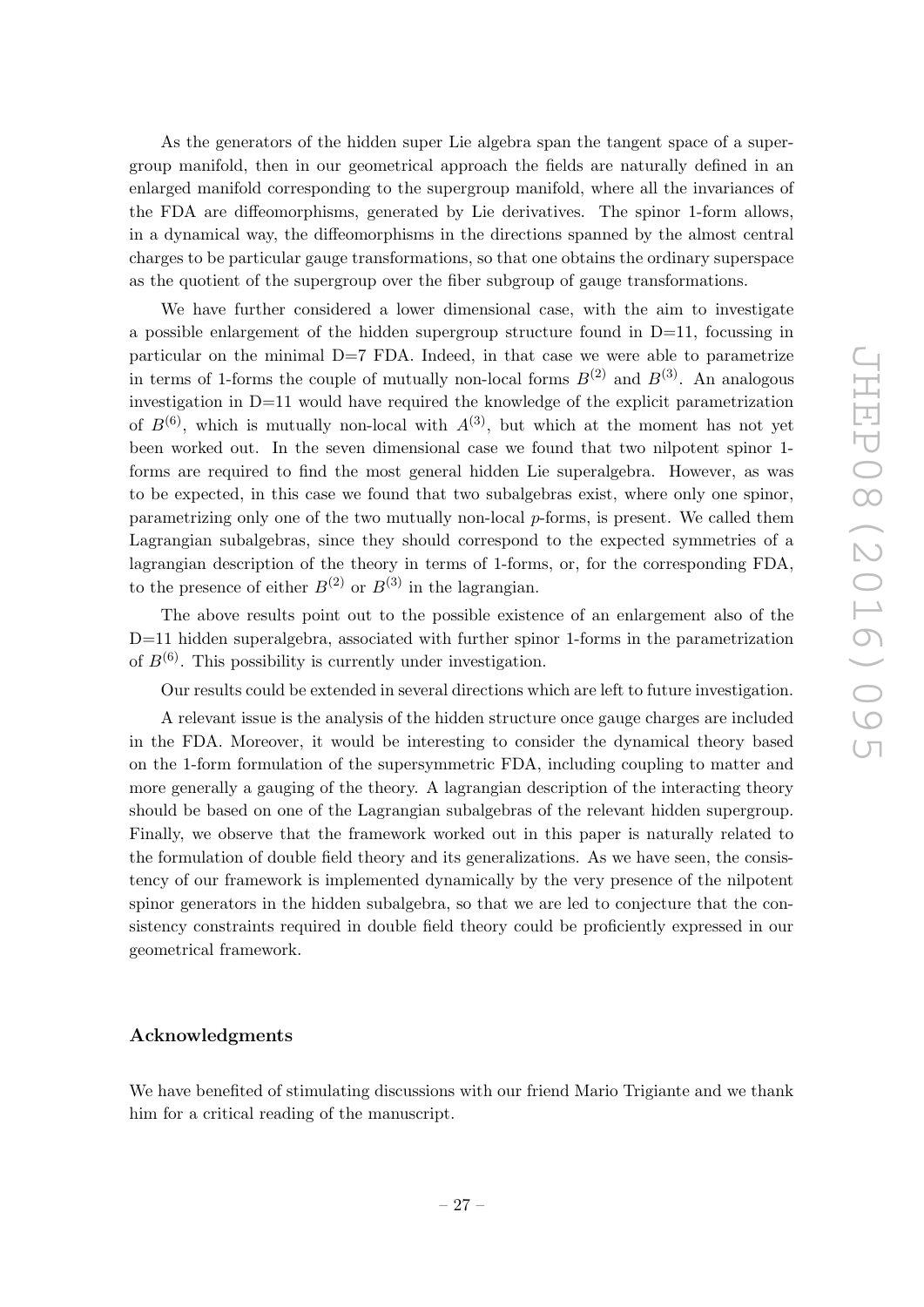## A The explicit solution for  $A^{(3)}$  in  $D = 11$

In  $D = 11$ , requiring consistency of the parametrization of the 3-form  $A^{(3)}$ , see equation  $(2.9)$ , the following set of equations must be satisfied

$$
\begin{cases}\nT_0 - 2S_1E_1 - 1 = 0 \\
T_0 - 2S_1E_2 - 2S_2E_1 = 0 \\
3T_1 - 8S_2E_2 = 0 \\
T_2 + 10S_2E_3 + 10S_3E_2 = 0 \\
120T_3 - S_3E_1 - S_1E_3 = 0 \\
T_2 + 1200S_3E_3 = 0 \\
T_3 - 2S_3E_3 = 0 \\
9T_4 + 10S_3E_3 = 0 \\
S_1 + 10S_2 - 720S_3 = 0\n\end{cases}
$$
\n(A.1)

while the integrability condition  $D^2 \eta = 0$  further implies:

$$
E_1 + 10E_2 - 720E_3 = 0. \tag{A.2}
$$

Here we have also correct some misprints appearing in  $[6]$  and  $[16, 17]$ . This system is solved by the relations  $(2.11)$ .

In [6] the first coefficient  $T_0$  was arbitrarily fixed to  $T_0 = 1$ ; if we then fix the normalization  $T_0 = 1$  in our system, we get two distinct solutions, depending on the parameter  $E_2$  (which just fixes the normalization of  $\eta$ ):

$$
T_0 = 1,
$$
  $T_1 = \frac{4}{15},$   $T_2 = -\frac{5}{144},$   $T_3 = \frac{1}{17280},$   $T_4 = -\frac{1}{31104},$  (A.3)  
\n $S_1 = \begin{pmatrix} 0 \\ \frac{1}{2E_2} \end{pmatrix},$   $S_2 = \frac{1}{10E_2},$   $S_3 = \begin{pmatrix} \frac{1}{720E_2} \\ \frac{1}{480E_2} \end{pmatrix},$   $E_1 = \begin{pmatrix} 5E_2 \\ 0 \end{pmatrix},$   $E_3 = \begin{pmatrix} \frac{E_2}{48} \\ \frac{E_2}{72} \end{pmatrix}.$ 

## B The explicit solution for  $B^{(2)}$  and  $B^{(3)}$  in  $D = 7$

As far as the parametrization of  $B^{(2)}$  and  $B^{(3)}$  are concerned we distinguish between the case with  $B_{a_1\cdots a_5} = 0$  and  $B_{a_1\cdots a_5} \neq 0$ .

#### B.1 Coefficients in the case  $B_{a_1\cdots a_5} = 0$

• Coefficients in the parametrization of  $B^{(2)}$ 

The coefficients are given by:

$$
\sigma = 2il_2\tau, \quad l_1 = \frac{i}{2\tau} \left( -1 + 2il_2\tau \right), \quad l_3 = 0, \quad l_4 = \frac{i}{2\tau}, \quad l_5 = 0, \quad (B.1)
$$

• Coefficients in the parametrization of  $B^{(3)}$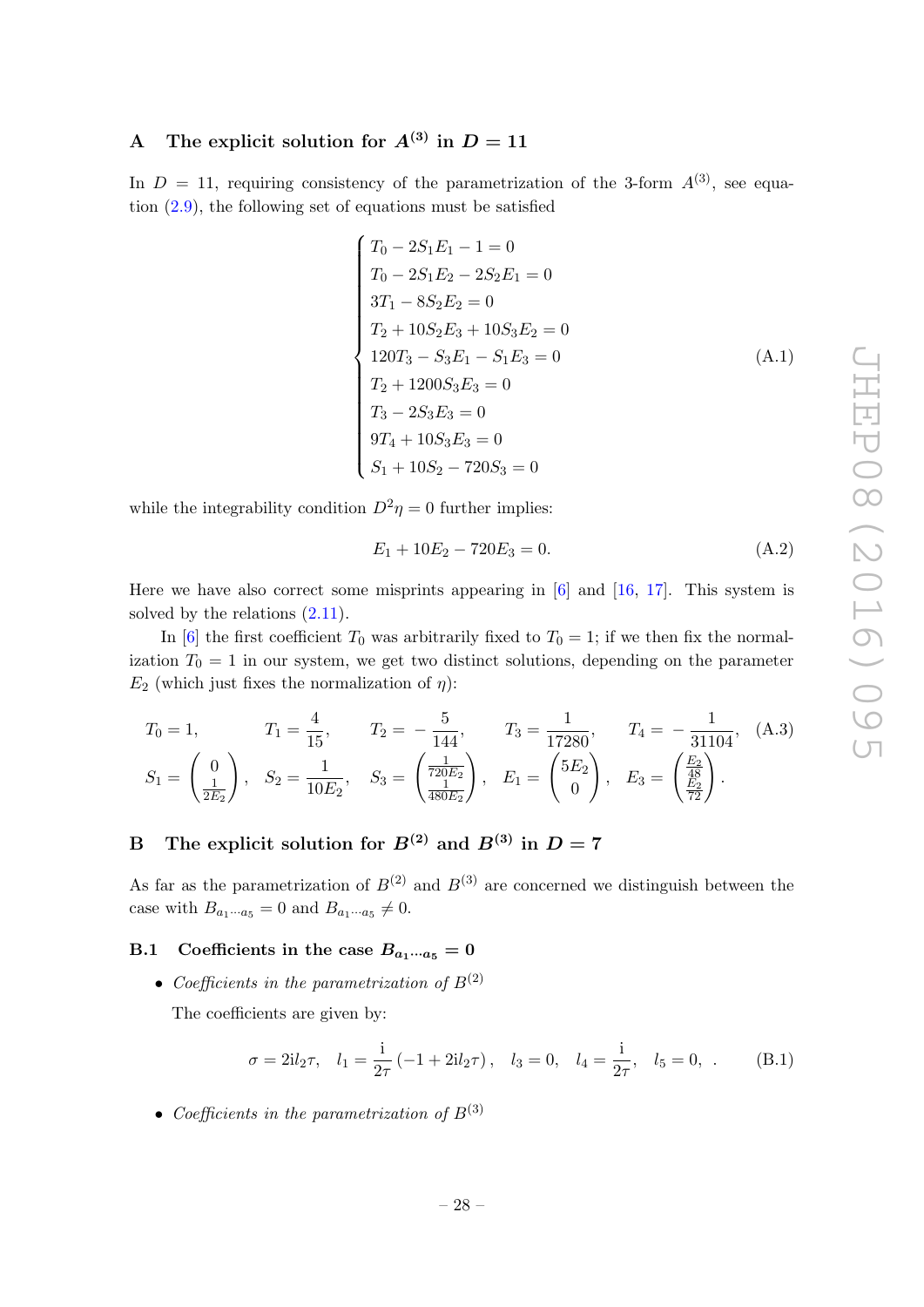If we factorize

$$
\frac{e_5}{\sigma_5} = H \equiv -2 \left[ e_1 - 2i \left( e_3 + \frac{i}{2} e_2 \right) \right] \left[ e_1 - 2i \left( \frac{i}{2} e_2 + e_5 \right) \right],
$$
 (B.2)

we can write the coefficients in the following form:

$$
\tau_0 = 8 \left[ \frac{1}{2} e_1 (e_3 - e_5) + \left( \frac{1}{2} e_2 + e_3 \right) \left( \frac{1}{3} e_2 + e_5 \right) \right] \frac{\sigma_5}{e_5},
$$
\n
$$
\tau_1 = -8ie_2 \left( \frac{1}{2} e_2 + e_5 \right) \frac{\sigma_5}{e_5}, \quad \tau_2 = -2e_2^2 \frac{\sigma_5}{e_5}, \quad \tau_3 = -\frac{16e_3 \left( \frac{1}{2} e_3 - e_5 \right)}{3} \frac{\sigma_5}{e_5},
$$
\n
$$
\tau_4 = 2 \left( \frac{1}{2} e_2 + e_5 \right) \sigma_5, \quad \tau_5 = -ie_2 \sigma_5, \quad \tau_6 = 36e_5 \sigma_5,
$$
\n
$$
\tau_7 = -12e_5 \sigma_5, \quad \tau_8 = \frac{2}{3} e_4 \left[ e_1 - 2i \left( -3e_3 + \frac{1}{2} e_2 + 3e_5 \right) \right] \frac{\sigma_5}{e_5}, \quad \tau_9 = -3e_5 \sigma_5,
$$
\n
$$
\sigma_1 = \left[ -e_1 + 4i \left( \frac{1}{2} e_2 + e_5 \right) \right] \frac{\sigma_5}{e_5}, \quad \sigma_2 = e_2 \frac{\sigma_5}{e_5},
$$
\n
$$
\sigma_3 = -2 \left( \frac{1}{2} e_3 - e_5 \right) \frac{\sigma_5}{e_5}, \quad \sigma_4 = -e_4 \frac{\sigma_5}{e_5}, \quad \sigma_5 = \frac{e_5}{H},
$$
\n
$$
e_4 = -e_1 + 2i \left( -3e_3 + \frac{1}{2} e_2 + 5e_5 \right).
$$
\n(B.3)

In the relations above, the set of coefficients  $\{\sigma_i\}$ , that multiply the fermion bilinears in the parametrization of  $B^{(3)}$ , are given in terms of the structure constants  $\{e_i\}$ appearing in  $D\xi_A$ . It is noteworthy that the inverse transformation expressing the  ${e_i}$  in terms of the  ${\sigma_i}$  has exactly the same form, since the system of equations is completely symmetric in the interchange of them.

#### B.2 Coefficients in the case  $B_{a_1\cdots a_5}\neq 0$

• Coefficients in the parametrization of  $B^{(2)}$ 

$$
\sigma = 2il_2 \tau, \qquad l_1 = \frac{i}{2\tau} \left( -1 + 2il_2 \tau \right), \qquad l_3 = -\frac{60\chi}{\tau}, l_4 = \frac{i}{2\tau}, \qquad l_5 = 0, \qquad l_6 = i\frac{\chi}{\tau}. \qquad (B.4)
$$

• Coefficients in the parametrization of  $B^{(3)}$ 

If we factorize

$$
\frac{e_5}{\sigma_5} = \hat{H} \equiv -2 \left[ e_1 - 2i \left( e_3 + \frac{i}{2} e_2 - 60 i e_6 \right) \right] \left[ e_1 - 2i \left( \frac{i}{2} e_2 + e_5 \right) \right],
$$
 (B.5)

we can write the coefficients in the following form:

$$
\tau_0 = \frac{2e_1[e_1 - 4i(\frac{1}{2}e_2 + e_5)]}{\hat{H}} + 120\tau_{11} + 1,
$$
  

$$
\tau_1 = -4\left[\frac{4(\frac{1}{2}e_2 + e_5)(\frac{1}{2}e_2 - 60ie_6)}{\hat{H}} + 60\tau_{11} + \frac{360e_1e_6(\frac{1}{6}e_5 + 20ie_6)}{\hat{H}(\frac{1}{2}e_3 + 90ie_6)}\right],
$$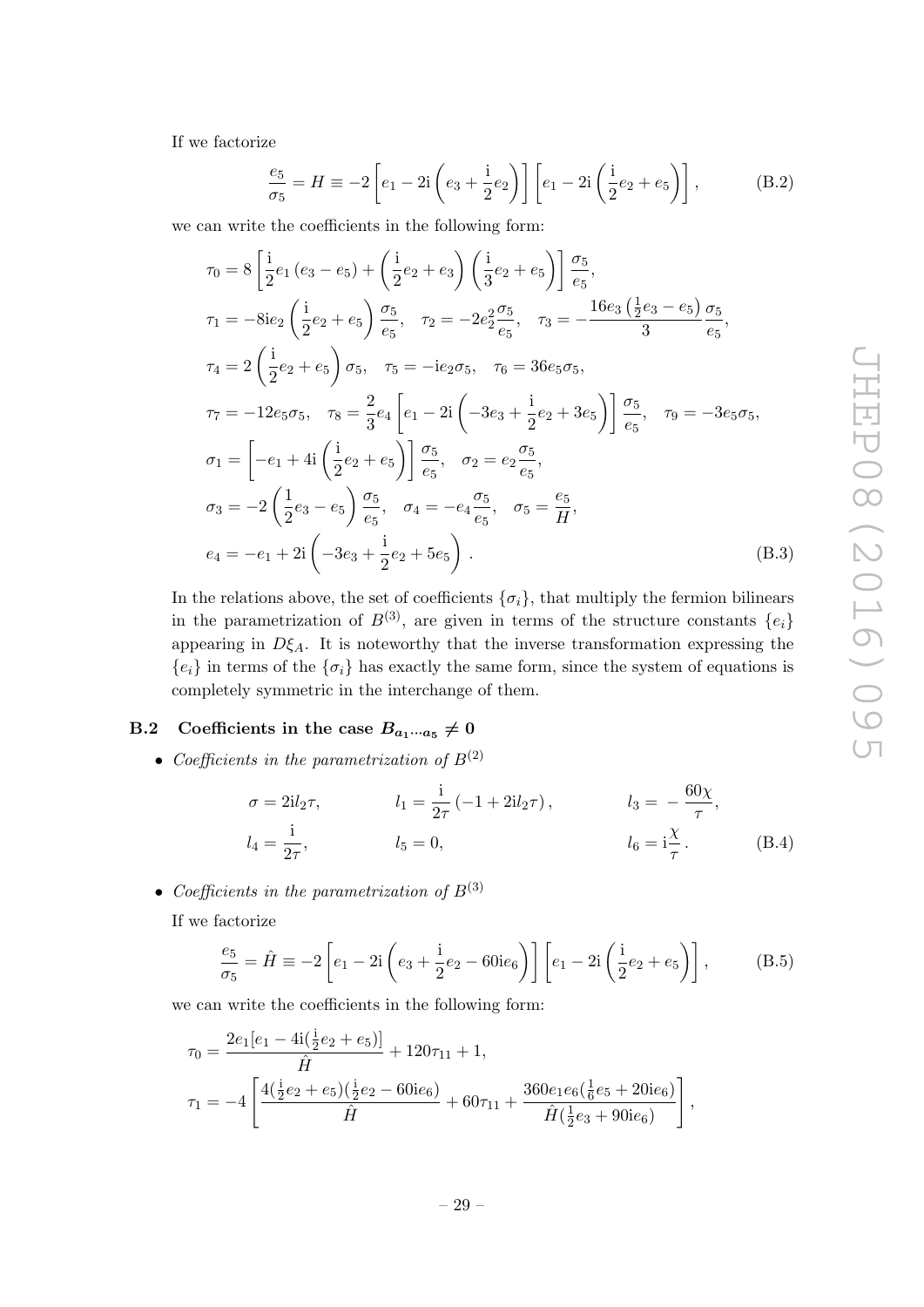$$
\begin{split} &\tau_2 = 120\left[\tau_{11}-\frac{\mathrm{i}e_6(\mathrm{i}e_1+2\mathrm{i}e_2+4e_5)-\mathrm{i}e_2(\frac{\mathrm{i}}{2}e_2-30\mathrm{i}e_6)}{\hat{H}}\right]\\ &+\frac{120(e_1-e_2)e_6(-\frac{1}{2}e_3+e_5+30\mathrm{i}e_6)}{\hat{H}(\frac{1}{2}e_3+90\mathrm{i}e_6)},\\ &\tau_3 = -\frac{16e_3(\frac{1}{2}e_3-e_5-30\mathrm{i}e_6)(\frac{1}{2}e_3+60\mathrm{i}e_6)}{3\hat{H}(\frac{1}{2}e_3+90\mathrm{i}e_6)},\quad \tau_4 = \frac{2e_5(\frac{\mathrm{i}}{2}e_2+e_5)}{\hat{H}},\quad \tau_5 = -\frac{\mathrm{i}e_2e_5}{\hat{H}},\\ &\tau_6 = \frac{216e_5[60\mathrm{i}e_6(\frac{1}{6}e_5+5\mathrm{i}e_6)+\frac{1}{2}e_3(\frac{1}{6}e_5+10\mathrm{i}e_6)]}{\hat{H}(\frac{1}{2}e_3+60\mathrm{i}e_6)},\quad \tau_7 = -\frac{12e_5^2}{\hat{H}},\\ &\tau_8 = -\frac{2}{3}\frac{[e_1-2\mathrm{i}(\frac{1}{2}e_2-3e_3+3e_5+180\mathrm{i}e_6)][e_1-2\mathrm{i}(\frac{1}{2}e_2-3e_3+5e_5+180\mathrm{i}e_6)]}{\hat{H}},\\ &\tau_9 = -\frac{3e_5^2}{\hat{H}},\quad \tau_{10} = -\frac{1200e_6^2(-\frac{1}{2}e_3+e_5+30\mathrm{i}e_6)}{\hat{H}(\frac{1}{2}e_3+90\mathrm{i}e_6)},\\ &\tau_{11} = \tau_{11},\quad \tau_{12} = \frac{4\mathrm{i}e_6[3\mathrm{i}e_1(\frac{1}{6}e_5+20\mathrm{i}e_6)+2(\frac{1}{2}e_2+e_5)(\frac{1}{2}e_3+90\mathrm{i}e_6)]}{\hat{H}(\frac{1}{2}e_3
$$

## C Dimensional reduction of the gamma matrices

In this section we write the dimensional reduction of the gamma matrices from  $D = 11$  to  $D = 7$  dimensions. We decompose the gamma matrices in eleven dimensions (hatted ones) in the following way:

$$
\hat{\Gamma}_{\hat{a}} \rightarrow \begin{cases} 4D & \Gamma_i, \\ 7D & \Gamma_a, \end{cases}
$$
 (C.1)

where  $\hat{a} = 0, \ldots, 10, a = 0, \ldots, 6,$  and  $i = 7, 8, 9, 10$ . Then we can write the following decomposition:

$$
\Gamma_i = 1 \hspace{0.2em} \downarrow \hspace{0.2em} \otimes \gamma_i, \tag{C.2}
$$

$$
\Gamma_a = \Gamma_a \otimes \gamma_5,\tag{C.3}
$$

where

$$
\gamma_5 = \begin{pmatrix} \delta_A^B & 0 \\ 0 & -\delta_{A'}^B \end{pmatrix}, \quad \gamma^5 = \mathbb{1}_4,\tag{C.4}
$$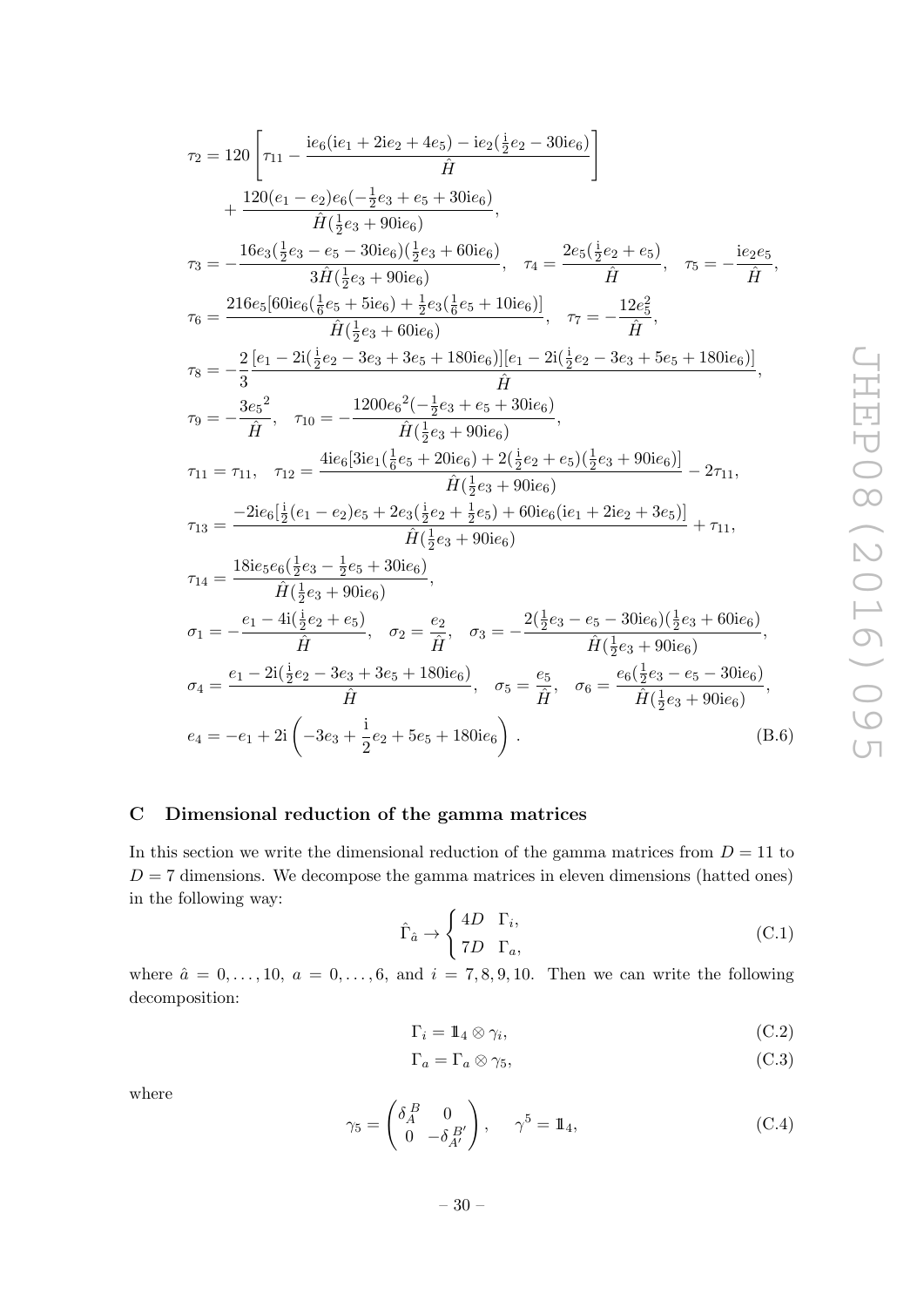and

$$
\gamma_i = \begin{pmatrix} 0 & (\gamma_i)_A^{A'} \\ (\gamma_i)_A^A & 0 \end{pmatrix}, \quad \{\gamma_i, \gamma_j\} = 2\eta_{ij} = -2\delta_{ij}, \tag{C.5}
$$

where  $i, j, \ldots$  are the internal index running from 7 to 10 and we are using a mostly minus Minkowski metric. Thus we can write:

$$
\Gamma_a = \begin{pmatrix} (\Gamma_a)_\alpha^{\ \beta} \delta_A^{\ B} & \mathbf{0} \\ \mathbf{0} & -(\Gamma_a)_\alpha^{\ \beta} \delta_{A'}^{\ B'} \end{pmatrix},\tag{C.6}
$$

$$
\Gamma_i = \begin{pmatrix} \mathbf{0} & (\gamma_i)_A^{A'} \delta_\alpha^{\ \beta} \\ (\gamma_i)_A^A \delta_\alpha^{\ \beta} & \mathbf{0} \end{pmatrix} . \tag{C.7}
$$

#### C.1 Properties of the 't Hooft matrices

The self-dual and antiself-dual 't Hooft matrices satisfy the quaternionic algebra:

$$
J^{\pm |x} J^{\pm |y} = -\delta^{xy} 1\!\!1_{4 \times 4} + \epsilon^{xyz} J^{\pm |z},\tag{C.8}
$$

$$
J_{ab}^{\pm|x} = \pm \frac{1}{2} \epsilon_{abcd} J_{cd}^{\pm|x}, \tag{C.9}
$$

$$
[J^{+|x}, J^{-|y}] = 0, \quad \forall \ x, \ y,
$$
\n(C.10)

from which it follows

$$
\operatorname{Tr}(J_{rs}^x J_{st}^y J_{tr}^z) = \operatorname{Tr}(\epsilon^{xyz'} J^{z'} J^z) = \operatorname{Tr}(-\epsilon^{xyz'} \delta^{zz'} 1\!\!1_4) = -4\epsilon^{xyz}.\tag{C.11}
$$

#### D Fierz identities and irreducible representations

#### D.1 3-gravitino irreducible representations in  $D = 11$

The gravitino 1-form  $\Psi_{\alpha}$ ,  $(\alpha = 1, \cdots, 32)$ , of eleven dimensional supergravity is a commuting spinor 1-form belonging to the spinor representation of  $SO(1, 10) \simeq Spin(32)$ . The symmetric product  $(\alpha, \beta, \gamma) \equiv \Psi_{(\alpha} \wedge \Psi_{\beta} \wedge \Psi_{\gamma})$ , whose dimension is **5984**, belongs to the three-times symmetric reducible representation of Spin(32): The Fierz identities amount to decompose the given representation  $(\alpha, \beta, \gamma)$  into irrepses of Spin(32). One obtains:

$$
5984 \to 32 + 320 + 1408 + 4224 \tag{D.1}
$$

and the corresponding irreducible spinor representations of the Lorentz group  $SO(1, 10)$ will be denoted as follows:

$$
\Xi^{(32)} \in \mathbf{32}, \quad \Xi_a^{(320)} \in \mathbf{320}, \quad \Xi_{a_1 a_2}^{(1408)} \in \mathbf{1408}, \quad \Xi_{a_1 \dots a_5}^{(4224)} \in \mathbf{4224}, \tag{D.2}
$$

where the indices  $a_1 \cdots a_n$  are antisymmetrized, and each of them satisfies  $\Gamma^a \Xi_{ab_1 \cdots b_n} = 0$ . One can easily compute the coefficients of the explicit decomposition into the irreducible basis, obtaining:  $[6, 37]$ :

$$
\Psi \wedge \overline{\Psi} \wedge \Gamma_a \Psi = \Xi_a^{(320)} + \frac{1}{11} \Gamma_a \Xi^{(32)}, \tag{D.3}
$$

$$
\Psi \wedge \overline{\Psi} \Gamma_{a_1 a_2} \Psi = \Xi_{a_1 a_2}^{(1408)} - \frac{2}{9} \Gamma_{[a_2} \Xi_{a_2]}^{(320)} + \frac{1}{11} \Gamma_{a_1 a_2} \Xi^{(32)}, \tag{D.4}
$$

$$
\Psi \wedge \overline{\Psi} \wedge \Gamma_{a_1...a_5} \Psi = \Xi_{a_1...a_5}^{(4224)} + 2\Gamma_{[a_1 a_2 a_3} \Xi_{a_4 a_5]}^{(1408)} + \frac{5}{9} \Gamma_{[a_1...a_4} \Xi_{a_5]}^{(320)} - \frac{1}{77} \Gamma_{a_1...a_5} \Xi^{(32)}.
$$
 (D.5)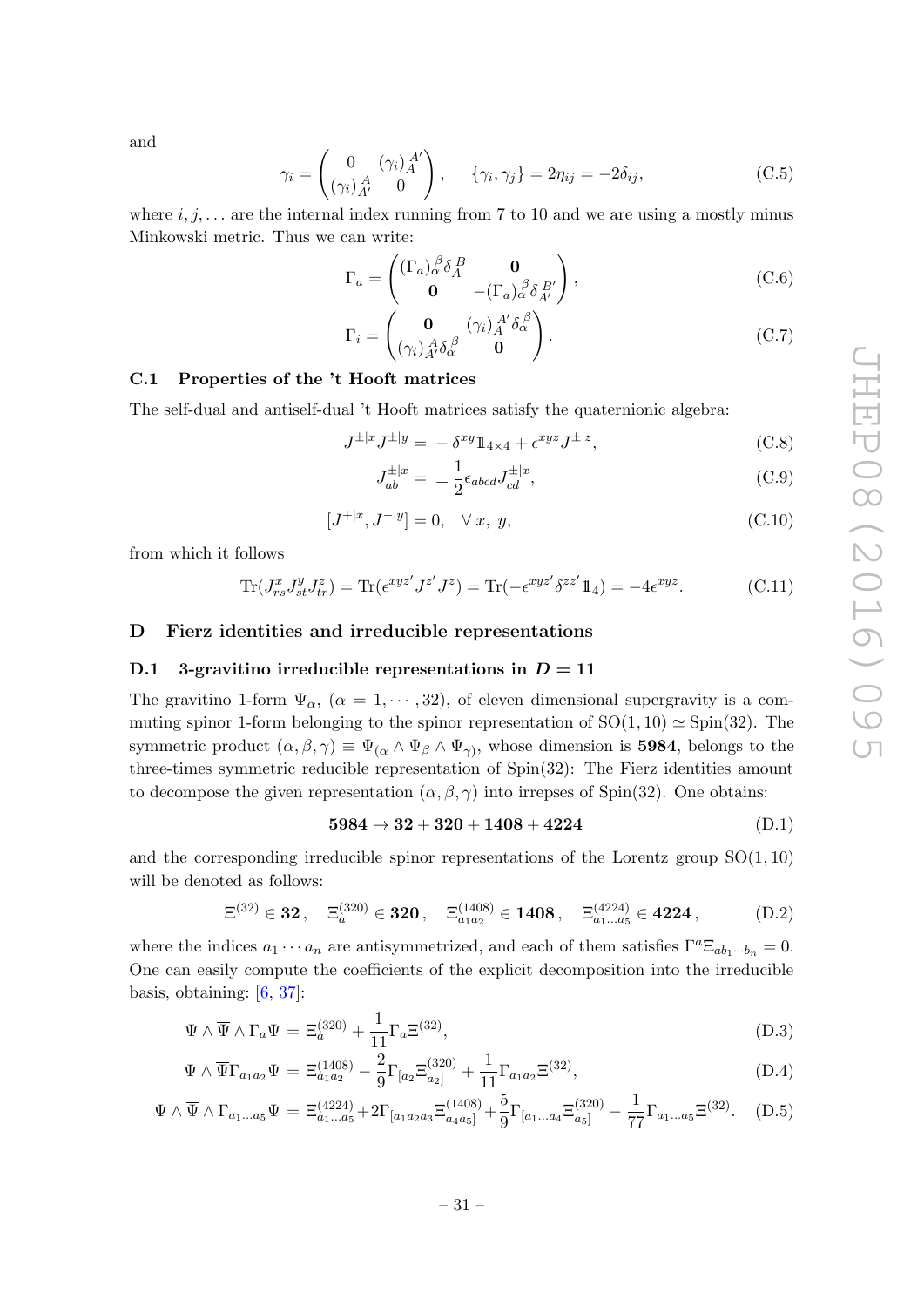#### D.2 Irreducible representations in  $D = 7$

An analogous decomposition in seven dimensions gives:

$$
\psi_C \wedge \overline{\psi}^C \wedge \psi_A = \Xi_A,\tag{D.6}
$$

$$
\psi_A \wedge \overline{\psi}^C \wedge \Gamma^{ab} \psi_C = \Xi_A^{ab} - \frac{2}{5} \Gamma^{[a} \Xi_A^{b]} + \frac{2}{7} \Gamma^{ab} \Xi_A,\tag{D.7}
$$

$$
\psi_A \wedge \overline{\psi}^C \wedge \Gamma^a \psi_C = \Xi^a_A + \frac{2}{7} \Gamma^a \Xi_A,\tag{D.8}
$$

$$
\psi_{(A} \wedge \overline{\psi}_B \wedge \psi_C) = \Xi_{(ABC)},\tag{D.9}
$$

$$
\psi_C \wedge \overline{\psi}^C \wedge \Gamma^{abc}\psi_A = \frac{3}{2}\Gamma^{[a}\Xi_A^{bc]} + \frac{9}{10}\Gamma^{[ab}\Xi_A^{c]} - \frac{1}{7}\Gamma^{abc}\Xi_A,\tag{D.10}
$$

$$
\psi^C \wedge \overline{\psi}^A \wedge \Gamma^{abc} \psi^B = \Xi^{(ABC)|abc} + \frac{1}{5} \Gamma^{abc} \Xi^{(ABC)} + \tag{D.11}
$$

$$
-\frac{2}{3}\epsilon^{C(A}\left(\frac{3}{2}\Gamma^{[a}\Xi^{bc]|B)} + \frac{9}{10}\Gamma^{[ab}\Xi^{c]|B)} - \frac{1}{7}\Gamma^{abc}\Xi^{]}B)\right), (D.12)
$$

$$
\psi^C \wedge \overline{\psi}^A \wedge \psi^B = \Xi^{(ABC)} - \frac{2}{3} \epsilon^{C(A} \Xi^B). \tag{D.13}
$$

Open Access. This article is distributed under the terms of the Creative Commons Attribution License [\(CC-BY 4.0\)](http://creativecommons.org/licenses/by/4.0/), which permits any use, distribution and reproduction in any medium, provided the original author(s) and source are credited.

#### References

- [1] M.B. Green, J.H. Schwarz and E. Witten, Superstring theory. Vol. 1: introduction, Cambridge Monographs On Mathematical Physics, Cambridge University Press, Cambridge U.K. (1987).
- [2] M.B. Green, J.H. Schwarz and E. Witten, Superstring theory. Vol. 2: loop amplitudes, anomalies and phenomenology, Cambridge Monographs On Mathematical Physics, Cambridge University Press, Cambridge U.K. (1987).
- [3] J. Polchinski, String theory. Vol. 1: an introduction to the bosonic string, Cambridge Monographs On Mathematical Physics, Cambridge University Press, Cambridge U.K. (2005).
- [4] J. Polchinski, String theory. Vol. 2: Superstring theory and beyond, Cambridge Monographs On Mathematical Physics, Cambridge University Press, Cambridge U.K. (2005).
- [5] E. Cremmer, B. Julia and J. Scherk, Supergravity theory in eleven-dimensions, [Phys. Lett.](http://dx.doi.org/10.1016/0370-2693(78)90894-8) B 76 [\(1978\) 409](http://dx.doi.org/10.1016/0370-2693(78)90894-8) [IN[SPIRE](http://inspirehep.net/search?p=find+J+%22Phys.Lett.,B76,409%22)].
- [6] R. D'Auria and P. Fré, Geometric supergravity in  $D = 11$  and its hidden supergroup, [Nucl.](http://dx.doi.org/10.1016/0550-3213(82)90376-5) Phys. **B 201** [\(1982\) 101](http://dx.doi.org/10.1016/0550-3213(82)90376-5) [Erratum ibid. **B 206** (1982) 496] [IN[SPIRE](http://inspirehep.net/search?p=find+J+%22Nucl.Phys.,B201,101%22)].
- [7] R. Haag, J.T. Lopuszanski and M. Sohnius, All possible generators of supersymmetries of the s matrix, [Nucl. Phys.](http://dx.doi.org/10.1016/0550-3213(75)90279-5) B 88 (1975) 257 [IN[SPIRE](http://inspirehep.net/search?p=find+J+%22Nucl.Phys.,B88,257%22)].
- [8] E. Witten and D.I. Olive, Supersymmetry algebras that include topological charges, [Phys.](http://dx.doi.org/10.1016/0370-2693(78)90357-X) Lett. **B 78** [\(1978\) 97](http://dx.doi.org/10.1016/0370-2693(78)90357-X) [IN[SPIRE](http://inspirehep.net/search?p=find+J+%22Phys.Lett.,B78,97%22)].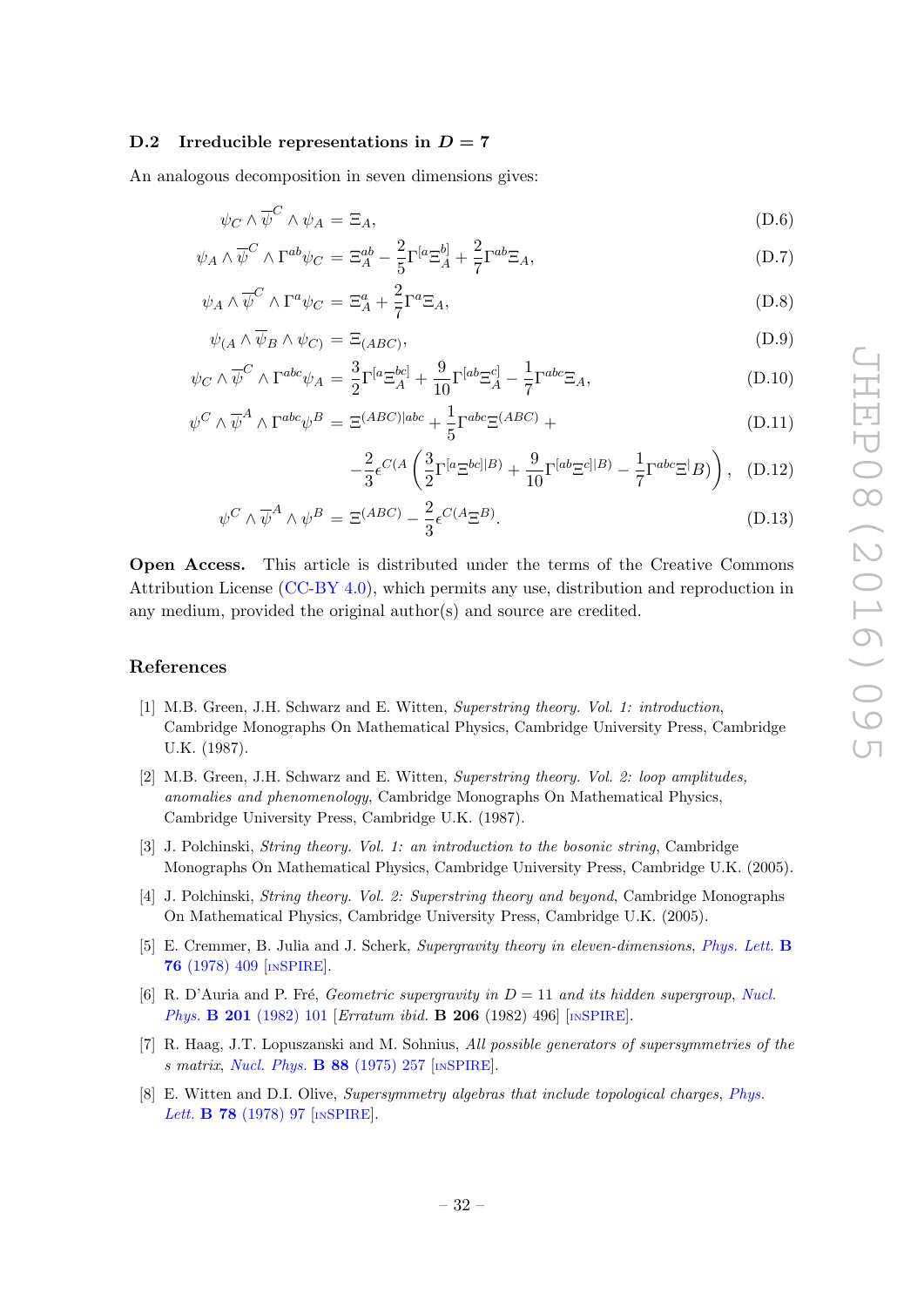- [9] J.W. van Holten and A. Van Proeyen,  $N = 1$  supersymmetry algebras in  $D = 2$ ,  $D = 3$ ,  $D = 4 \; MOD-8, J. Phys. A 15 (1982) 3763$  $D = 4 \; MOD-8, J. Phys. A 15 (1982) 3763$  [IN[SPIRE](http://inspirehep.net/search?p=find+J+%22J.Phys.,A15,3763%22)].
- [10] A. Achucarro, J.M. Evans, P.K. Townsend and D.L. Wiltshire, Super p-branes, [Phys. Lett.](http://dx.doi.org/10.1016/0370-2693(87)90896-3) B 198 [\(1987\) 441](http://dx.doi.org/10.1016/0370-2693(87)90896-3) [IN[SPIRE](http://inspirehep.net/search?p=find+J+%22Phys.Lett.,B198,441%22)].
- [11] J.A. de Azcarraga, J.P. Gauntlett, J.M. Izquierdo and P.K. Townsend, Topological extensions of the supersymmetry algebra for extended objects, [Phys. Rev. Lett.](http://dx.doi.org/10.1103/PhysRevLett.63.2443) 63 (1989) 2443 [IN[SPIRE](http://inspirehep.net/search?p=find+J+%22Phys.Rev.Lett.,63,2443%22)].
- [12] E.R.C. Abraham and P.K. Townsend, Intersecting extended objects in supersymmetric field theories, [Nucl. Phys.](http://dx.doi.org/10.1016/0550-3213(91)90093-D)  $\bf{B}$  351 (1991) 313 [IN[SPIRE](http://inspirehep.net/search?p=find+J+%22Nucl.Phys.,B351,313%22)].
- [13] J. Polchinski, Dirichlet branes and Ramond-Ramond charges, [Phys. Rev. Lett.](http://dx.doi.org/10.1103/PhysRevLett.75.4724) 75 (1995) [4724](http://dx.doi.org/10.1103/PhysRevLett.75.4724) [[hep-th/9510017](http://arxiv.org/abs/hep-th/9510017)] [IN[SPIRE](http://inspirehep.net/search?p=find+EPRINT+hep-th/9510017)].
- [14] C.M. Hull and P.K. Townsend, Unity of superstring dualities, [Nucl. Phys.](http://dx.doi.org/10.1016/0550-3213(94)00559-W) **B 438** (1995) 109 [[hep-th/9410167](http://arxiv.org/abs/hep-th/9410167)] [IN[SPIRE](http://inspirehep.net/search?p=find+EPRINT+hep-th/9410167)].
- [15] P.K. Townsend, P-brane democracy, in The world in eleven dimensions, M.J. Duff ed., CRC Press, U.S.A. (1999), [hep-th/9507048](http://arxiv.org/abs/hep-th/9507048) [IN[SPIRE](http://inspirehep.net/search?p=find+EPRINT+hep-th/9507048)].
- [16] I.A. Bandos, J.A. de Azcarraga, J.M. Izquierdo, M. Picón and O. Varela, On the underlying gauge group structure of  $D = 11$  supergravity, *[Phys. Lett.](http://dx.doi.org/10.1016/j.physletb.2004.06.079)* **B** 596 (2004) 145 [[hep-th/0406020](http://arxiv.org/abs/hep-th/0406020)] [IN[SPIRE](http://inspirehep.net/search?p=find+J+%22Phys.Lett.,B596,145%22)].
- [17] I.A. Bandos, J.A. de Azcarraga, J.M. Izquierdo, M. Picón and O. Varela, On the underlying gauge group structure of  $D = 11$  supergravity, *[Phys. Lett.](http://dx.doi.org/10.1016/j.physletb.2004.06.079)* **B 596** (2004) 145 [[hep-th/0406020](http://arxiv.org/abs/hep-th/0406020)] [IN[SPIRE](http://inspirehep.net/search?p=find+EPRINT+hep-th/0406020)].
- [18] N. Hitchin, Generalized Calabi-Yau manifolds, [Quart. J. Math.](http://dx.doi.org/10.1093/qjmath/54.3.281) 54 (2003) 281 [[math/0209099](http://arxiv.org/abs/math/0209099)] [IN[SPIRE](http://inspirehep.net/search?p=find+EPRINT+math/0209099)].
- [19] M. Gualtieri, *Generalized complex geometry*, [math/0703298](http://arxiv.org/abs/math/0703298) [IN[SPIRE](http://inspirehep.net/search?p=find+EPRINT+math/0703298)].
- [20] M. Graña, Flux compactifications in string theory: a comprehensive review, [Phys. Rept.](http://dx.doi.org/10.1016/j.physrep.2005.10.008) 423 [\(2006\) 91](http://dx.doi.org/10.1016/j.physrep.2005.10.008) [[hep-th/0509003](http://arxiv.org/abs/hep-th/0509003)] [IN[SPIRE](http://inspirehep.net/search?p=find+EPRINT+hep-th/0509003)].
- [21] C.M. Hull and R.A. Reid-Edwards, Flux compactifications of string theory on twisted tori, [Fortsch. Phys.](http://dx.doi.org/10.1002/prop.200900076) 57 (2009) 862 [[hep-th/0503114](http://arxiv.org/abs/hep-th/0503114)] [IN[SPIRE](http://inspirehep.net/search?p=find+EPRINT+hep-th/0503114)].
- [22] A. Dabholkar and C. Hull, Generalised T-duality and non-geometric backgrounds, [JHEP](http://dx.doi.org/10.1088/1126-6708/2006/05/009) 05 [\(2006\) 009](http://dx.doi.org/10.1088/1126-6708/2006/05/009) [[hep-th/0512005](http://arxiv.org/abs/hep-th/0512005)] [IN[SPIRE](http://inspirehep.net/search?p=find+EPRINT+hep-th/0512005)].
- [23] M. Graña, R. Minasian, M. Petrini and D. Waldram, T-duality, generalized geometry and non-geometric backgrounds, JHEP  $04$  [\(2009\) 075](http://dx.doi.org/10.1088/1126-6708/2009/04/075) [[arXiv:0807.4527](http://arxiv.org/abs/0807.4527)] [IN[SPIRE](http://inspirehep.net/search?p=find+EPRINT+arXiv:0807.4527)].
- [24] C.M. Hull, Generalised Geometry for M-theory, JHEP 07 [\(2007\) 079](http://dx.doi.org/10.1088/1126-6708/2007/07/079) [[hep-th/0701203](http://arxiv.org/abs/hep-th/0701203)] [IN[SPIRE](http://inspirehep.net/search?p=find+EPRINT+hep-th/0701203)].
- [25] P. Pires Pacheco and D. Waldram, M-theory, exceptional generalised geometry and superpotentials, JHEP 09 [\(2008\) 123](http://dx.doi.org/10.1088/1126-6708/2008/09/123) [[arXiv:0804.1362](http://arxiv.org/abs/0804.1362)] [IN[SPIRE](http://inspirehep.net/search?p=find+EPRINT+arXiv:0804.1362)].
- [26] A. Coimbra, C. Strickland-Constable and D. Waldram, Supergravity as generalised geometry II:  $E_{d(d)} \times \mathbb{R}^+$  and M-theory, JHEP 03 [\(2014\) 019](http://dx.doi.org/10.1007/JHEP03(2014)019) [[arXiv:1212.1586](http://arxiv.org/abs/1212.1586)] [IN[SPIRE](http://inspirehep.net/search?p=find+EPRINT+arXiv:1212.1586)].
- [27] C. Hull and B. Zwiebach, *Double Field Theory, JHEP* 09 [\(2009\) 099](http://dx.doi.org/10.1088/1126-6708/2009/09/099) [[arXiv:0904.4664](http://arxiv.org/abs/0904.4664)] [IN[SPIRE](http://inspirehep.net/search?p=find+EPRINT+arXiv:0904.4664)].
- [28] O. Hohm, D. Lüst and B. Zwiebach, *The spacetime of double field theory: review, remarks,* and outlook, [Fortsch. Phys.](http://dx.doi.org/10.1002/prop.201300024) **61** (2013) 926  $\text{arXiv:1309.2977}$  $\text{arXiv:1309.2977}$  $\text{arXiv:1309.2977}$ .